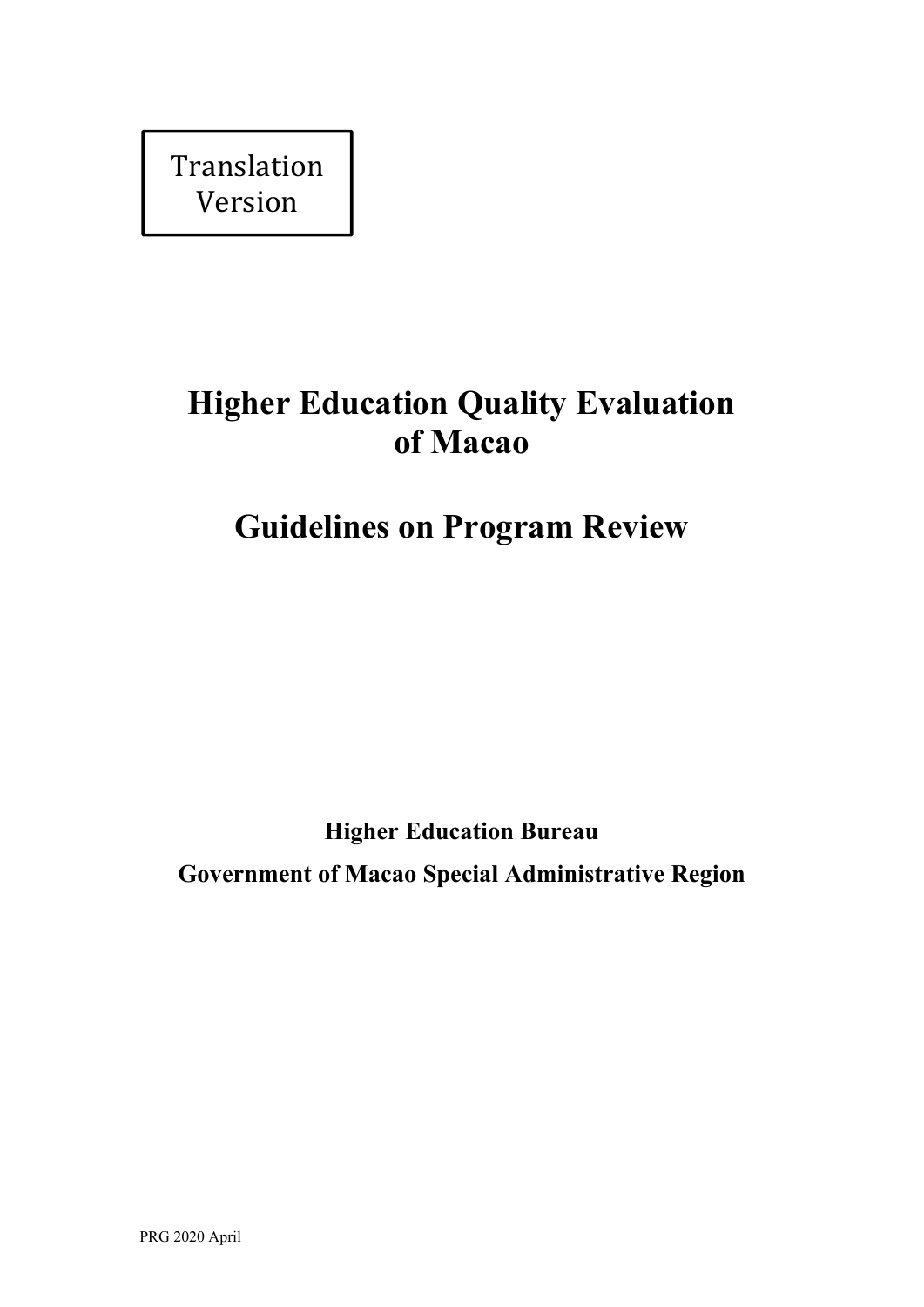## **Table of Contents**

| 1. |                                                                        |  |
|----|------------------------------------------------------------------------|--|
| 2. |                                                                        |  |
| 3. | Program Review Areas, Requirements, Criteria and Evidence 7            |  |
| 4. |                                                                        |  |
| 5. |                                                                        |  |
| 6. |                                                                        |  |
| 7. | <b>Judgment Principles and Outcomes of Program Review15</b>            |  |
| 8. |                                                                        |  |
| 9. |                                                                        |  |
|    | Annex 1 Program Review Areas, Requirements, Criteria and Possible      |  |
|    |                                                                        |  |
|    | Annex 1.1 Program Review Areas, Requirements and Criteria 20           |  |
|    | Annex 1.2 Possible Sources of Evidence (For Reference Only)  26        |  |
|    |                                                                        |  |
|    | Annex 3 Points to Note on Preparation of Self-evaluation               |  |
|    |                                                                        |  |
|    | Annex 3.1 Outline of Self-evaluation Document (For Reference Only)  34 |  |
|    |                                                                        |  |
|    |                                                                        |  |
|    |                                                                        |  |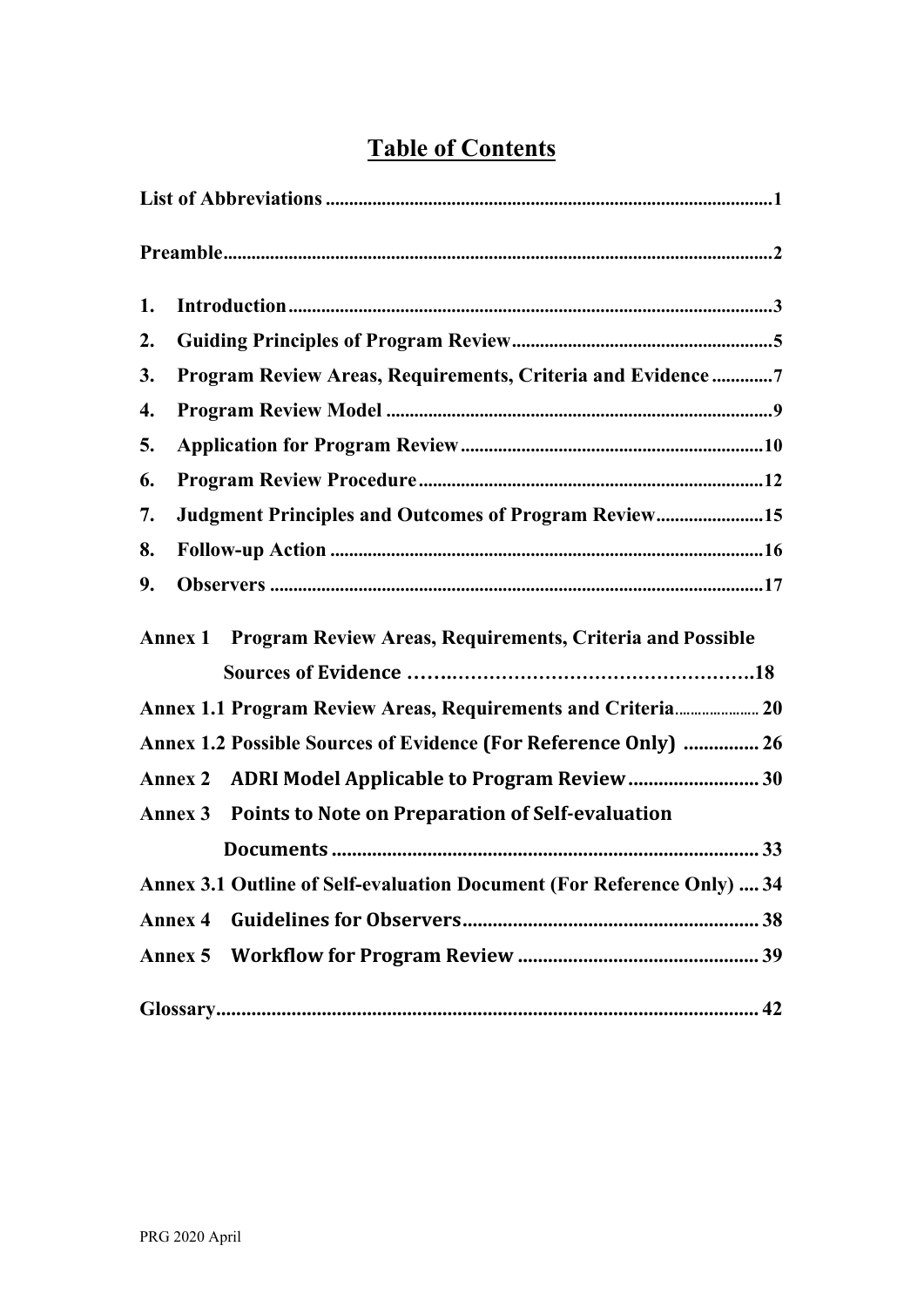## **List of Abbreviations**

| <b>ADRI</b>          | Approach-Deployment-Results- Improvement           |
|----------------------|----------------------------------------------------|
| EQAA                 | external quality assurance agency                  |
| <b>DSES</b>          | <b>Higher Education Bureau</b>                     |
| Guidelines for EQAAs | Guidelines for External Quality Assurance Agencies |
| <b>HEI</b>           | higher education institution                       |
| Macao                | Macao Special Administrative Region                |
| Panel                | external evaluation panel                          |
| <b>PR</b>            | Program Review                                     |
| QA                   | quality assurance                                  |
| <b>SED</b>           | self-evaluation document                           |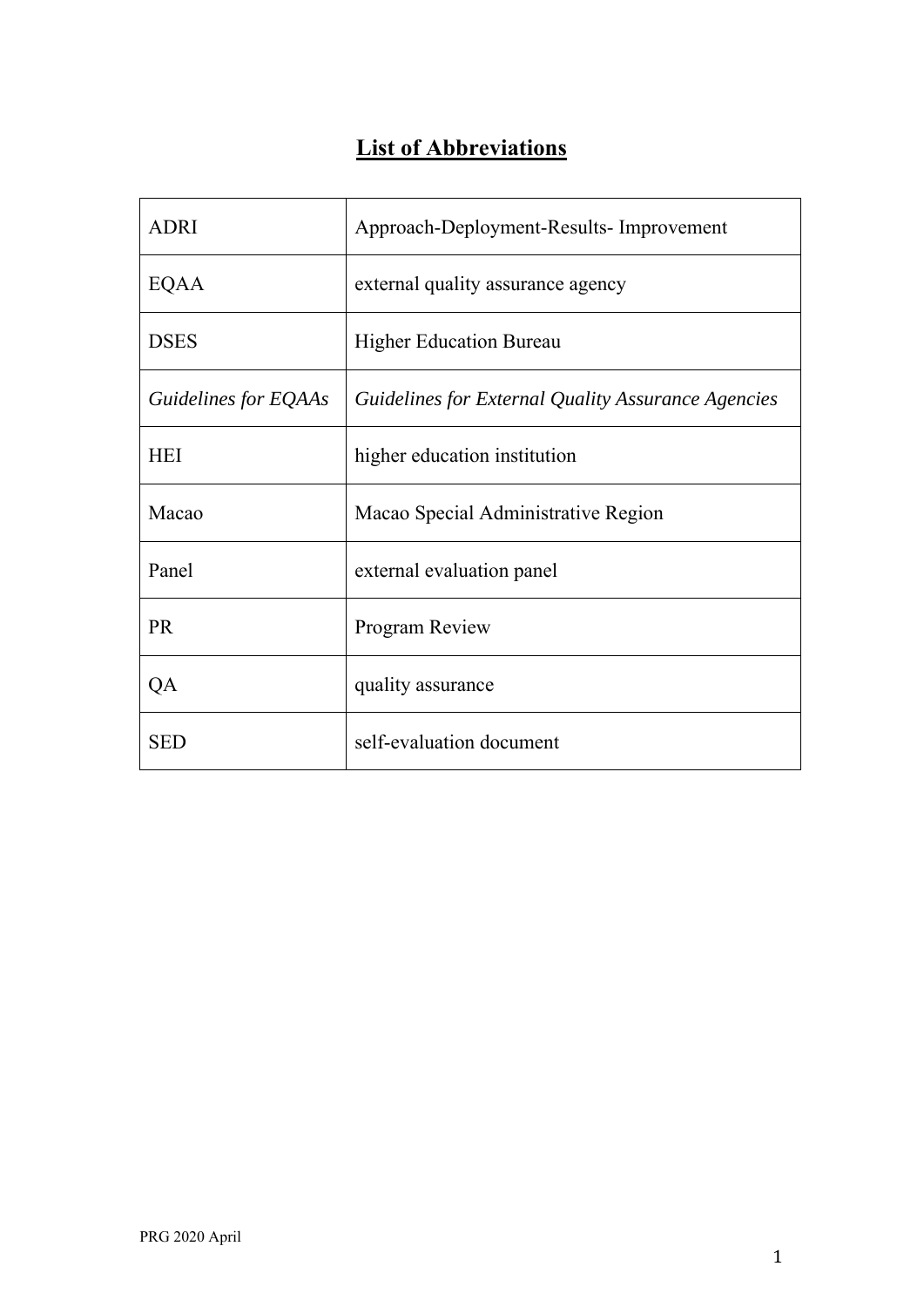## **Preamble**

- 1. This set of guidelines elaborates Program Review (PR) areas, requirements, criteria and process to enable higher education institutions (HEIs) in Macao Special Administrative Region (Macao) to make preparation for PR. This set of guidelines also serves as the basis for external quality assurance agencies (EQAAs) to conduct PR.
- 2. The roles and responsibilities of EQAAs and the terms of service are specified in the *Guidelines for External Quality Assurance Agencies*  (*Guidelines for EQAAs*).
- 3. Refer to the relevant laws and regulations as well as government announcements for details of the higher education quality evaluation system of Macao, financial support and follow-up action, etc.
- 4. This set of guidelines applies to programs delivered in Macao and operated by HEIs of Macao.
- 5. DSES reserves the right to supplement the terms and conditions in this set of guidelines.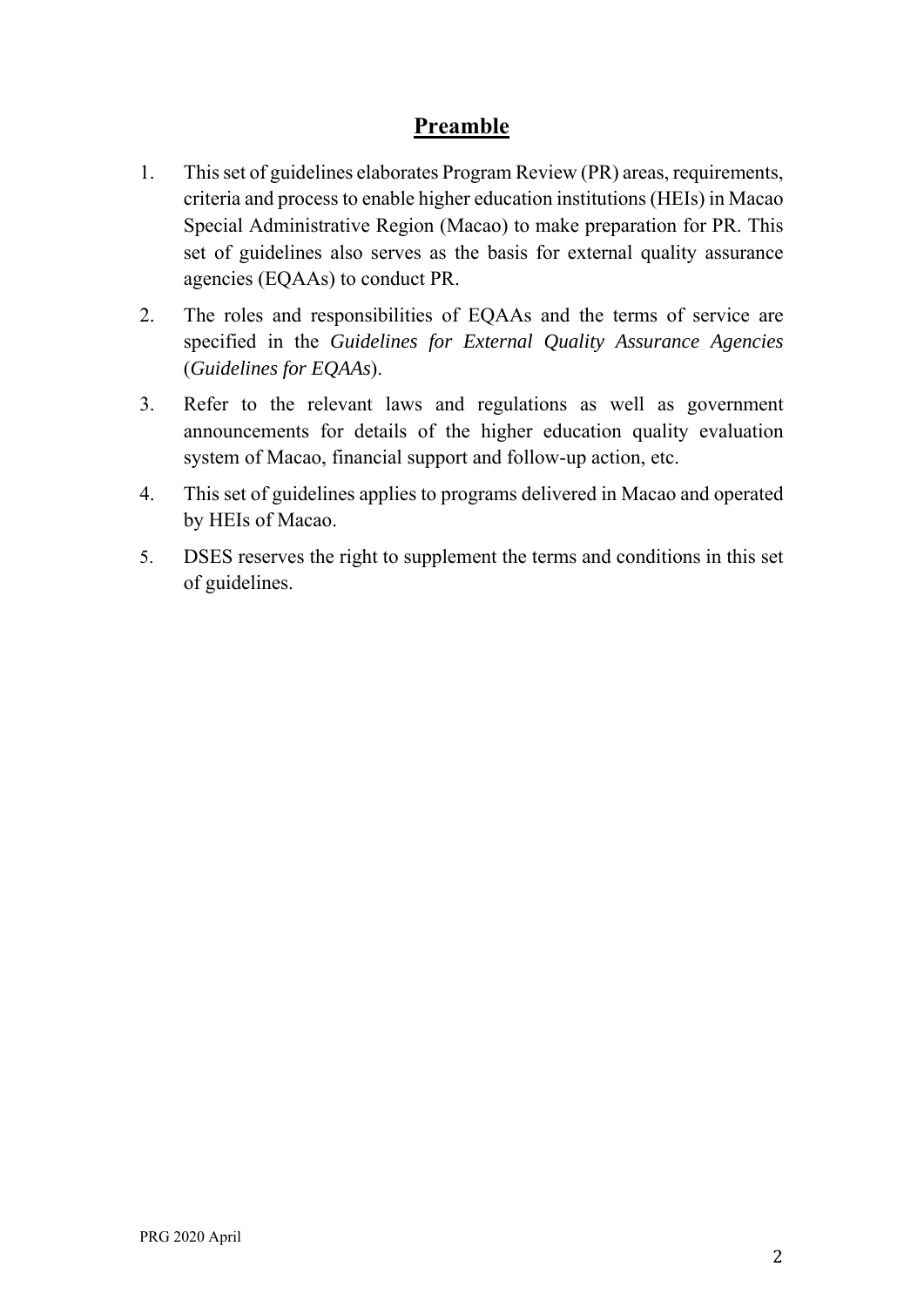## **1. Introduction**

- 1.1 PR is a means of evaluating educational quality applicable to programs to ensure that program quality sustainably improves, and that programs are up-to-date and can meet stakeholders' needs. Through regular external PR, good practices and areas of improvement are identified for continuous quality enhancement.
- 1.2 PR must be conducted according to relevant laws and regulations of Macao.
- 1.3 To undertake PR, HEIs should, based on their own needs, engage EQAAs with relevant evaluation experience and sound track records. For the principles of engaging EQAAs and the terms of evaluation services refer to the Guidelines for EQAAs.
- 1.4 HEIs must seek DSES's approval before engaging EQAAs. Upon completion of a PR exercise, HEIs must submit to DSES the final evaluation report for confirmation of the PR outcome within 45 days upon receipt of the PR report.
- 1.5 PR can be conducted in the form of individual programs or a cluster of programs. For the latter case, in order to facilitate the external evaluation panel (Panel) to make PR judgments effectively, it is compulsory to take into consideration the cost-effectiveness of the cluster, the commonalities<sup>1</sup> of the programs within the cluster, and the reasonableness of the number of programs within the cluster.
- 1.6 PR is conducted based on the execution principle of peer review and, in general, using a paper-based review. Meetings or interviews between the external evaluation panel (Panel) and program leader(s) and/or relevant stakeholders can be arranged by EQAAs for HEIs concerned to make further clarification upon request or based on the practical needs of the programs being reviewed; whether a site visit is necessary depends on the Panel's decision-making by taking into consideration the institutional quality level/the quality level of the programs reflected in the documents provided by the HEIs concerned, the quality level of the evaluation at

<u>.</u>

<sup>&</sup>lt;sup>1</sup> This refers to the grouping of programs based on the definition of "narrow field" in *International Standard Classification of Education (2013)* by the United Nations Educational, Scientific and Cultural Organization (UNESCO) at http://www.uis.unesco.org/.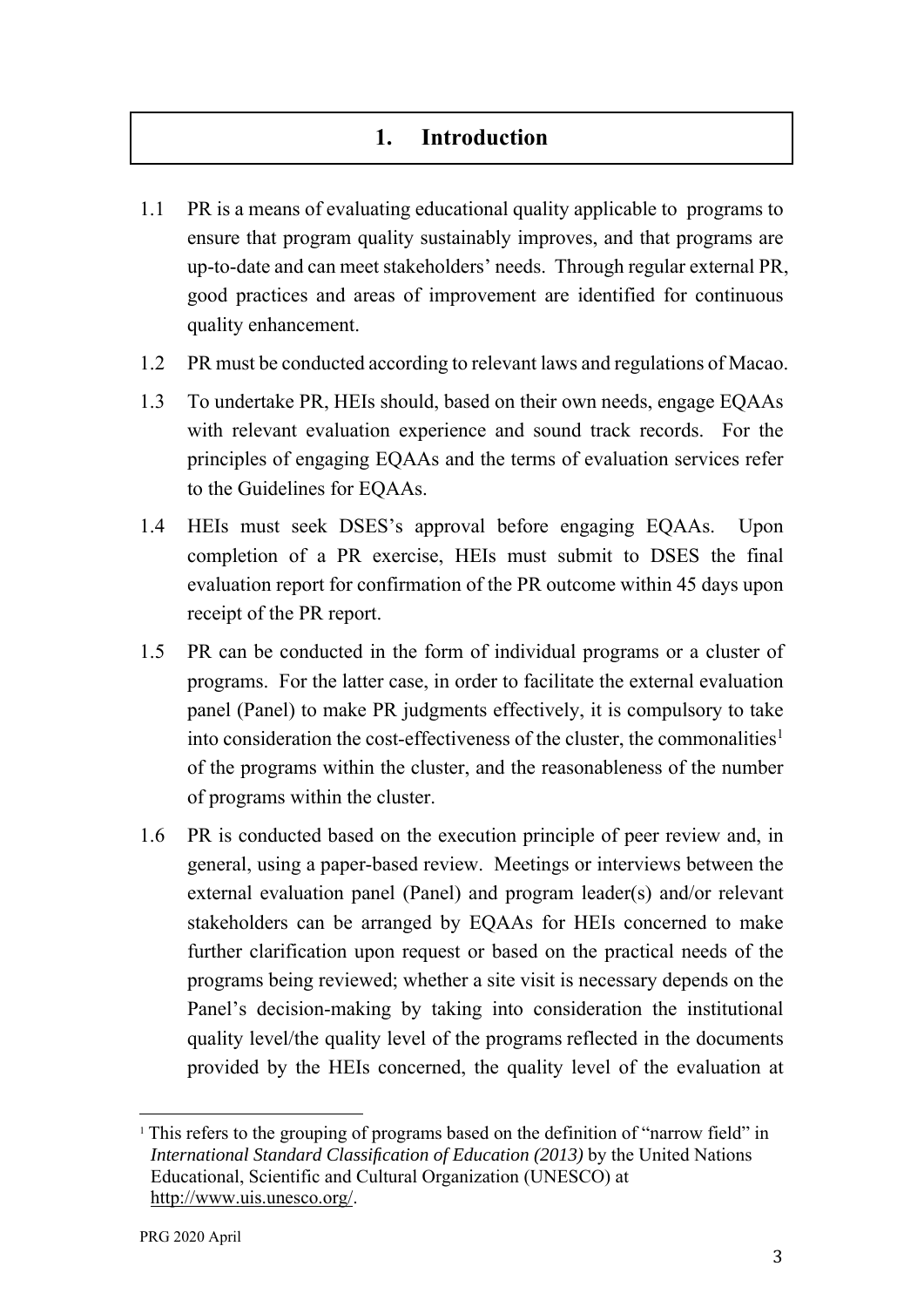Program Evaluation level that HEIs concerned have ever conducted (if applicable), teaching and other facilities and equipment that are required to meet the specialities of the programs being reviewed, etc.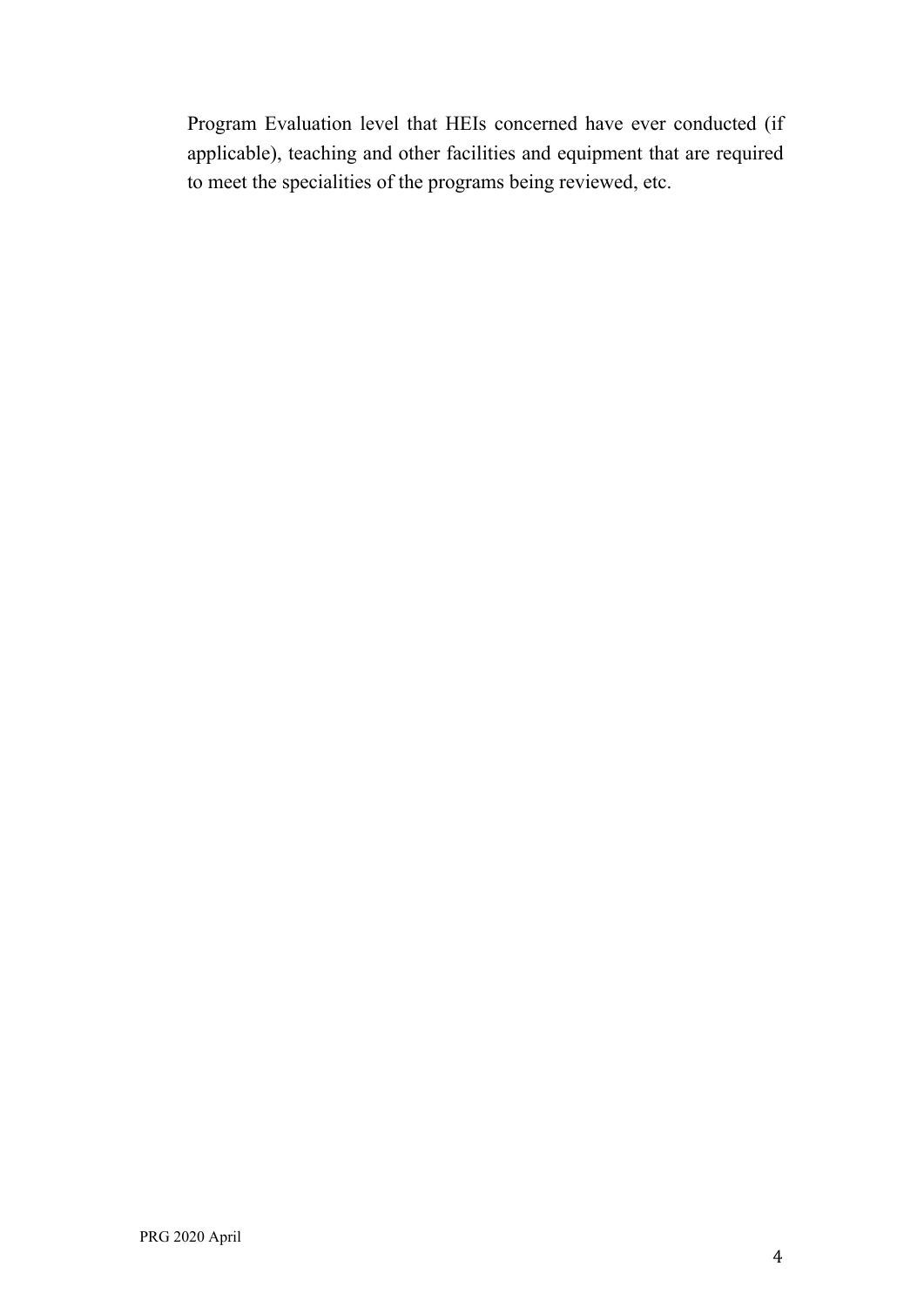## **2. Guiding Principles of Program Review**

HEIs of Macao must conduct PR based on the following guiding principles:

#### 2.1 **Quality Enhancement**

PR is a regular external review of programs to ensure that programs remain up-to-date, can meet stakeholders' needs and better continuously for the purpose of ensuring the quality of higher education. Through PR, EQAAs review HEIs' improvements on programs and make recommendations for sustainable quality enhancement of programs.

#### 2.2 **Student-centered**

Education is by nature student-centered. Under this core philosophy of education, the primary objective of PR is to ensure that HEIs can provide students with favorable and quality learning experience as well as learning environment so that they can attain the intended learning outcomes upon completion of the programs under reasonable circumstances.

#### 2.3 **Fit-for-purpose**

HEIs differ in scale, mode of operation and educational philosophy, etc. As such, PR should be conducted on the basis of HEIs' stated program objectives to evaluate whether HEIs have adequate institutional systems, resources and operation for their programs to achieve the program objectives, and deliver the intended learning outcomes.

#### 2.4 **Evidence-based**

Judgment is made on the basis of evidence to ensure objectivity, fairness and consistency of PR outcomes. Evidence includes the self-evaluation document (SED) prepared by HEIs for PR, and the solid empirical data collected by engaged EQAAs as well as the observations made by the Panel during meetings/interviews with program leader(s) and/or relevant stakeholders (if any) and during the site visit (if any). HEIs should be entitled to express their views and present evidence throughout the PR process.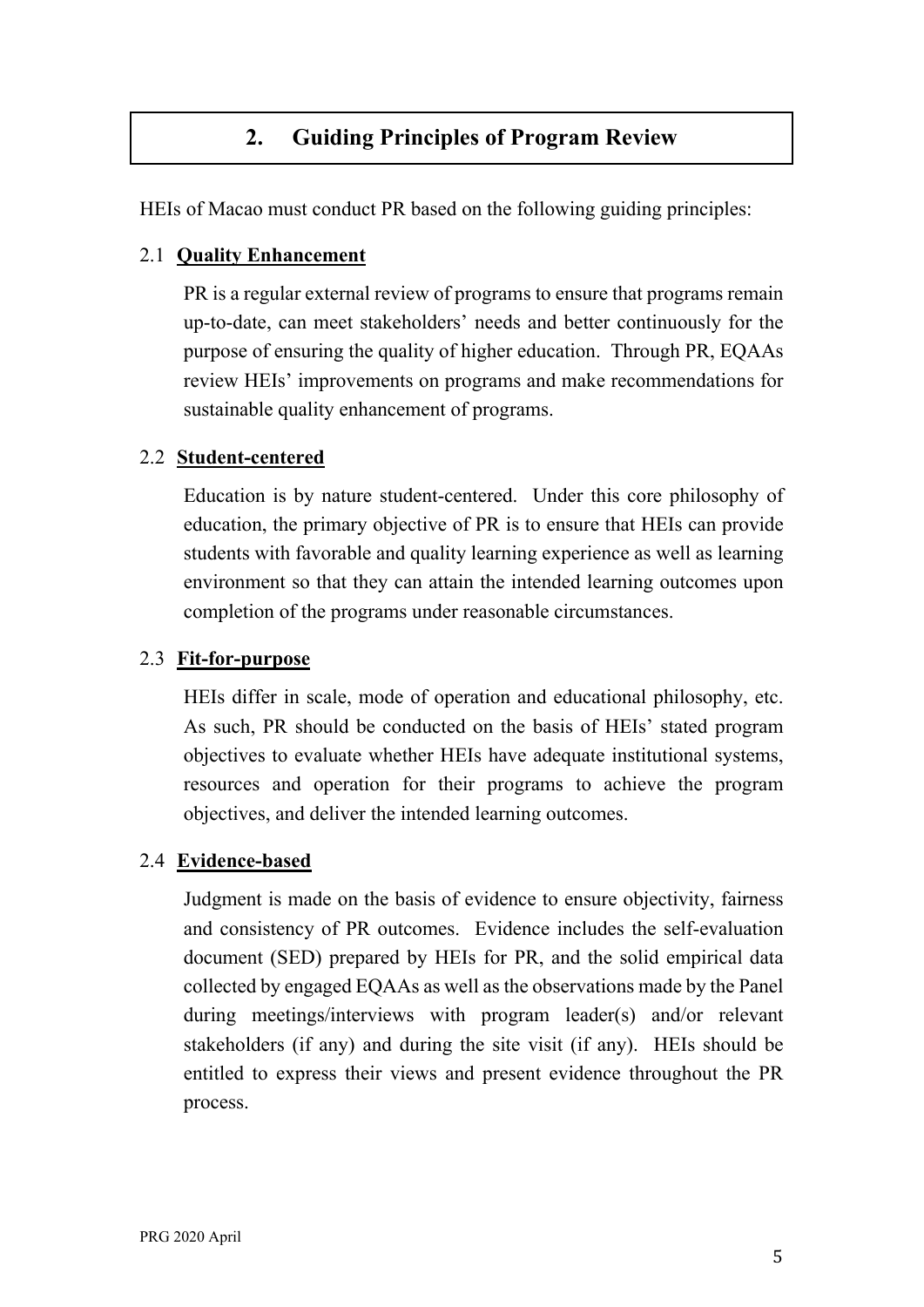#### 2.5 **Transparent**

- 2.5.1 PR is conducted in an open and transparent manner. Information concerning PR areas, requirements, criteria and possible sources of evidence and process, etc. is detailed in this set of guidelines.
- 2.5.2 DSES reserves the right to disclose the whole or part of the evaluation report.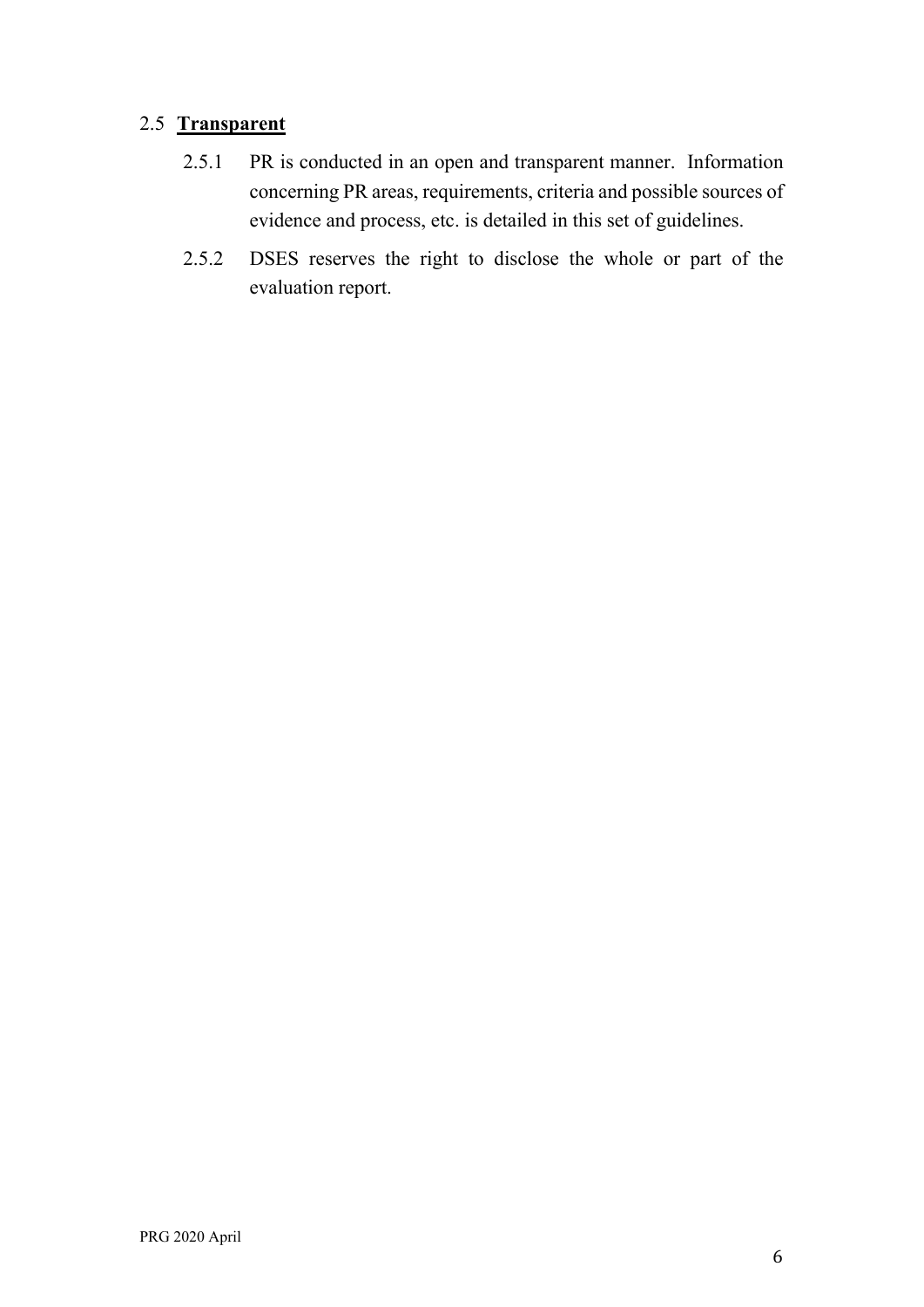## **3. Program Review Areas, Requirements, Criteria and Evidence**

- 3.1 PR is conducted to determine if the program being reviewed meets the program objectives and the intended learning outcomes and how far it has remained up-to-date. Program quality is determined on the basis of program outcomes, with a focus on whether the program delivers the intended learning outcomes, reflecting the HEI's competence and effectiveness in its operation. Under validity and reasonableness, inferences are made by the Panel to determine whether the HEI has appropriate resources, academic structure, strategies and operation, etc. to provide quality programs to meet its educational philosophy, purposes and goals, and whether the program is able to meet the program objectives and planned operational mode.
- 3.2 The HEI should be able to produce an SED, making special reference to its internal quality assurance (QA) mechanism and its external stakeholders' level of participation in promoting the revision and updating the program, as well as the effectiveness.
- 3.3 PR examines the following three areas of operation of the program:
	- 3.3.1 Program
		- Program Objectives and Intended Learning Outcomes
		- Admission Requirements and Selection Process
		- Program Structure and Content
		- Teaching and Learning
		- Assessment
	- 3.3.2 Resources and Support
		- Academic Leadership and Teaching and/or Research Team
		- Learning Environment, Resources and Support
	- 3.3.3 Internal Quality Assurance of Program
		- Program Development, Management, Monitoring and review
		- Partner Selection, Management, Monitoring and review (if applicable)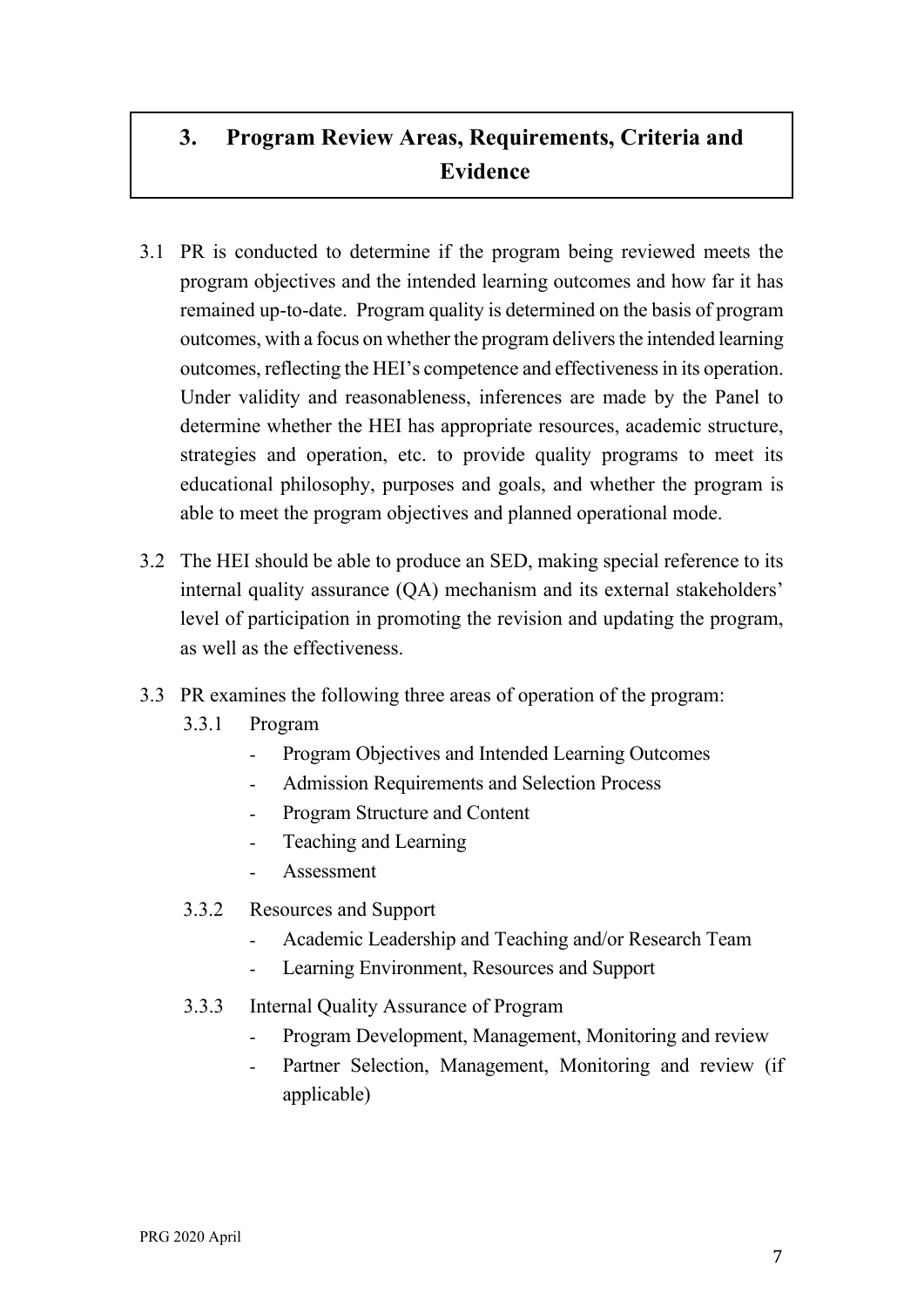3.4 The PR areas, requirements, criteria and possible sources of evidence are detailed in **Annex 1**. The SED should contain appropriate evidence to demonstrate (a) the use by the HEI of its internal QA mechanism to assure the required quality levels, the stated objectives and the continuous enhancement of the program; (b) the efforts of the HEI to improve the program quality; (c) the implementation of the recommendations stated in the previous review or accreditation (if applicable). For the "Outline of Self-evaluation Document (For Reference Only)", refer to **Annex 3.1**.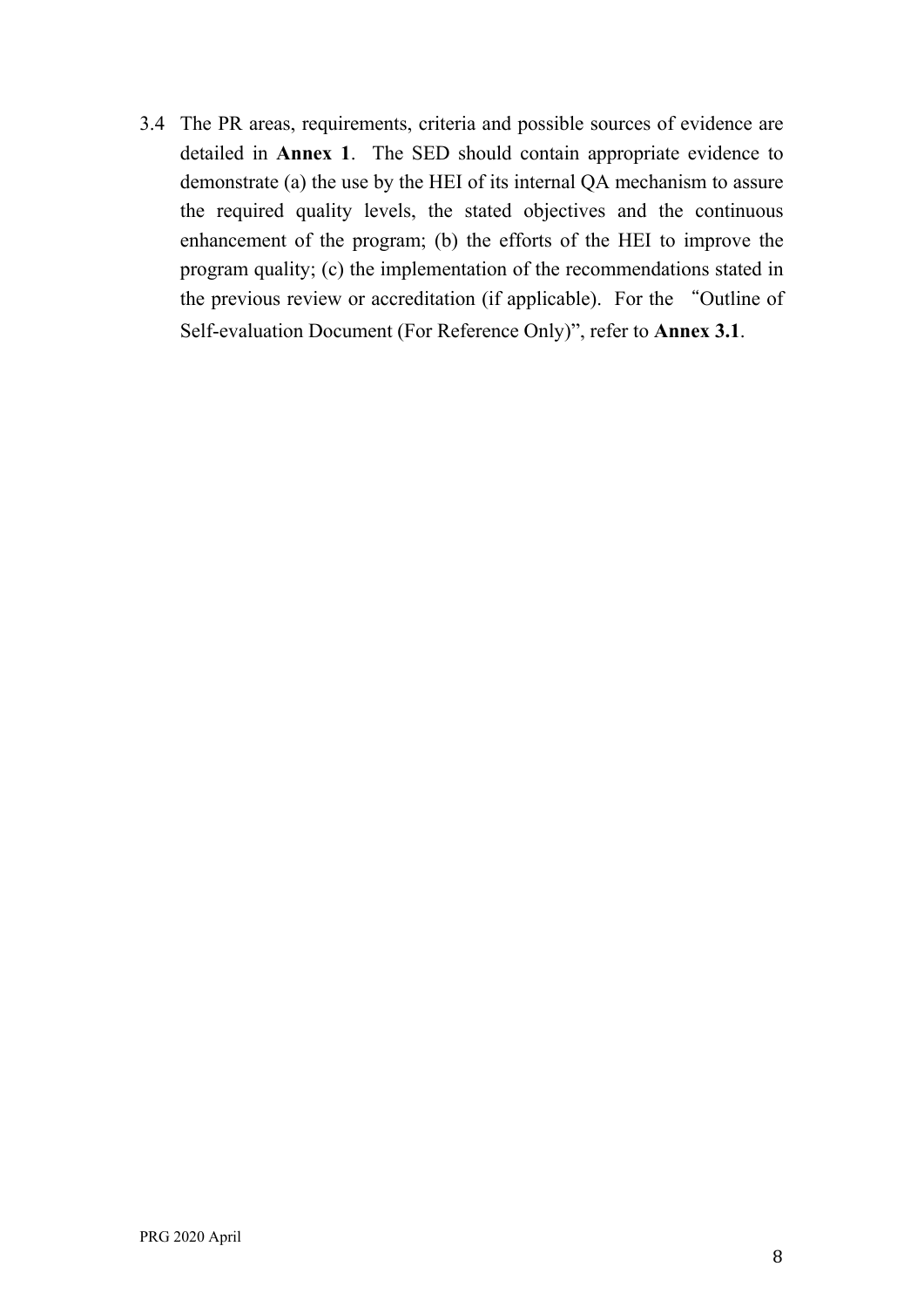## **4. Program Review Model**

#### 4.1 **ADRI Model Applicable to**

PR is conducted on the basis of the stated program objectives, intended learning outcomes and criteria under different areas of operation to evaluate the adequacy of the program being reviewed. During the PR process, in accordance with the three operational areas (see paragraph 3.3), the EQAA must adopt a model that aims to sustain quality enhancement (ADRI) to examine the performance of the program. The following is the ADRI model applicable to PR:

- A: Approach
- D: Deployment
- R: Results
- I: Improvement

For details of the ADRI model applicable to PR, refer to **Annex 2**.

#### 4.2 **Peer Review**

Peer review is the execution principle of higher education quality evaluation system of Macao. Under this principle, evaluation must be conducted by peer experts. Peer experts include scholars leading relevant academic development and/or instructors of relevant programs/courses, academic experts who understand the education and cultural contexts of Macao, etc. and professionals of relevant industries.

4.3 The composition, the roles and responsibilities, as well as the code of conduct of the Panel, etc. are outlined in Chapter 4 of Section A and related annexes in the *Guidelines for EQAAs*.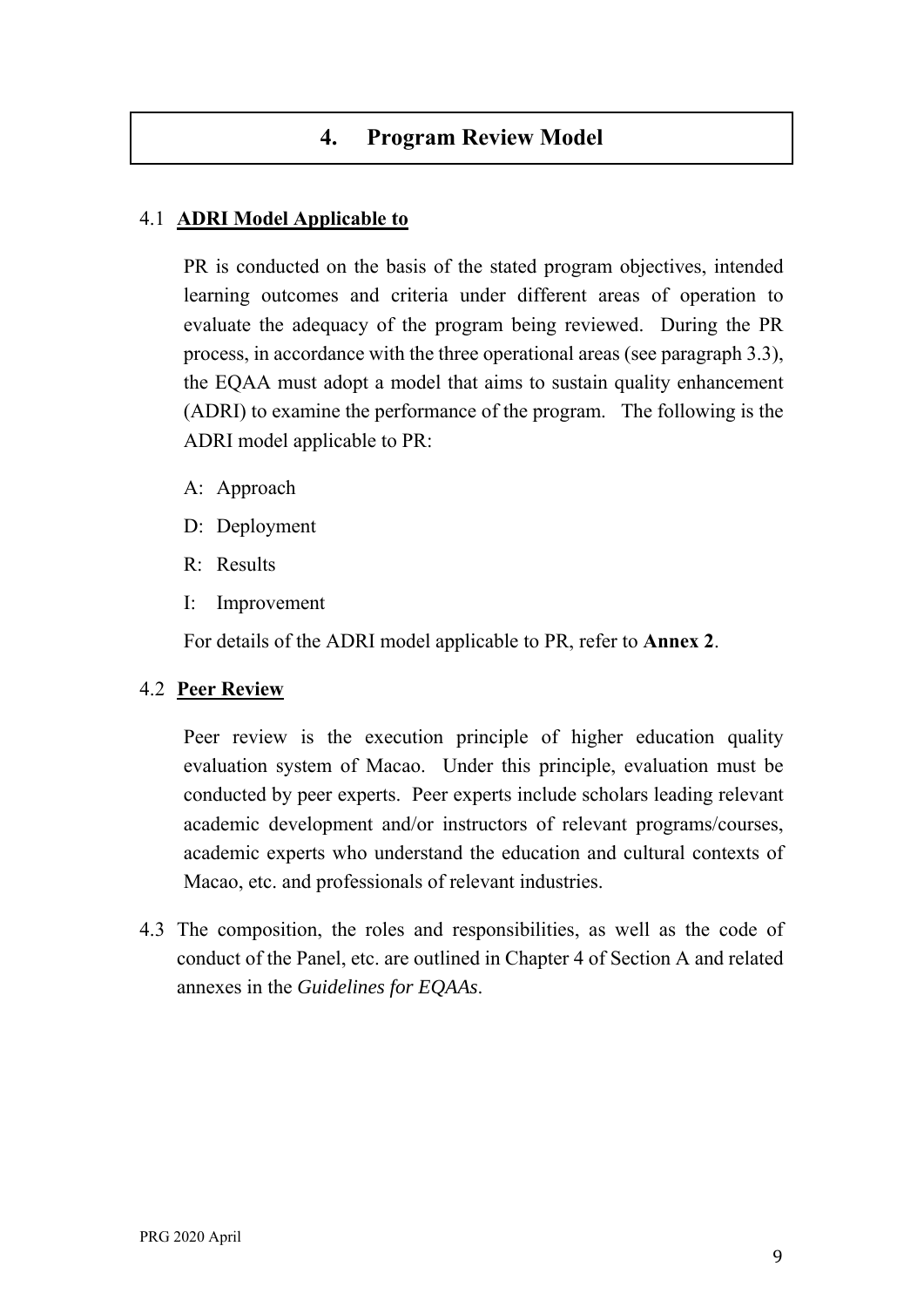## **5. Application for Program Review**

- 5.1 The HEI intending to apply for PR must submit a PR proposal to DSES. The evaluation proposal should include details of the PR exercise (in the form of individual programs or cluster of programs), explanation of the engaged EQAA's compliance with relevant requirements (see paragraph 5.2) (attached with supporting documents), as well as reasons for selecting the EQAA, the budget for evaluation expenses, the schedule, the working language in the course of evaluation, etc.
- 5.2 When selecting an appropriate EQAA, the HEI should take account of its relevant evaluation experience, track records and reputation, etc.. At the same time, it is also necessary to consider and select the principles and requirements of the EQAA according to the actual needs of the HEI. Further details about the engagement of EQAAs are in Chapter 1 of Section A of the *Guidelines for EQAAs*.
- 5.3 If the HEI intends to have more than one program (i.e. a cluster of programs) reviewed in one single PR exercise, it should consult the selected EQAA on the feasibility and the cost-effectiveness of the exercise, and include the conclusion of the negotiation in the PR proposal.
- 5.4 To ensure fairness and consistency, PR has to be conducted in accordance with the requirements specified in this set of guidelines. It is only under exceptional circumstances which are substantiated by sound justifications that the HEI may be unable to fully comply with this set of guidelines on the PR areas, requirements, criteria and/or process; in such cases, the reason(s) for failing to comply with this set of guidelines (including expansion, reduction, modification), the proposed change(s) as well as their implications must be detailed in the evaluation proposal. Nonetheless, the proposed change(s) should not substantially diverge from this set of guidelines.
- 5.5 The HEI will be informed of the outcome of its PR application by DSES through a notification letter.
- 5.6 Upon receipt of DSES's approval of the PR application, the HEI should enter into a service agreement with its engaged EQAA, and must conduct the PR exercise in hand according to the specifications in the notification letter from DSES and the evaluation proposal approved by DSES. Details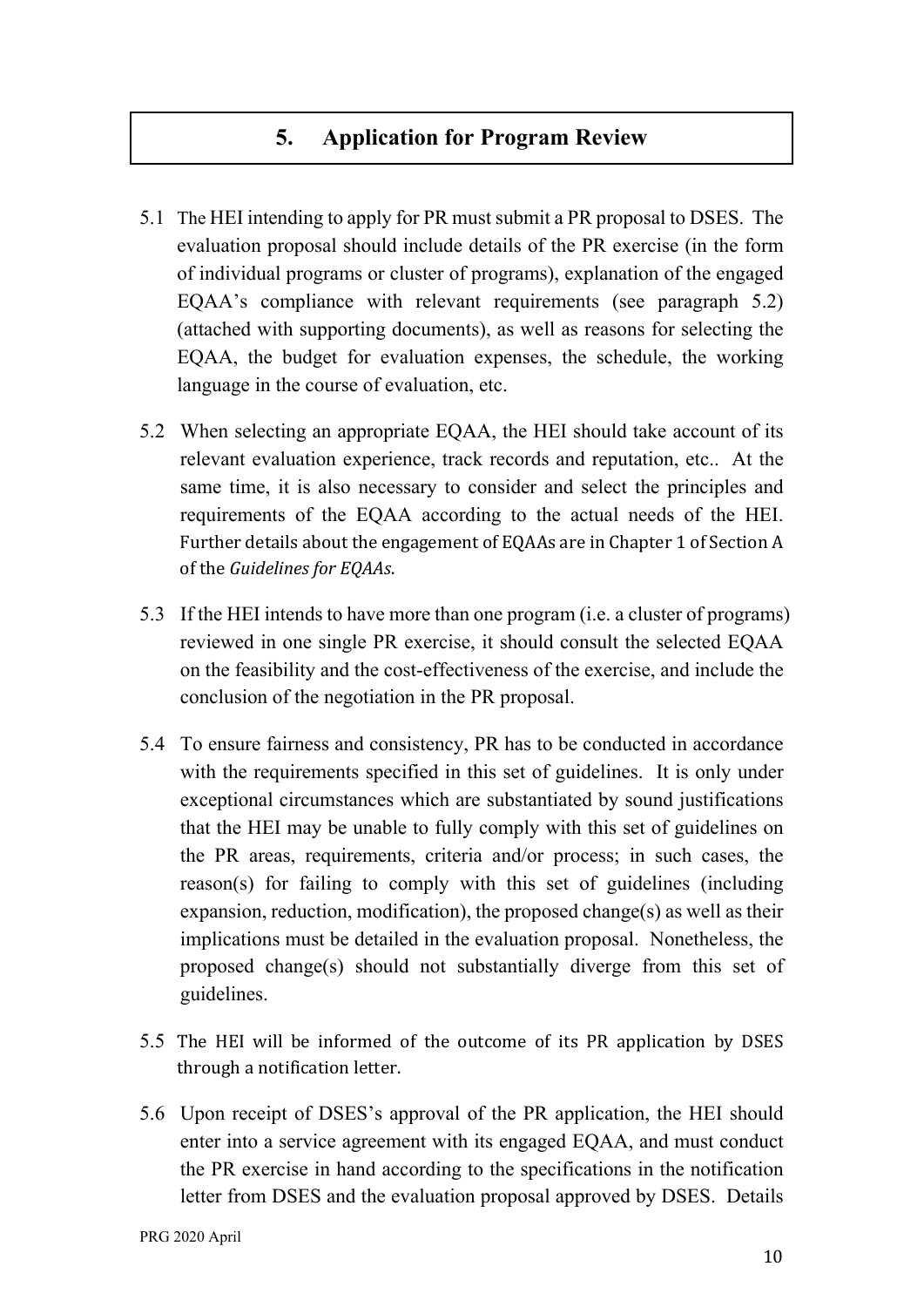of the service agreement are outlined in Chapter 3 of Section A of the *Guidelines for EQAAs*.

- 5.7 The results for the PR application will generally be decided within 90 days.
- 5.8 If DSES deems it necessary, the applicant institution may be required to provide explanations, present evidence and supplementary information. Or, DSES will obtain technical support services in accordance with the provisions of the higher education quality evaluation system of Macao. Or, DSES will obtain opinions from other professional, academic entities or individuals, including consulting the Panel; in such cases, the calculation of the above period (paragraph 5.7) shall be suspended.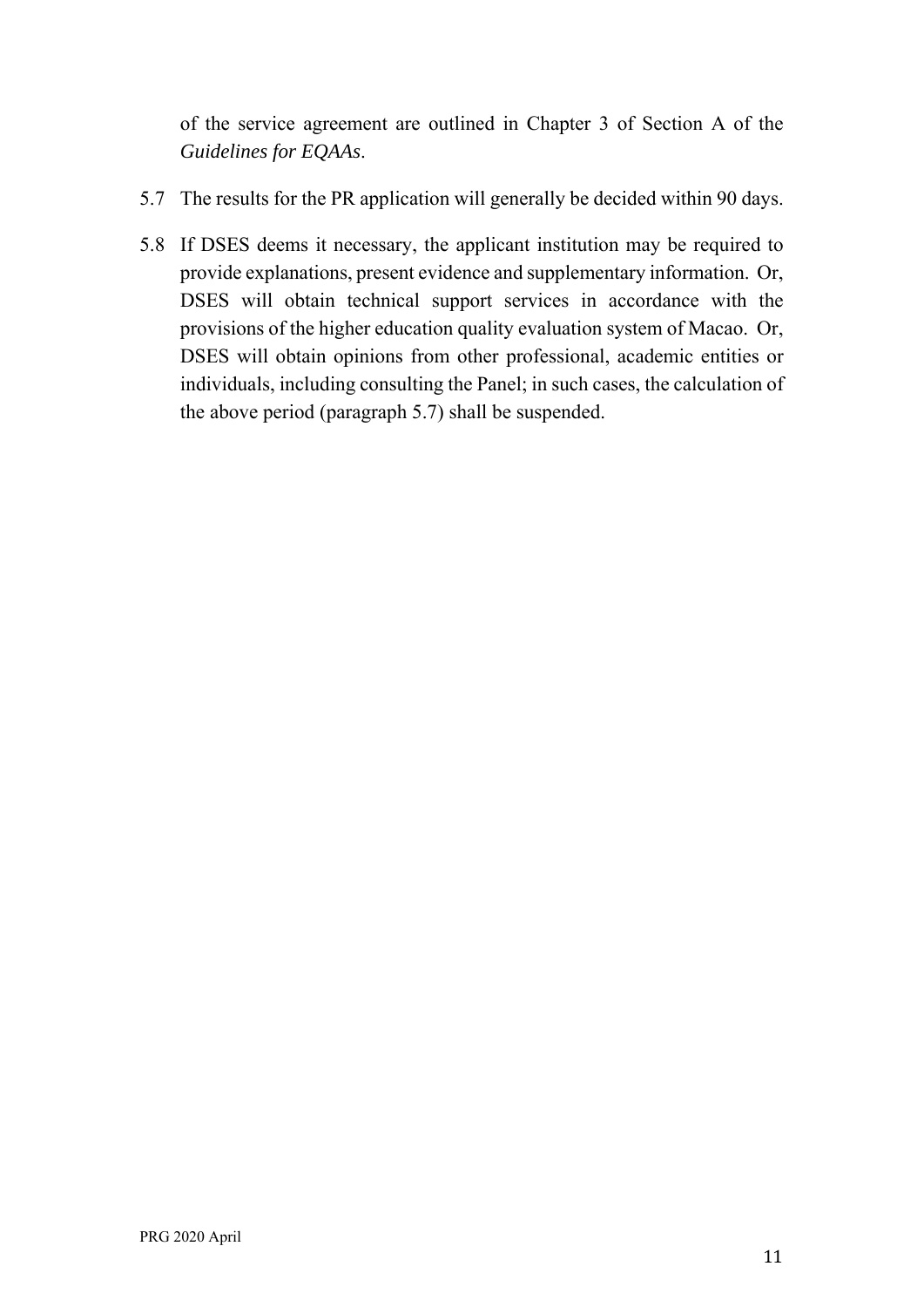## **6. Program Review Procedure**

- 6.1 Upon signing the service agreement, the EQAA must recruit members for the Panel and execute the service agreement according to the terms set forth in the service agreement and in Chapter 4 of Section A of the *Guidelines for EQAAs*. The EQAA can appoint the Panel only upon clearance of conflict of interest by the HEI, and must then send the confirmed panel membership list to DSES for record. The terms of service of the EQAA, and the roles and responsibilities as well as the code of conduct of the Panel are detailed in the *Guidelines for EQAAs.*
- 6.2 Upon commencement of a PR exercise, the HEI should designate a dedicated contact person to communicate with the case officer of the EQAA. To avoid conflict of interest, the HEI cannot contact the panel members directly, but should contact the EQAA via the case officer.
- 6.3 The HEI has to submit the SED to the EQAA according to the schedule set forth in the service agreement. The SED should illustrate how the HEI effectively ensures that its programs meet the prescribed academic levels. For the "Points to Note on Preparation of Self-evaluation Documents", see **Annex 3**.
- 6.4 The case officer is to conduct a preliminary review of the SED to ensure adequacy of the information before sending the document to the Panel for study.
- 6.5 The Panel is to hold the "Program Review Meeting" within 4 to 6 weeks upon receipt of the SED to gain a better understanding of the program being reviewed, and subsequently make PR judgments, including whether the following follow-up actions are necessary: (1) a request for clarification and/or supplementary information from HEI; and/or (2) meetings/interviews with program leader(s) and/or relevant stakeholders; and/or (3) a site visit. In view that the Panel may come from various parts of the world, the "Program Review Meeting" should be conducted in the most cost-effective means (e.g. via teleconference call, videoconferencing or Skype, etc.), which is to be confirmed after negotiation between the Panel and the HEI.
- 6.6 The HEI has to provide written responses and/or supplementary information according to the schedule set by the EQAA.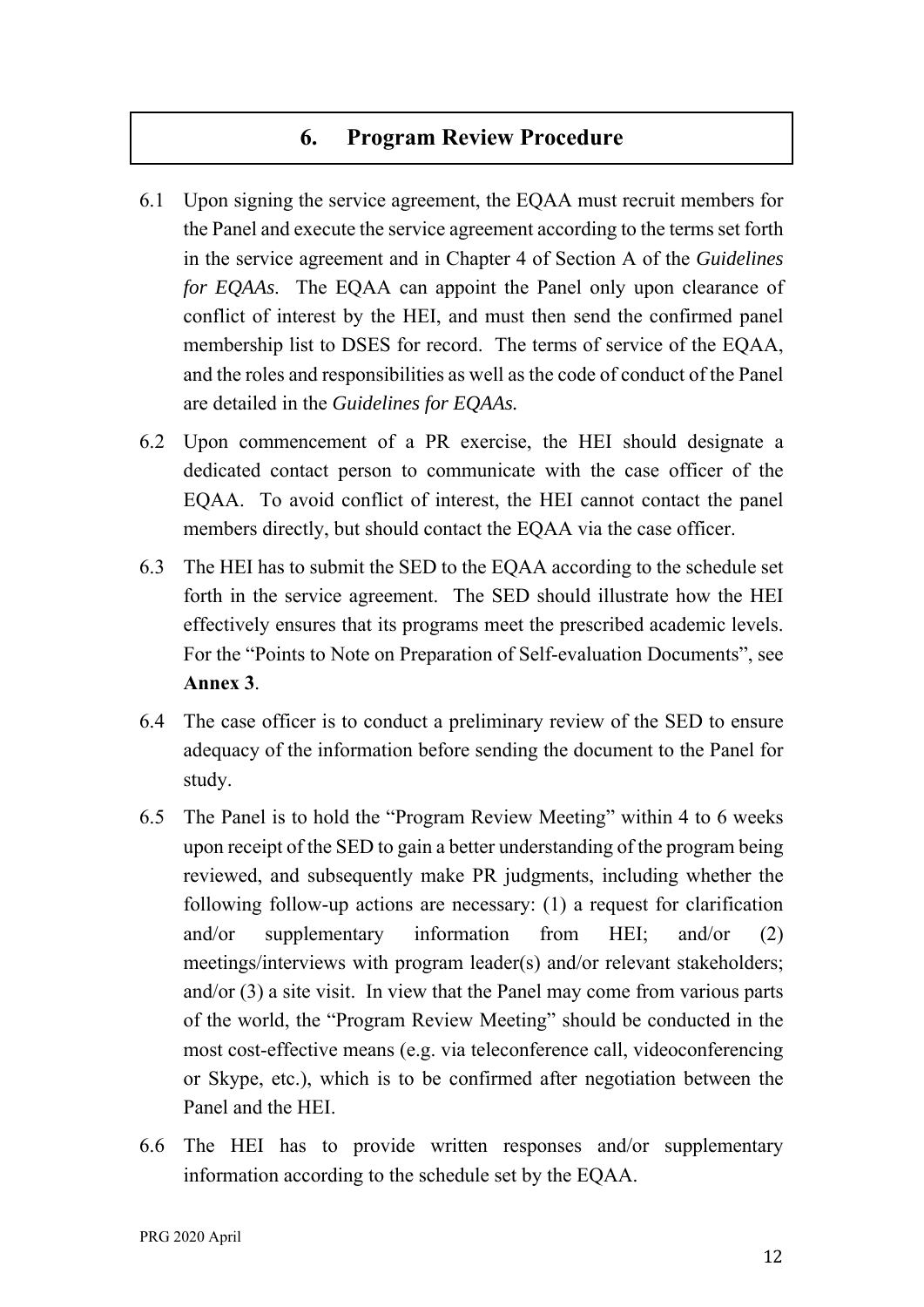- 6.7 Under normal circumstances, information collection ends upon receipt of supplementary information from the HEI.
- 6.8 If the Panel finds it necessary to meet with related program leader(s) and/or relevant stakeholders after considering the actual situations of the program being reviewed, the HEI concerned can arrange meetings/interviews between the Panel and relevant internal and external stakeholders, including program leader(s), discipline leader(s), staff, students, alumni, employers of alumni, etc. for triangulation. Since panel members may be located in various parts of the world, when making the arrangements of these meetings/interviews, the EQAA and the HEI can take into consideration the most cost-effective means, such as video-conferencing, informal site visits conducted by individual panel members, etc., which is to be confirmed after negotiation between the Panel and the HEI.
- 6.9 If a site visit is considered necessary, the Panel is to hold the "Pre-visit Meeting" (normally one day prior to the site visit) where the case officer, as instructed by the Panel, provides the following information: background information of the program being reviewed, analysis data and related documents, etc., and the major questions to be discussed during the site visit. For the "Site Visit Program and Arrangements" and the "Sample of Two-day Site Visit Program (For Reference Only)", refer to **Annex 3** and **Annex 3.1** respectively in the *Guidelines on Program Accreditation.*
- 6.10 The EQAA is to send the draft of the PR report to the HEI normally within 12 weeks upon receipt of all relevant information or after interviews (applicable to PR exercises without a site visit)/within 12 weeks after the site visit; and the HEI is to comment on the factual accuracy normally within 2 weeks upon receipt of the draft report.
- 6.11 The EQAA is to send the final PR report to the HEI normally within 2 weeks upon receipt of the HEI's comments on the factual accuracy of the draft report.
- 6.12 The HEI has to submit to DSES the final evaluation report for confirmation of the PR outcome within 45 days upon receipt of the PR report.
- 6.13 The confirmation procedure of the PR application will generally be decided within 90 days.
- 6.14 If DSES deems it necessary, the applicant institution may be required to provide explanations, present evidence and supplementary information. Or,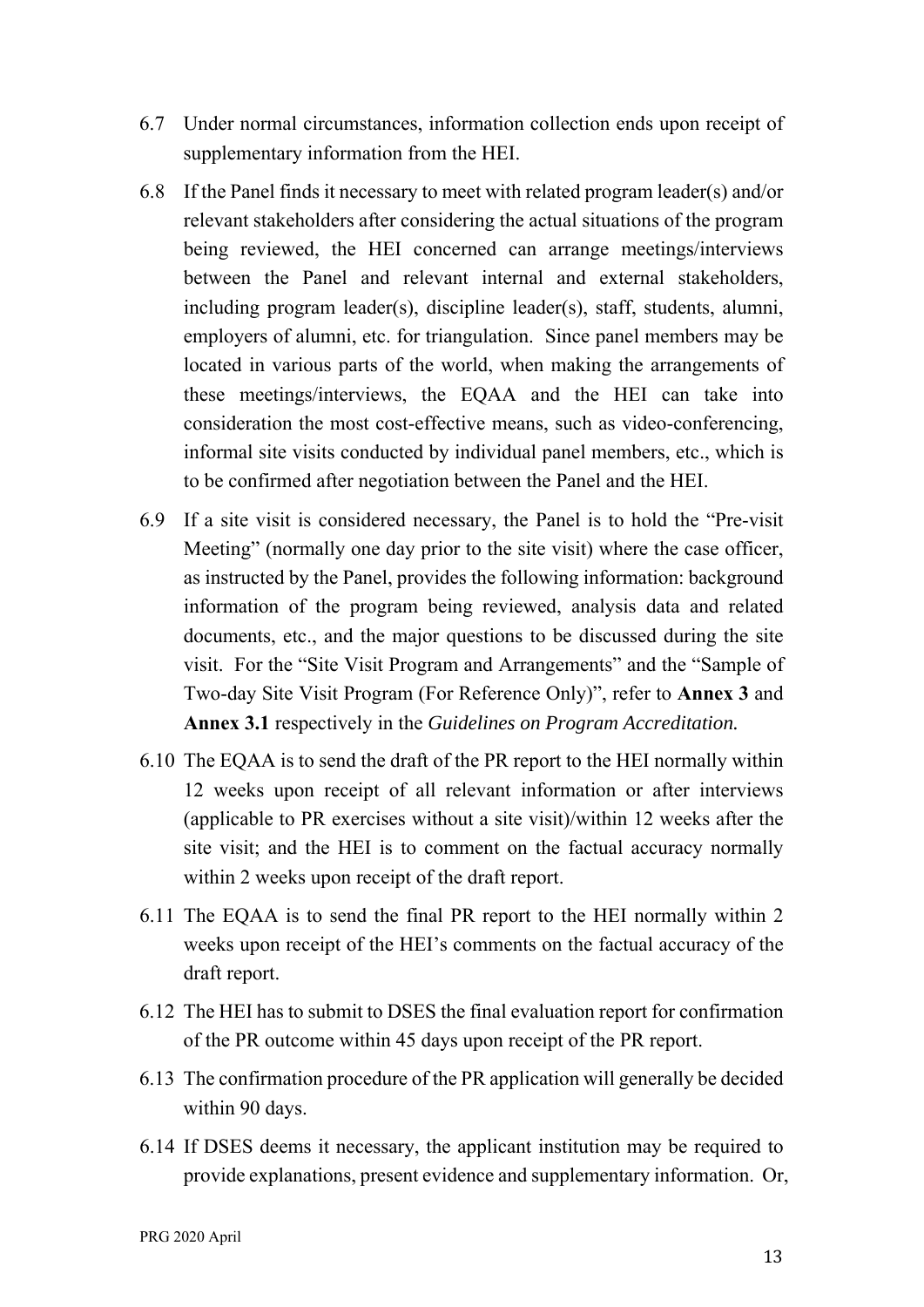DSES will obtain technical support services in accordance with the provisions of the higher education quality evaluation system of Macao. Or, DSES will obtain opinions from other professional, academic entities or individuals, including consulting the Panel; in such cases, the calculation of the above period (paragraph 6.13) shall be suspended.

6.15 The workflow for PR is in **Annex 5**.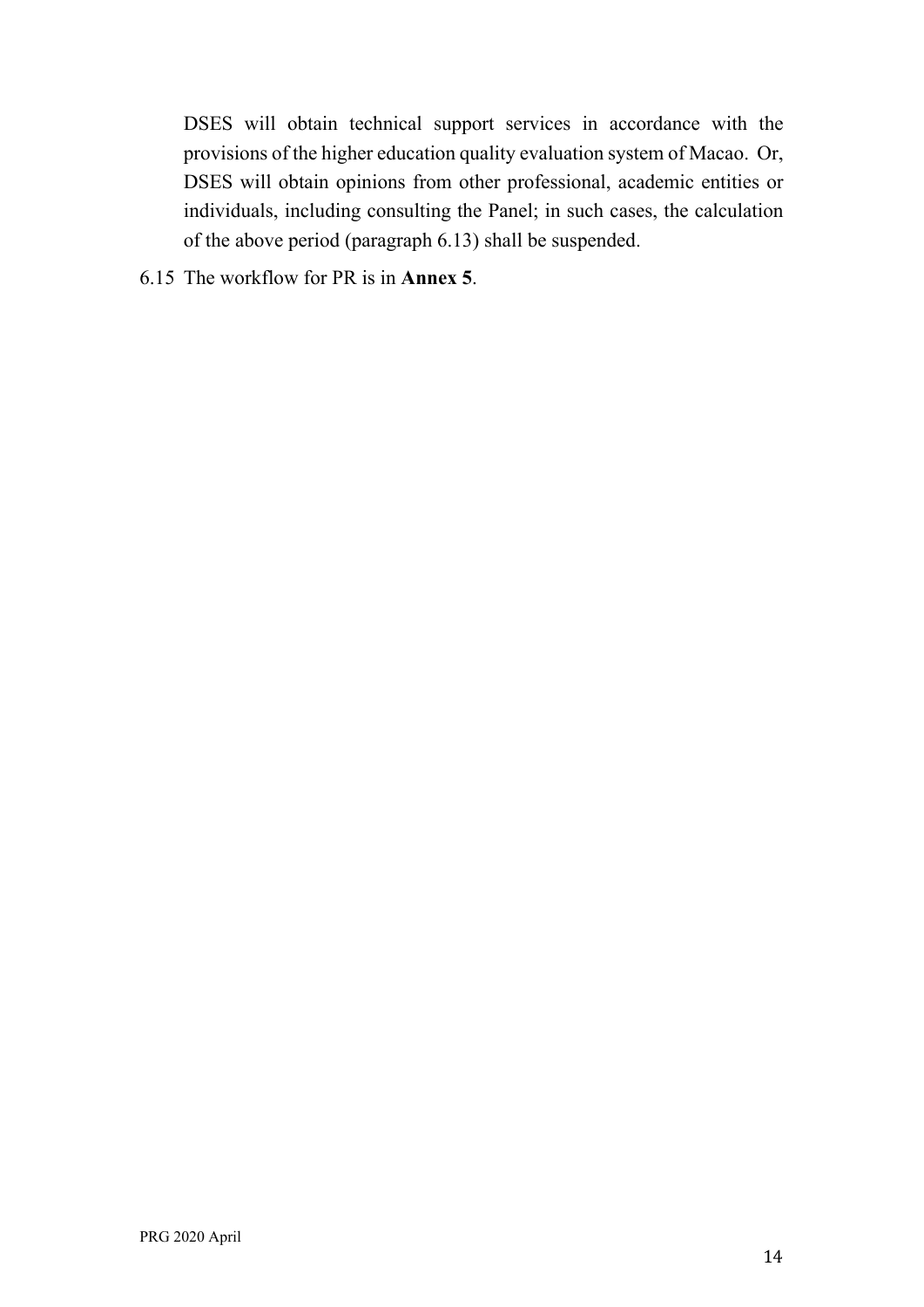## **7. Judgment Principles and Outcomes of Program Review**

- 7.1 PR aims to determine whether the program being reviewed meets the stated academic levels and to determine how far quality enhancement has taken place since the previous review or accreditation (if applicable). The HEI should strive for continuous enhancement to keep pace with the latest developments via internal and external evaluation.
- 7.2 PR adopts the Approach-Deployment-Results-Improvement (ADRI) model as the framework for assessment. It is conducted under the "fit-forpurpose" guiding principle. Through external review, the program is evaluated to see if it fulfills the stated objectives and purposes, and if it delivers the intended learning outcomes. PR must pay special attention to the student-centered nature of education to examine whether this philosophy is present in the program, which should provide favorable and quality learning experience as well as learning environment for students so that they can attain the intended learning outcomes upon completion of the program.
- 7.3 The EQAA must conduct PR on the basis of the evidence presented by the HEI, in accordance with the requirements specified in this set of guidelines and the *Guidelines for EQAAs*.

#### 7.4 **Program Review Outcomes**

PR outcomes are to be recorded in the PR report together with other decisions and respective justifications. Possible PR outcomes include commendations, affirmations and recommendations as follows:

| Commendations       | Good practices that can be for reference by other<br>similar programs offered by the HEI                                                                                                                                                                              |
|---------------------|-----------------------------------------------------------------------------------------------------------------------------------------------------------------------------------------------------------------------------------------------------------------------|
| <b>Affirmations</b> | In the SED, the HEI identifies areas where there<br>are gaps and proposes a practicable improvement<br>plan with a timetable. During the PR exercise, the<br>Panel analyses that proposal and produces an<br>affirmation, which may contain proposals for<br>changes. |
| Recommendations     | The Panel may identify additional gaps not listed<br>in the SED and propose remedial actions.                                                                                                                                                                         |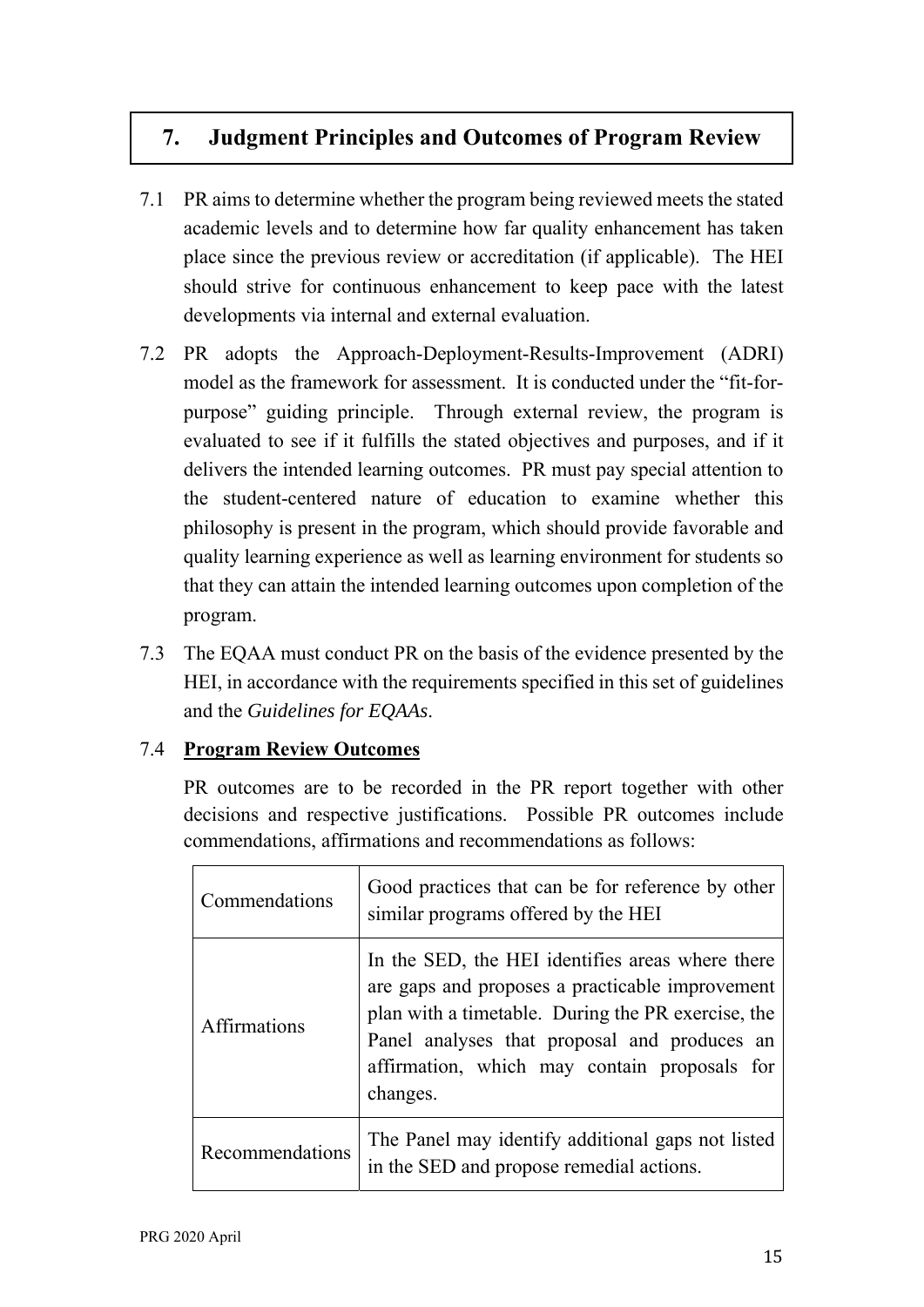### **8. Follow-up Action**

- 8.1 Within 12 weeks upon receipt of the final PR report, the HEI must formulate an action plan to address the recommendations stated in the report. The EQAA must comment on and affirm the action plan which the HEI should then submit to DSES for record. DSES may give comments on the action plan.
- 8.2 The HEI must include the progress of the areas of improvement prescribed in the aforementioned action plan in its annual report to DSES.

.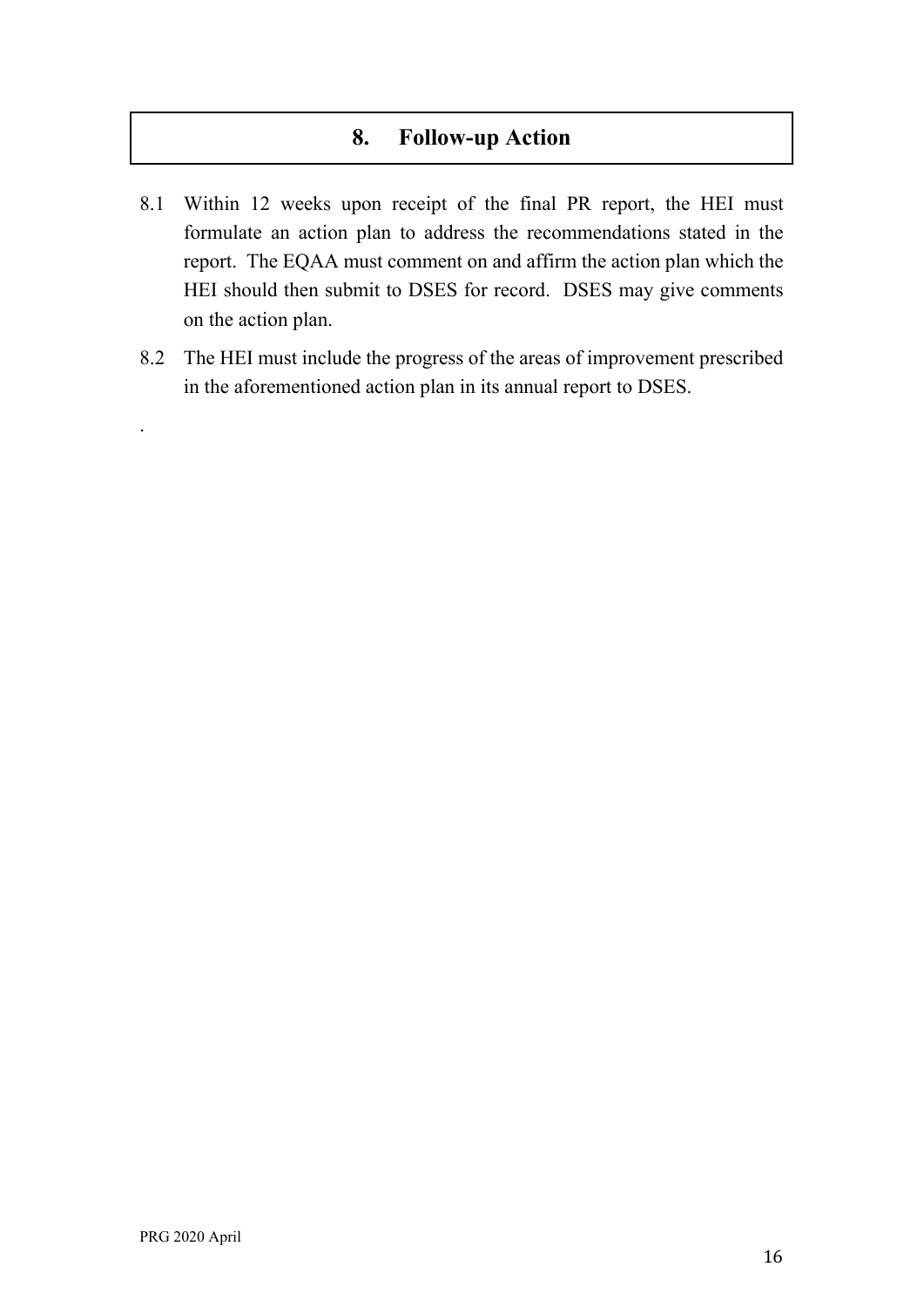#### **9. Observers**

- 9.1 DSES may send observer(s) at its discretion to sit in meetings relevant to the PR exercise (including the "Program Review Meeting", meetings/interviews with program leader(s) and/or relevant stakeholders (if any), and the "Pre-visit Meeting" held one day prior to the site visit) ) and the site visit (if any) for the purposes of observing the evaluation process and identifying room for improvement in the flow and arrangements of the evaluation exercise, etc. Observer(s) must abide by the code of conduct as well as the terms of confidentiality applicable to the Panel. If the EQAA/the HEI raises a valid evidence-based objection to the presence of observer(s) on the basis of conflict of interest, the observer(s) concerned must not sit in the relevant meetings and the site visit. However, DSES can assign other observer(s) as replacement(s). Observer(s) are bound by the terms specified in the *Guidelines for Observers* (**Annex 4**) and must carry out their duties.
- 9.2 DSES is to send the name list of observer(s) to the HEI and the EQAA so that the case officer of the EQAA can deliver relevant documents and information, etc. to observer(s) as well.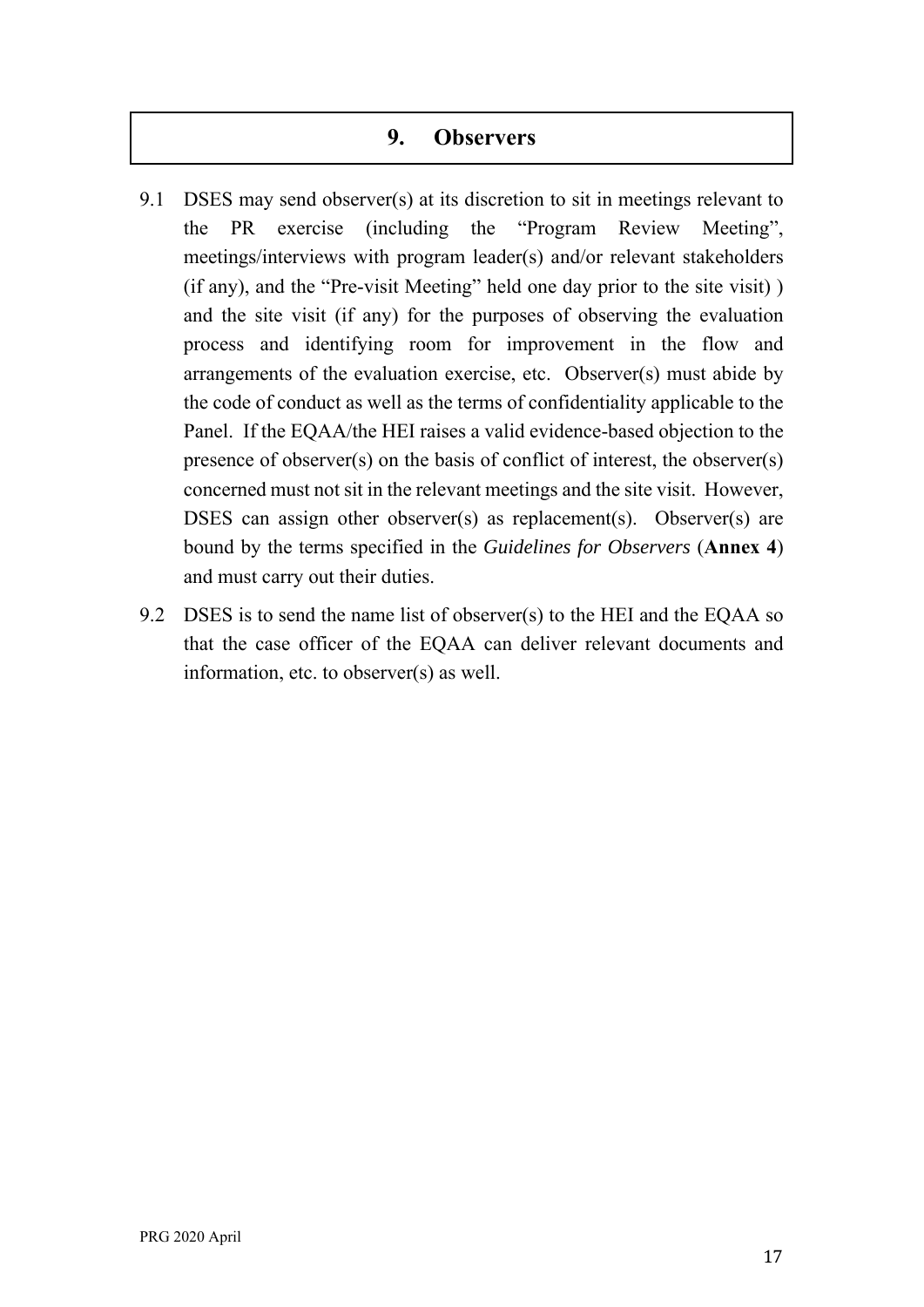## **Program Review Areas, Requirements, Criteria and Possible Sources of Evidence**

- 1. All programs offered by local HEIs are bound by relevant laws and regulations of Macao.
- 2. It is understood that program objectives, operation and coverage are different across HEIs in order to meet the educational purposes, experiences and strategies of individual HEIs. Therefore, each HEI has to allocate resources in response to the claimed objectives and students' educational needs to ensure that an appropriate learning environment is provided, and students, under reasonable circumstances, can meet the stated program objectives and attain the intended learning outcomes. As such, students are fostered for their personal growth, and for a solid foundation for their further studies and employment. However, as HEIs' educational purposes and program objectives are different, there may be minor adjustments to individual areas with sound reasons, for example, the area on partner selection may be irrelevant to the program being reviewed.
- 3. PR aims to evaluate whether the program meets its objectives and the QA requirements of Macao through the different aspects in operation and development (i.e. the PR areas) and how far there were improvements since the previous review and/or accreditation. Although the different areas are listed separately in **Annex 1.1** and **Annex 1.2** for convenience and clarity, HEIs should be aware that the different aspects are closely related and linked; therefore, some of the requirements or evidence will be listed under different areas for elaborating the operation and development of the program.
- 4. Since the nature and the operation of different programs vary, the nature and the number of documents required may be different. HEIs are required to submit the evidence according to its normal operation; the list of documents or evidence listed in **Annex 1.2** is just for reference and is by no means exhaustive.
- 5. "Student-centeredness" is the guiding principle of the PR. In other words, the Panel has to ascertain whether the program being reviewed provides appropriate learning experience for the students and promotes the fulfilment of stated objectives and intended learning outcomes to protect students' interests. Reasonable inferences are made by the Panel to determine whether the HEI has the appropriate resources, academic structure, strategies and operation to provide quality programs to meet its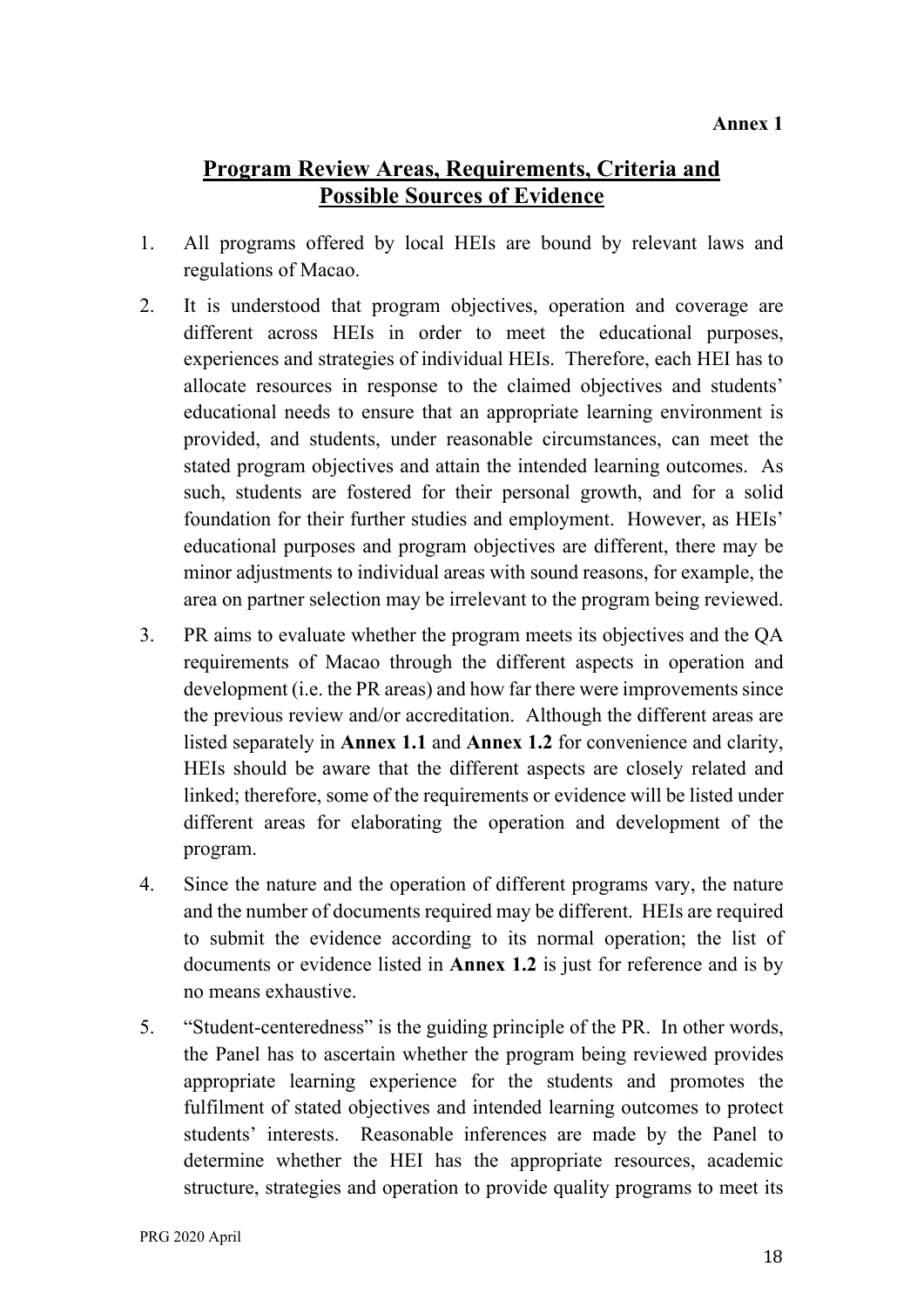educational philosophy, purposes and goals, and whether the program is able to meet its objectives and planned operation.

6. To understand how the Panel makes judgments on the basis of the PR requirements stated in this annex, refer to Chapter 6 of Section A of the *Guidelines for EQAAs.*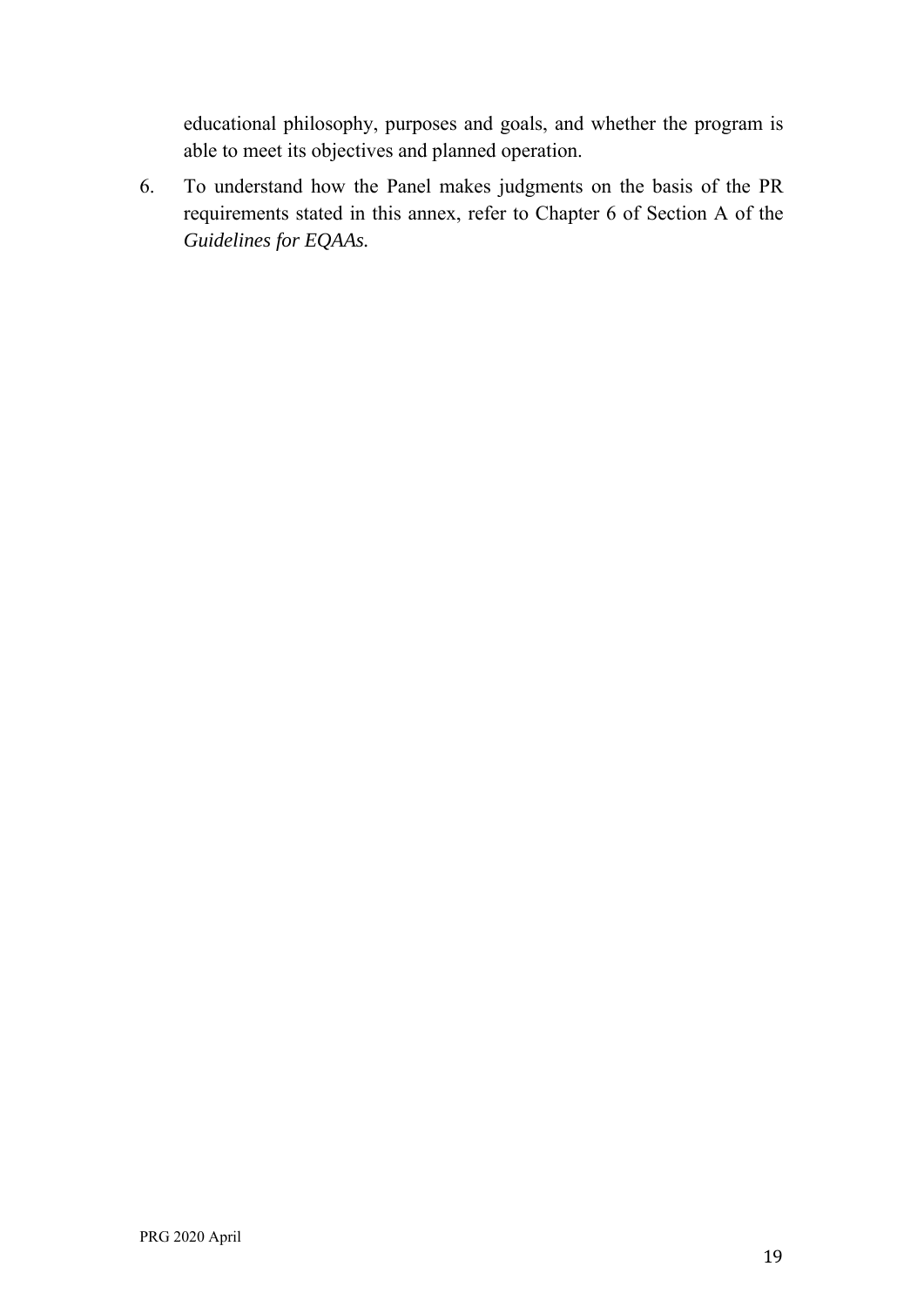### **Program Review Areas, Requirements and Criteria**

#### **Review Area I – Program**

#### **Requirements**

Program planning and design has to be in line with the HEI's academic development plan, taking into account its competence and capacity, so as to reflect the HEI's educational philosophy and educational goals, and meet the manpower needs of society. The program has to follow the outcome-based approach in design and delivery so as to meet the quality assurance requirements of Macao. If the program is to nurture students for professional qualifications, the program objectives, structure, content, learning experience, intended learning outcomes, learning environment, resources and support, and delivery must meet the requirements of the relevant industry/profession.

#### **Criteria**

#### **1. Program Objectives and Intended Learning Outcomes**

- 1.1 Program objectives must be aligned with the HEI's vision and educational purposes.
- 1.2 Program objectives and the intended learning outcomes must be specific and go hand in hand with each other, and continue to be in line with the HEI's academic development plan. The HEI should clearly define graduates' attributes, their expected roles and functions. In the case of professional accreditation/recognition, the program should meet the requirements of the profession.

#### **2. Admission Requirements and Selection Process**

- 2.1 The HEI must clearly define the admission policies, procedures and criteria of the program, which are implemented in a consistent, open and transparent manner. The HEI must explicitly state the requirements for the program enrollment. Special admission policy must be aligned with relevant laws and regulations of Macao, and specific recognition procedures of higher education qualifications and prior learning, including non-formal and informal learning, must be provided.
- 2.2 Responsible staff must fully understand and follow the admission requirements, and selection criteria and process. The academic unit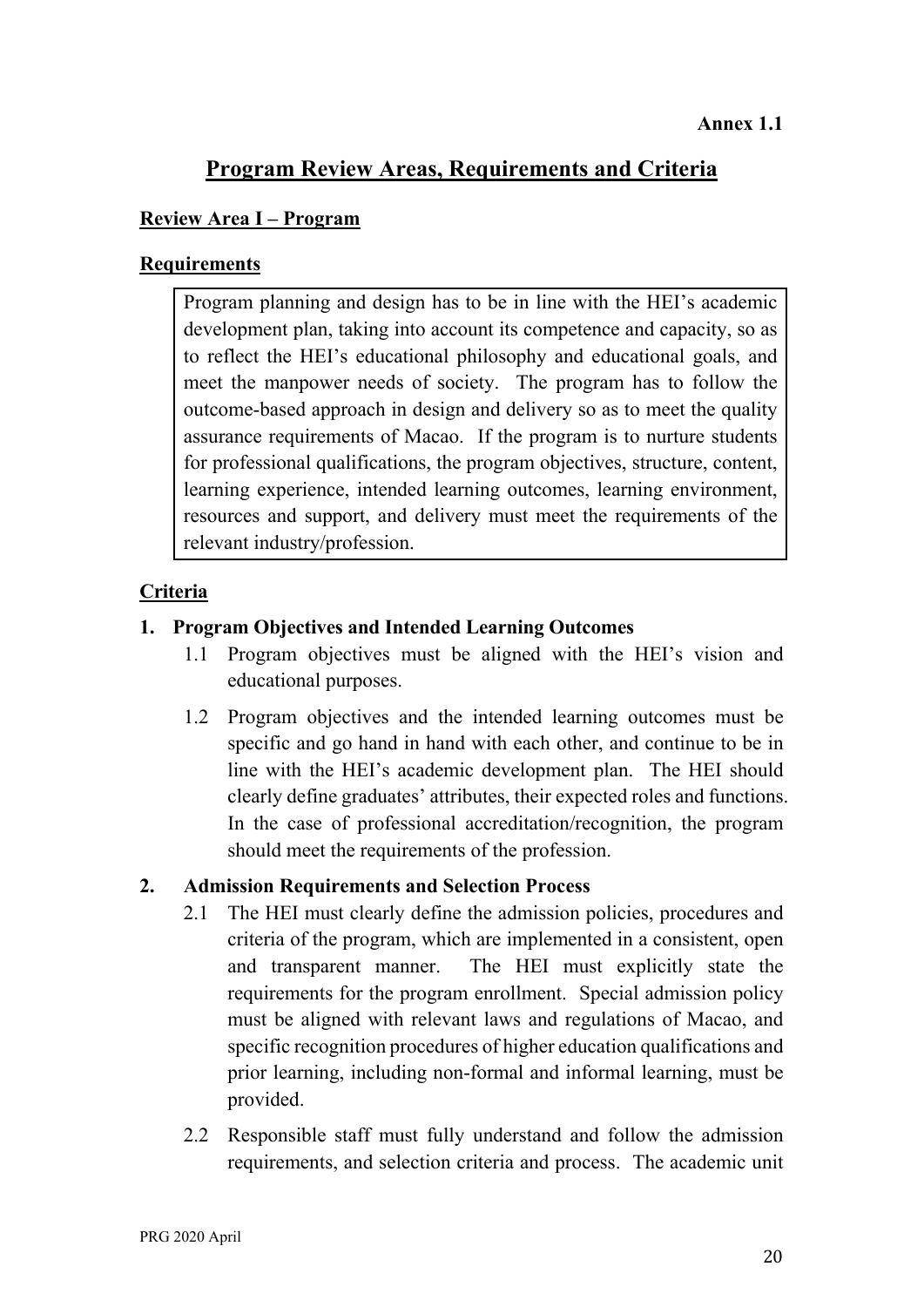should state the maximum intake, enrollment projections and contingency plans in case of under-enrollment.

#### **3. Program Structure and Content**

- 3.1 The program design must meet its stated objectives and the intended learning outcomes. The program provides students with both academic knowledge and skills, including those that are transferable, which may influence their personal development and may be applied in their future career life. The program must have a coherent, integrated, harmonious and consistent structure so that students can have appropriate learning experiences, which ensures that they can achieve the intended learning outcomes when they graduate.
- 3.2 The structure and content of the program are subject to a formal institutional approval process.
- 3.3 If there is a credit system in the HEI, it has to abide by relevant laws and regulations of Macao. The academic unit should list out the number of credits allocated for each course, and the factors of consideration in the allocation.
- 3.4 If there are different components in the program, such as specializations, majors, electives, generic courses, etc., the weighting of each component must be reasonable and appropriate.

#### **4. Teaching and Learning**

- 4.1 The HEI should ensure that the program is delivered based on a "student-centered" guiding approach that stimulates students' motivation, self-reflection and participation in the learning process. Teaching and learning strategies should match the program objectives, course contents, intended learning outcomes and students' abilities, with adequate modes of teaching and media of instruction. The program allows for flexible learning paths adapted to the diversity of students and regularly evaluates and adjusts the modes of delivery and teaching methods.
- 4.2 If the program embraces practicum and/or workplace attachment, the academic unit must plan, manage and monitor the practicum/workplace attachment in accordance with the HEI's relevant policies and procedures. It must also provide students with clear and accurate information, as well as reliable and quality practicum and/or workplace attachment, and support.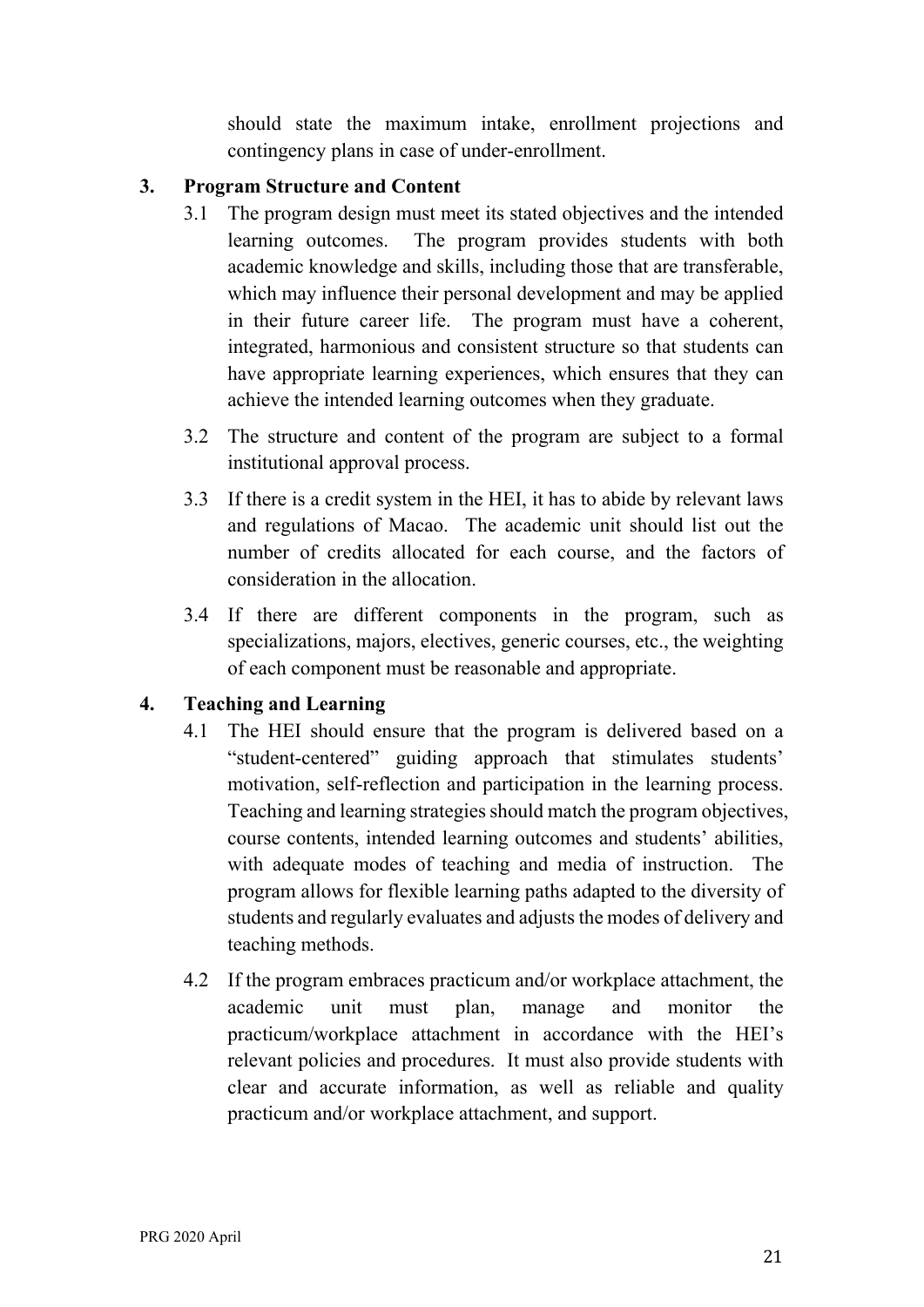#### **5. Assessment**

- 5.1 The academic unit should elaborate in detail the program's assessment strategies and arrangements, including assessment criteria, graduation requirements, engagement of external examiners (if any), policies and mechanisms to handle plagiarism and cheating, etc.
- 5.2 Assessment is consistent, fairly applied to all students and carried out in accordance with the stated procedures, which should be published in advance. The assessment should allow students to demonstrate the extent to which the stated objectives or intended learning outcomes have been achieved.
- 5.3 Assessment must be based on the principle of constructive alignment, through which the moderation mechanism helps to ensure fairness, consistency and effectiveness in reflecting the standard of student attainment. When necessary, the academic unit should give students feedback, which is linked to advice on their learning process.
- 5.4 Assessors should be familiar with existing testing and examination methods. The academic unit should provide assessors with support for the development of their skills in this field.

#### **Review Area II – Resources and Support**

#### **Requirements**

The HEI must provide sufficient and appropriate teaching and learning resources and learning environment to facilitate effective learning. Qualified academic leader(s) must effectively lead the teaching and/or research teams to develop and operate a quality program and/or to engage in research activities. The HEI and/or the academic unit must provide adequate and appropriate academic counseling and other support services to students to ensure their well-being so that students can, under reasonable circumstances, complete the program and attain the intended learning outcomes.

#### **Criteria**

#### **1. Academic Leadership and Teaching and/or Research Team**

1.1 Academic leaders appointed by the HEI must be in a full-time position, and possess sufficient academic and/or professional knowledge in the relevant disciplines, and keep abreast with the development of the relevant disciplines or professions. The HEI must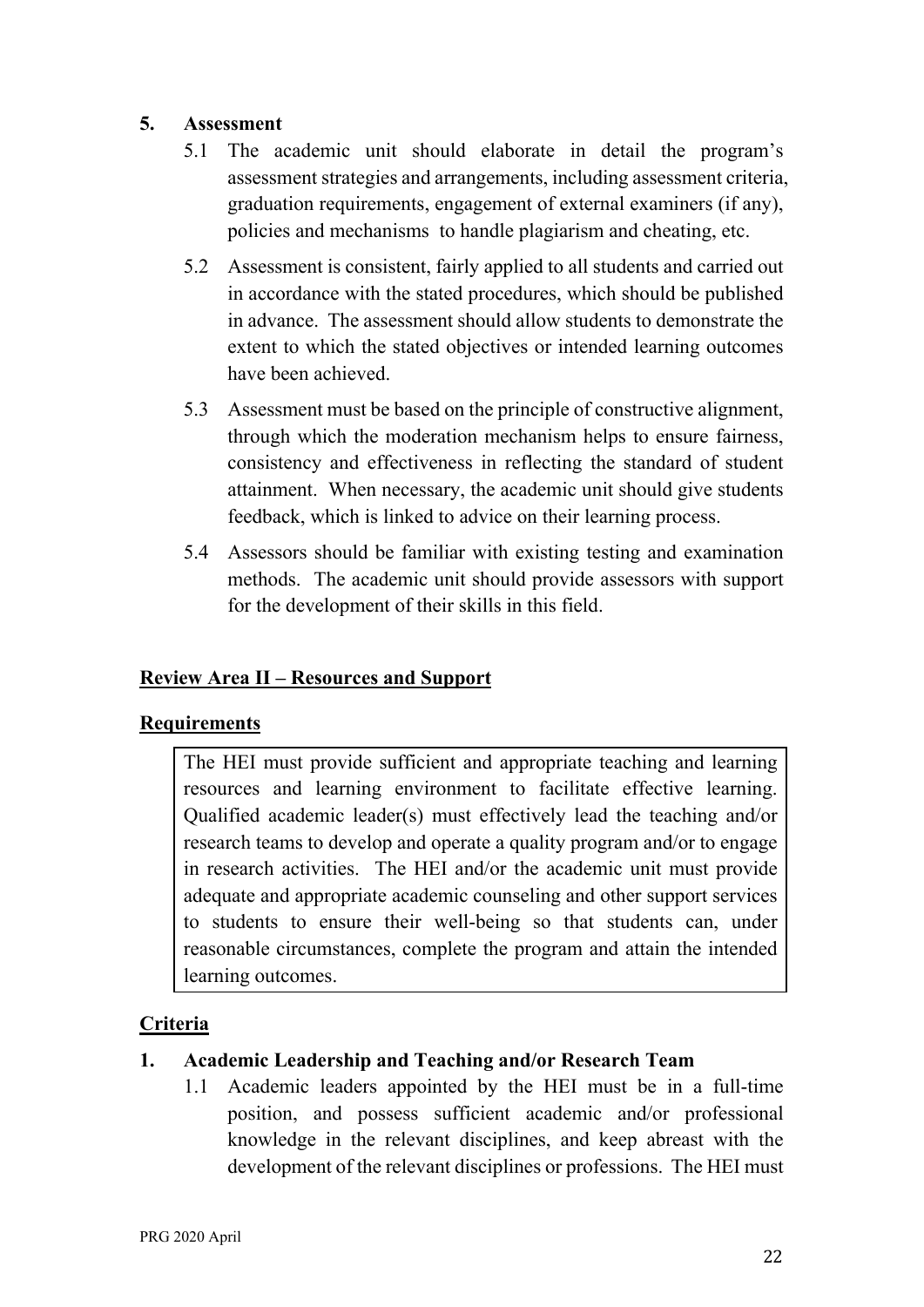have its own academic staff, qualified in the program and adequate in number, complying with the established reference criteria.

- 1.2 The academic unit must provide academic staff with performance evaluation procedures to promote its pedagogic and scientific competency and keep abreast of the latest development. The academic unit has to recruit adequate qualified academic staff members for teaching and/or research activities. There are dynamics for staff development, such as through their continuing study in doctoral and post-doc programs. The program leader(s) and the academic staff should be able to make suggestions and take actions, which will contribute to the improvement in the effectiveness of the program, thus ensuring that learning outcomes are attained by students, to the monitoring and the review of the program and to the development of team collaboration and adequate communications.
- 1.3 The academic unit must embrace appropriate staff structures with adequate qualifications and experience. Performance indicators should help to assess teaching and learning effectiveness.
- 1.4 The HEI should encourage teaching and/or research staff to develop scholarly activities to strengthen the link between education and research and to innovate in teaching methods and the use of new technologies.

#### **2. Learning Environment, Resources and Support**

- 2.1 The HEI must provide sufficient, appropriate teaching and learning resources, as well as learning environment for students to facilitate effective learning.
- 2.2 The needs of a diverse student population, such as mature, part-time, employed and international students as well as students with disabilities (if applicable), and the shift towards student-centered learning and flexible modes of learning and teaching are taken into account when allocating, planning and providing the learning resources and student support.
- 2.3 The academic unit should be well aware of the need to provide adequate and appropriate student support, taking into account the diversity of the student body. There are adequate measures for pedagogical support and other support services during their academic life and for the promotion of their integration in the academic community, such as financing, career and employment counselling. The HEI must be well qualified administrative and support staff with opportunities to develop their competencies.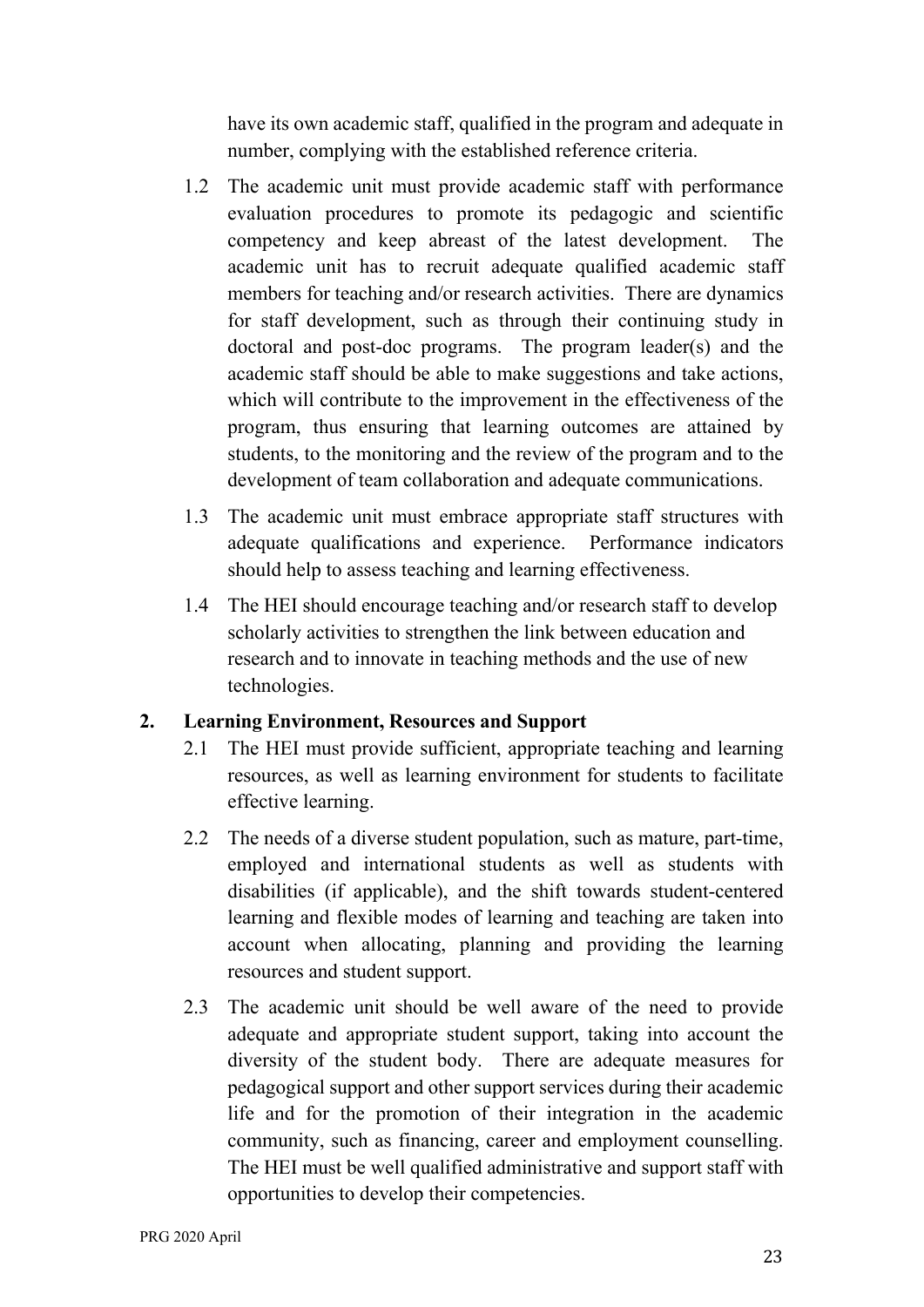2.4 The academic unit must make good use of student learning records to facilitate student learning and serve for academic counseling.

#### **Review Area III – Internal Quality Assurance of Program**

#### **Requirements**

The HEI must set up an effective internal QA mechanism to ensure that its programs meet the QA requirements of Macao. The HEI must also review its programs regularly for the purpose of continuous enhancement and keeping abreast of the developments. If the program involves organization(s) that provide practicum, internship or activity space, the HEI must have proven mechanisms for partner selection and collaboration. The HEI must regularly monitor and review the effectiveness of the partnership. The internal quality assurance mechanism and decisionmaking of the HEI should be evidence-based and be informed by regular self-evaluations.

#### **Criteria**

#### **1. Program Development, Management, Monitoring and Review**

- 1.1 The HEI must have a policy for the development, management, monitoring and review of the program consistent with relevant laws and regulations of Macao and its internal QA mechanism.
- 1.2 All decisions regarding the program must be open and transparent, and made accessible to relevant stakeholders. The HEI should let stakeholders beware of and assume responsibility for QA and be engaged in internal QA at all levels of the HEI.
- 1.3 The HEI should allow qualified teaching and/or research staff to participate in the definition of program planning, design and development, program structure and content, credits, teaching and learning strategies, modes of teaching and media of instruction.
- 1.4 The academic unit should make a comparison of academic success between the program and related curricular units in different disciplines and/or academic units, and subsequently formulate improvement actions through monitoring the aforementioned academic success.
- 1.5 For teaching quality, the academic unit should collect feedback from stakeholders, such as conducting student surveys periodically, and the results of these surveys can be used to improve enhance quality.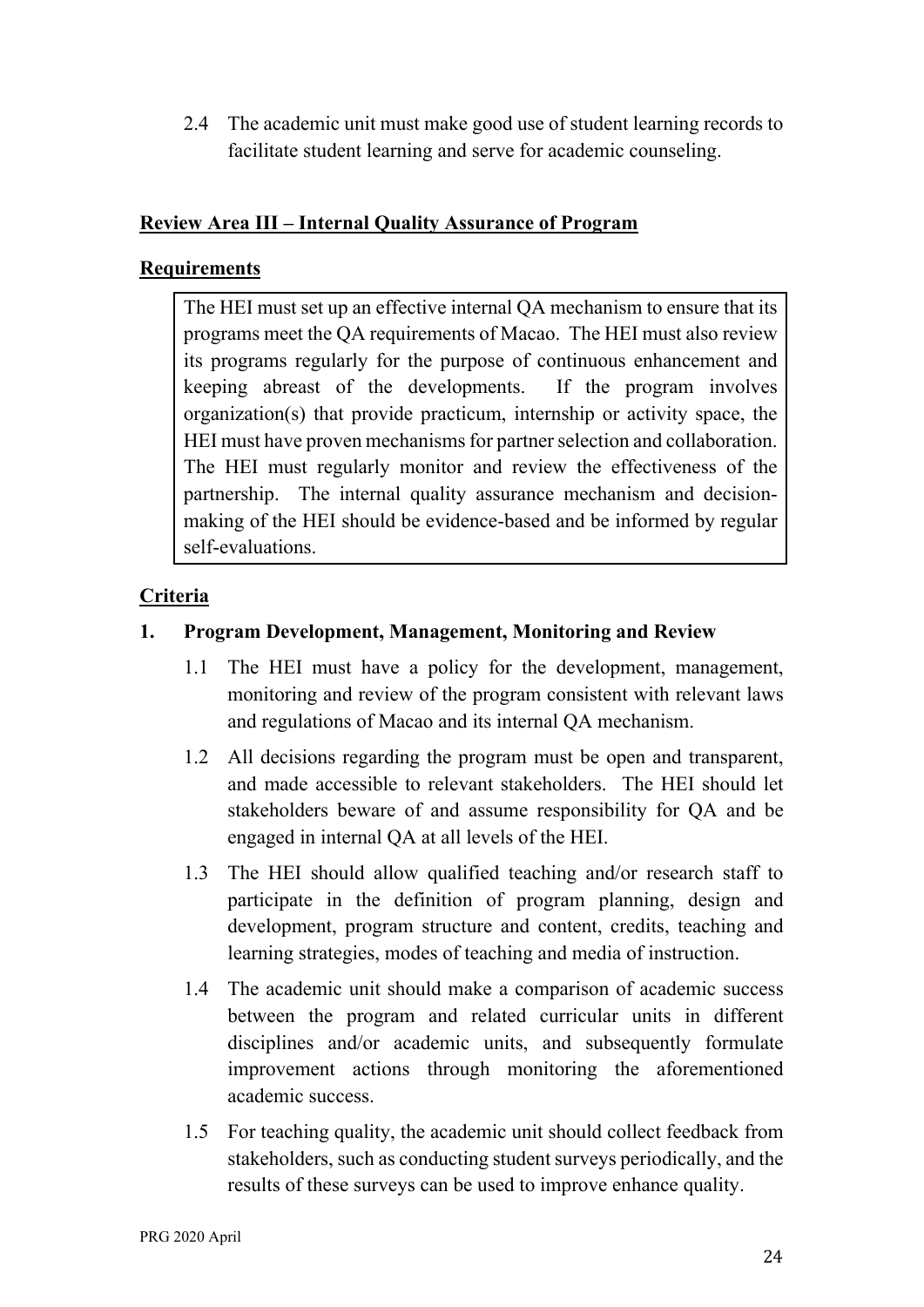- 1.6 The HEI must provide effective communication channels for students to express their views, appeals and complaints, and allow involvement of external stakeholders who are adequately informed about decisions on the program in internal QA.
- 1.7 Improvements resulting from the internal monitoring and approval procedures of the program should be documented. Relevant improvement plans should be recorded.
- 1.8 The HEI must periodically review the improvements that the program has ever accomplished as well as their effectiveness since the initial operation of the program or its previous review or accreditation (if applicable).

#### **2. Partner Selection, Management, Monitoring and Review (if applicable)**

- 2.1 The internal QA policy also covers any elements of an HEI's activities that are carried out by other parties that provide practicum, internship or activity space.
- 2.2 The appropriate decision-making bodies at the academic unit or program level must be responsible for monitoring the effectiveness of the partnership activities, and periodically review the effectiveness for improvement and for protection of students' interests.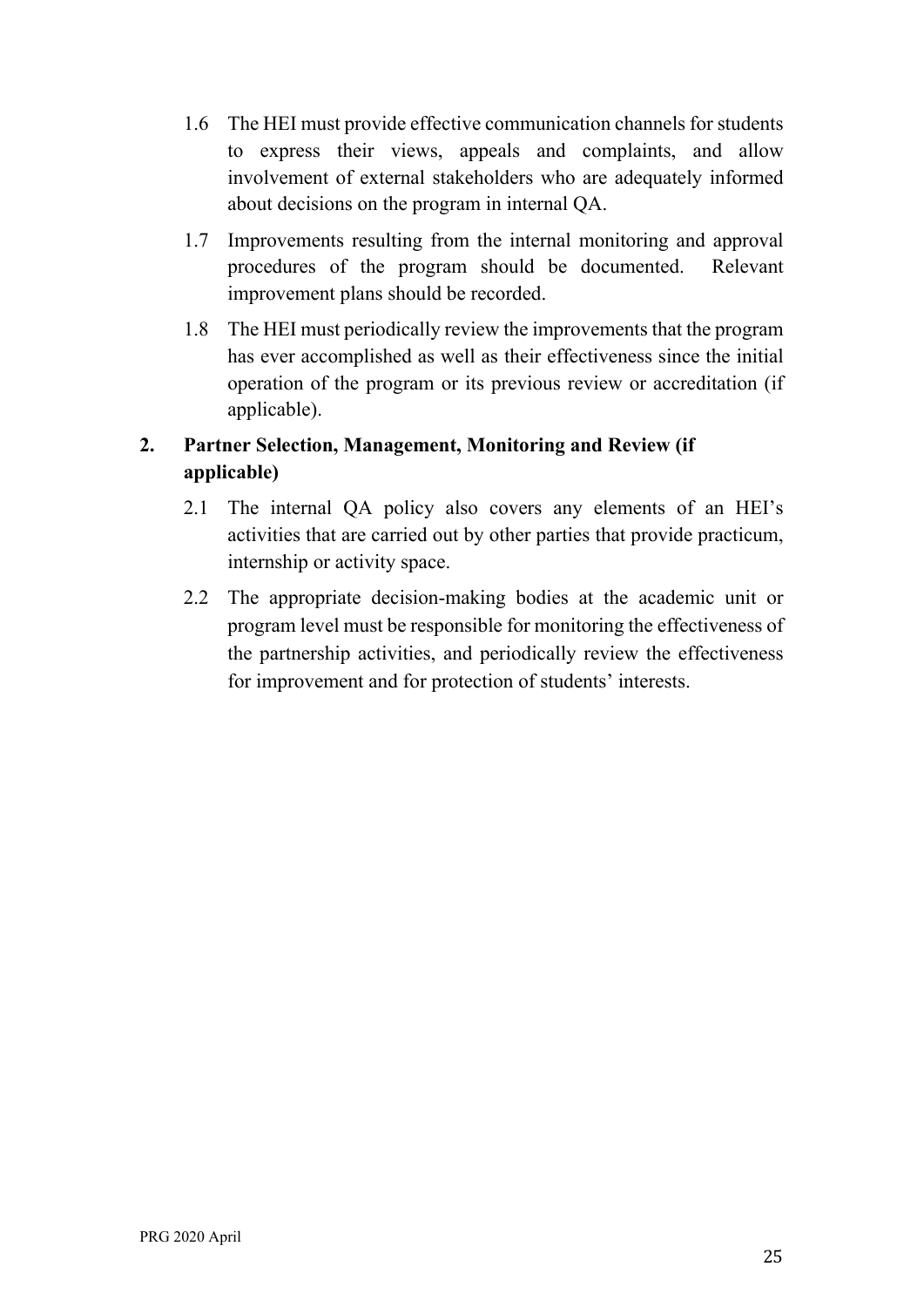## **Possible Sources of Evidence**

#### **Review Area I – Program**

#### **1. Program Objectives and Intended Learning Outcomes**

- 1.1 Academic Development Plan (at academic unit level or institutional level)
- 1.2 Program and Curriculum Plan, relevant reference and data
- 1.3 Program handbook
- 1.4 Syllabus
- 1.5 Teaching staff to student ratio for different modes of teaching (e.g. lecture, laboratory, workshop, etc.)
- 1.6 Documentary proof of meeting the relevant professional accreditation or recognition requirement (if applicable)
- 1.7 Samples of requirements and guidelines for practicum and/or workplace attachment (if applicable) as follows:
	- 1.7.1 Practicum and/or workplace policies of the HEI
	- 1.7.2 Proposal of practicum and/or workplace attachment with clear statements on the objectives, intended learning outcomes, duration, assessment scheme, implementation plan, supervising and monitoring unit and/or responsible staff, etc.
	- 1.7.3 Proposed list of partner organizations for practicum and/or workplace attachment
	- 1.7.4 Agreement between the HEI and the partner organization(s), detailing the roles, responsibilities and obligations of both parties, division of work, monitoring and supervision of students, practicum assessment scheme, training for and management of supervisors assigned by partner organization(s), etc.
	- 1.7.5 Selection criteria for students applying for practicum and/or workplace attachment (if any)
	- 1.7.6 Practicum assessment tools and record samples
	- 1.7.7 Guidelines for workplace supervisors/partner organization(s)

#### **2. Admission Requirements and Selection Process**

2.1 Admission policy and requirements, including the policy and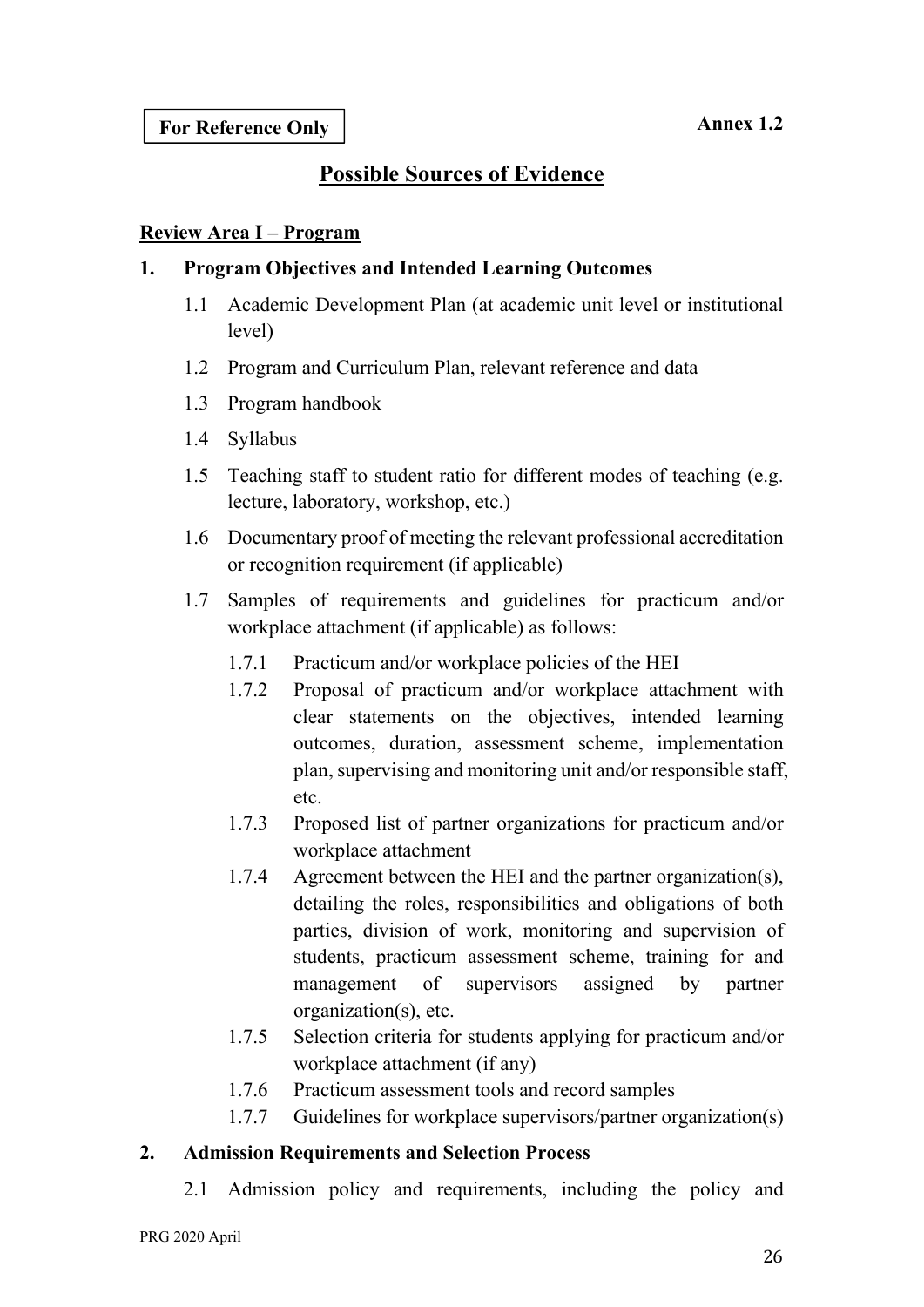implementation procedures for special admission (e.g. credit exemption) and learning support; statistics and profiles of students of the academic unit over the years, including students admitted under the special admission policy, their percentage to the total student population, and exempted courses and credits

- 2.2 Student selection criteria and process, and relevant admission guidelines; the execution unit (e.g. student selection committee/panel) and its terms of reference
- 2.3 Projection on student intake for the coming three years, including the maximum intake, breakeven number and contingency measures when the set targets are not met
- 2.4 Admission prospectus, program description, program leaflet guidebook, website, or any materials that cover the admission requirements and selection process
- 2.5 Course enrollment form and relevant guidelines
- 2.6 Information on the supplementary classes provided by the academic unit for students admitted under the special admission routes, including course outlines, samples of assessment papers, assessment criteria, marking schemes and marked scripts
- 2.7 Guidelines on supporting students with special educational needs

#### **3. Program Structure and Content**

- 3.1 Program handbook
- 3.2 Course outlines
- 3.3 Samples of lesson plans
- 3.4 Samples of teaching materials
- 3.5 Requirements and guidelines for practicum (if applicable)

#### **4. Teaching and Learning**

- 4.1 Program handbook
- 4.2 Course outlines
- 4.3 Samples of lesson plans
- 4.4 Samples of teaching materials
- 4.5 Samples of guidelines and worksheets of learning activities
- 4.6 Samples of graduation projects/ thesis and relevant guidelines.
- 4.7 Requirements and guidelines for practicum (if applicable)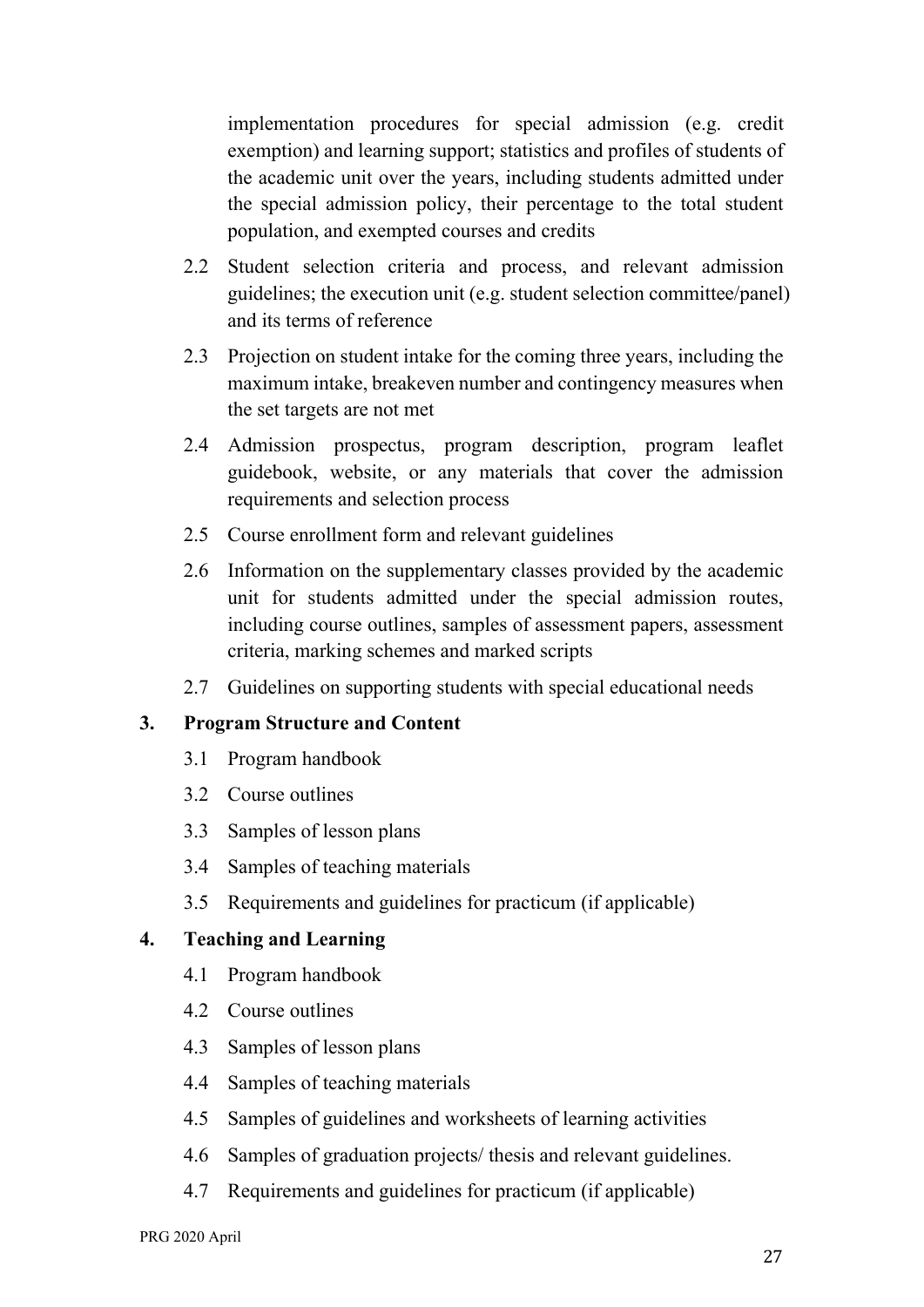- 4.8 Teaching staff to student ratio for different modes of teaching (e.g. lecture, laboratory, workshop, etc.)
- 4.9 List of facilities and/or equipment, and their use in recent years
- 4.10 Library resources and learning resources

#### **5. Assessment**

- 5.1 Assessment plan
- 5.2 Assessment schemes of individual courses, including assessment methods, weightings and mapping with intended learning outcomes
- 5.3 Samples of graduation project/thesis and relevant project/thesis handbooks
- 5.4 Samples of student assessment for final-year capstone courses such as coursework, graduation project, thesis and final examination. The samples normally include sample assessment papers, assessment criteria and marking schemes for the capstone courses for new programs, together with marked scripts
- 5.5 Samples of student learning records and statistical analysis of students' achievement and progression
- 5.6 Roles and responsibilities, membership list, minutes and records of examination board/committee, annual reports and samples of assessment reports considered by the examination board/committee
- 5.7 Policy on the appointment of external experts (e.g. external examiners and/or reviewers), their name list and profiles, roles and responsibilities, samples of assessment reports compiled by them, if applicable

#### **Review Area II – Resources and Support**

#### **1. Academic Leadership and Teaching and/or Research Team**

- 1.1 Staffing structure and organizational chart
- 1.2 Policies on staff appointment and evaluation of staff performance
- 1.3 Analysis of qualifications and experience of current teaching and/or research staff
- 1.4 Records of duty allocation of teaching and/or research staff
- 1.5 Performance targets, performance indicators, achievements, review and follow-up report of teaching and/or research staff
- 1.6 Staff development plan and participation statistics of teaching and/or research staff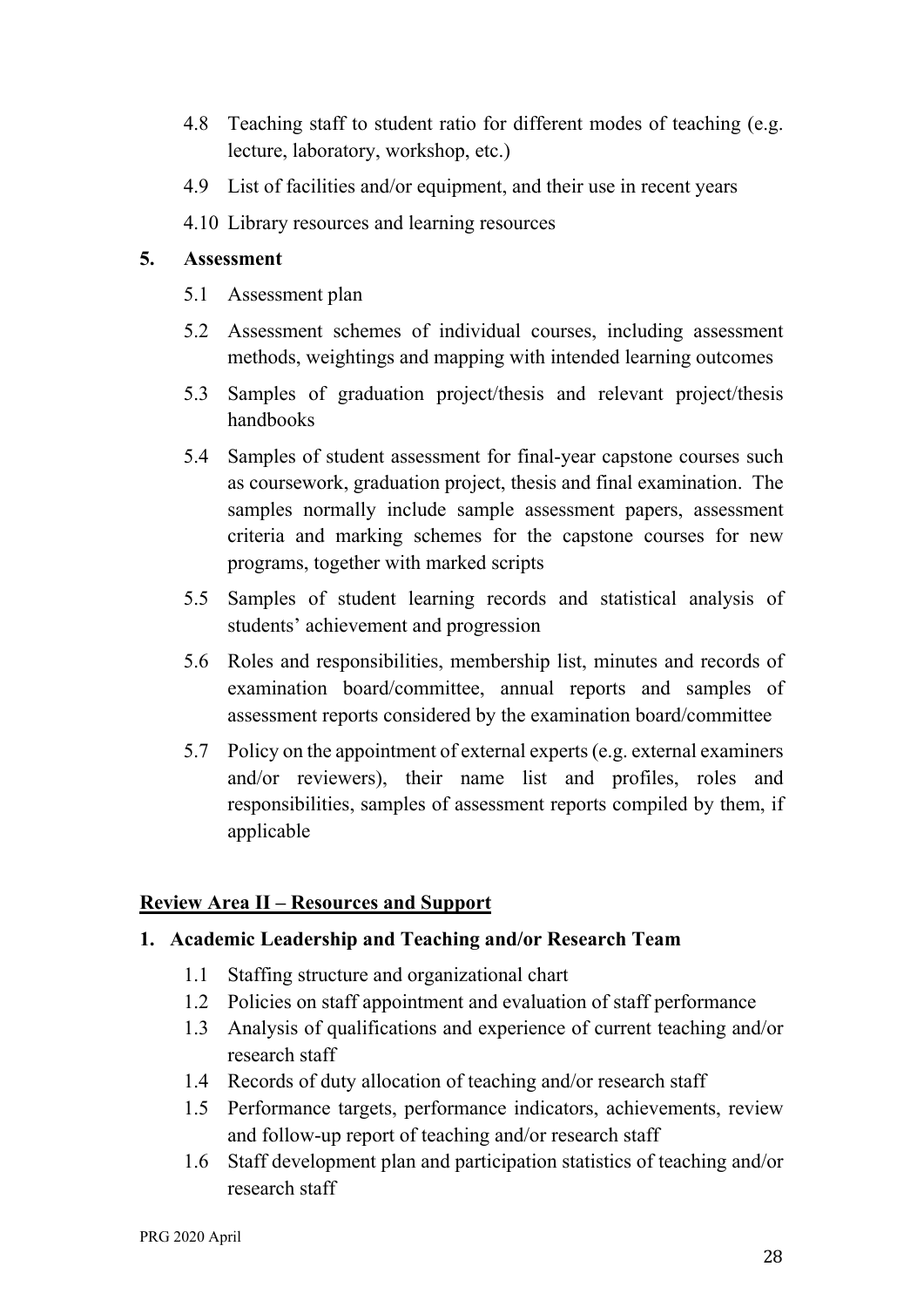#### **2. Learning Environment, Resources and Support**

- 2.1 Student handbook, list of activities and evaluation reports
- 2.2 Policies and guidelines on academic counseling and other support services
- 2.3 Relevant data and record of the utilization and effectiveness of academic counseling and other support services
- 2.4 Quantities and utilization rates of different amenities and facilities

#### **Review Area III – Internal Quality Assurance of Program**

#### **1. Program Development, Management, Monitoring and Review**

- 1.1 Samples of annual internal review reports for the program
- 1.2 Reports on various feedback collected both internally and externally and relevant follow-up reports
- 1.3 Reports on external benchmarking
- 1.4 Reports on internal program approval and follow-up reports
- 1.5 Internal quality assurance handbook, membership list and qualifications of key personnel in internal QA
- 1.6 Information and data used by the academic unit on decision-making
- 1.7 Professional accreditation/recognition reports (if applicable)

#### **2. Partner Selection, Management, Monitoring and Review (if applicable)**

- 2.1 Relevant policy documents
- 2.2 Relevant agreements and records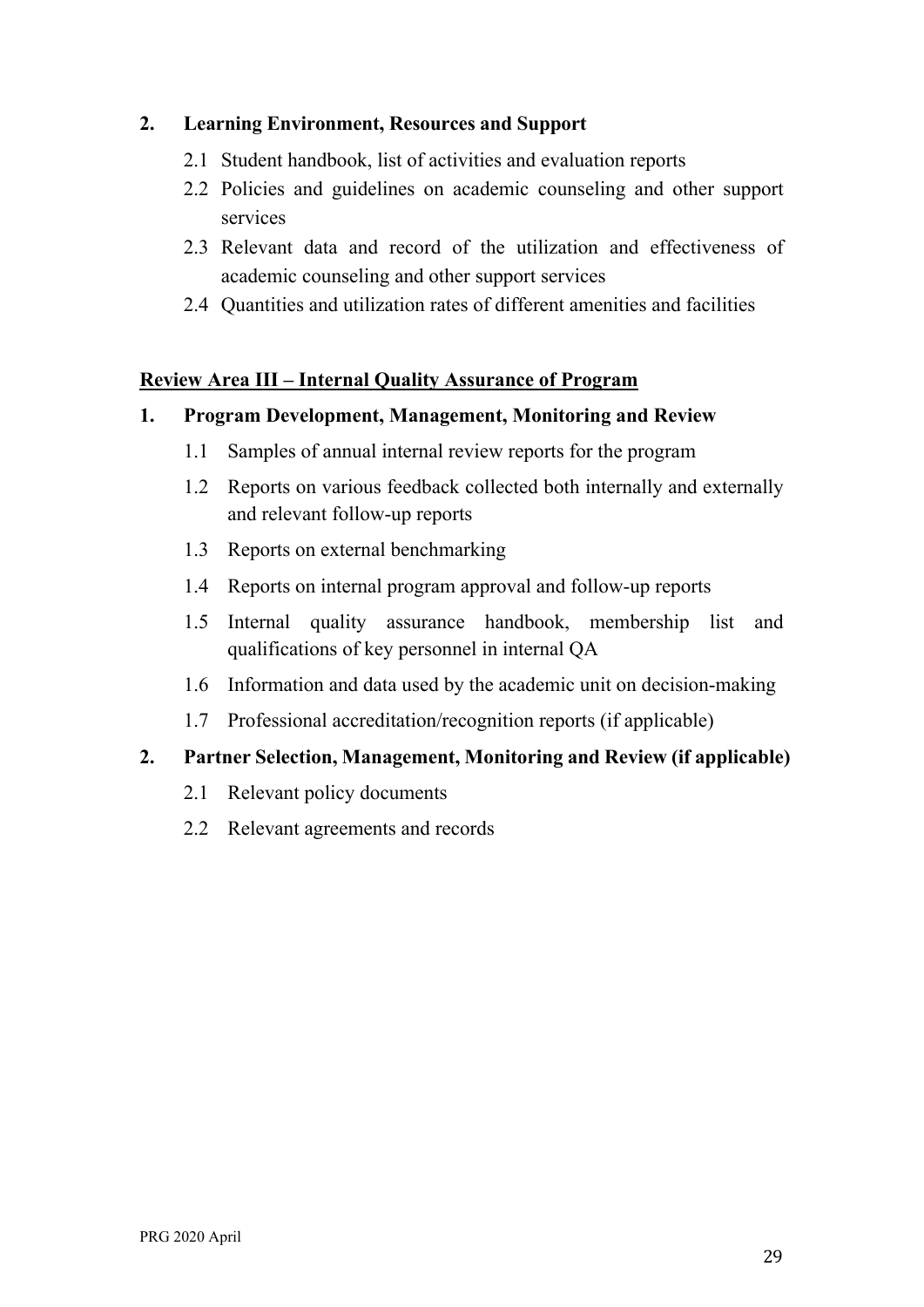### **ADRI Model Applicable to Program Review**

PR is conducted on the basis of the stated program objectives, intended learning outcomes and criteria under different areas of operation to evaluate the adequacy of the program being reviewed. During the PR process, in accordance with the three operational areas (see paragraph 3.3 of Chapter 3), the EQAA must adopt a model that aims to sustain quality enhancement (ADRI) to examine the performance of the program. The following is the ADRI model applicable to PR:

- A: Approach What is the purpose of curriculum, the intended learning outcomes and the needs of key stakeholders (including teachers, students, alumni, employers of alumni)? What is the strategy for achieving the program objectives and the intended learning outcomes? What are the measurements of success? What data was used to monitor progress over time? How were performance indicators developed?
- D: Deployment The degree to which the established strategies, structures and processes have been implemented across the organization and down through the organization; the extent to which staff members understand and have embraced the program's approach; how well the strategies, structures and processes have been integrated into the day-to-day operation of the program?
- R: Results What are the results? How well have the objectives of the program been achieved and the intended learning outcomes been fulfilled? How is performance monitored? How is the data related to the measurements of success (determined as part of the Approach) collected, collated and reported? To what degree are trends of improvement evident in the data?
- I: Improvement The process by which the appropriateness and effectiveness of the approach and its deployment are reviewed. How are results used to formulate improvement plans, which contribute to the continuous enhancement of the program? What improvements have been made since the initial operation of the program or its previous review or accreditation (if applicable)? How are the lessons learned, captured and shared? How has the program implemented the recommendations from the previous review or accreditation (if applicable)?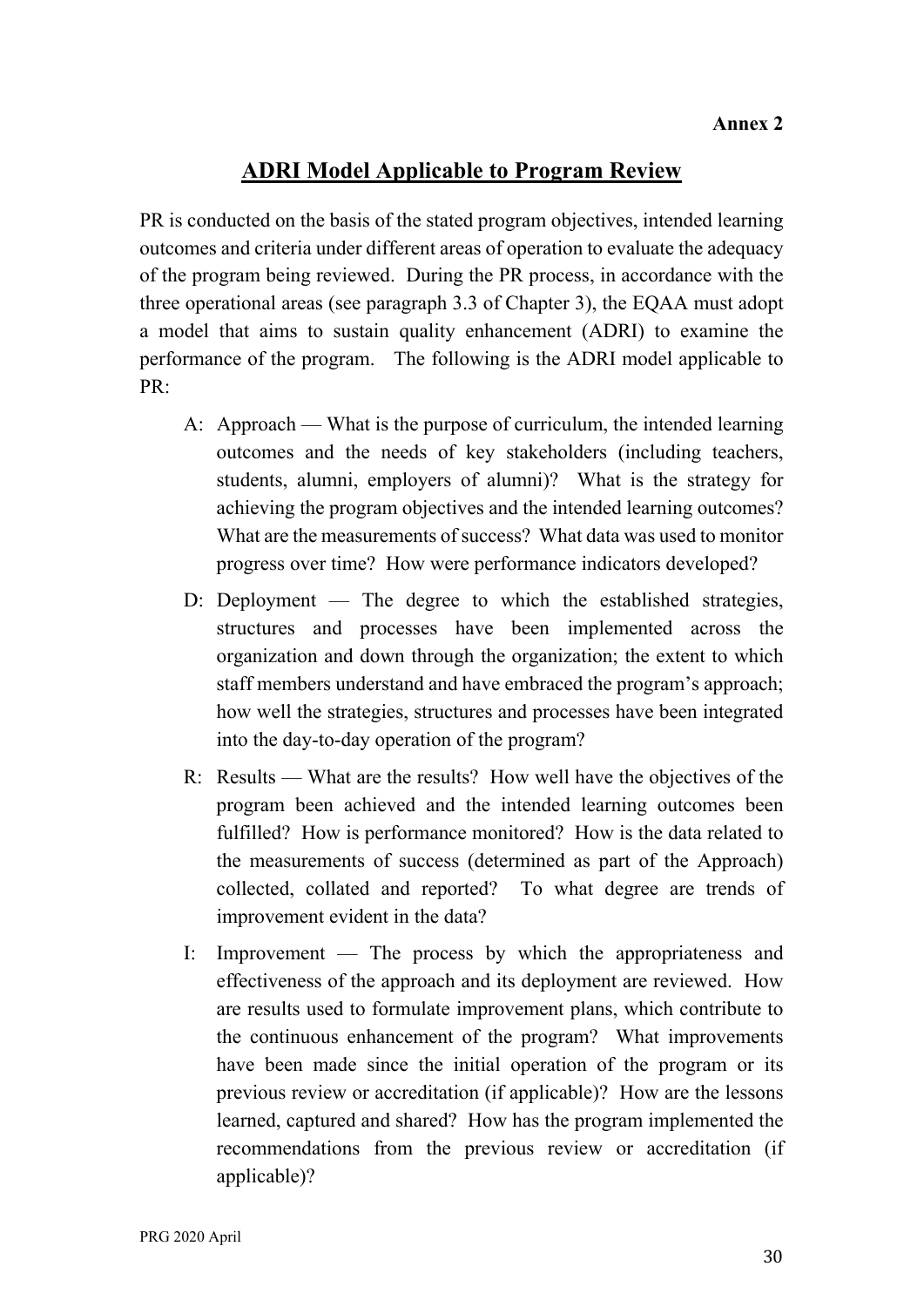#### **1. Approach**

- 1.1 The program has clearly defined objectives and intended learning outcomes, which are in line with the HEI's academic development plan and educational purposes. Graduates' expected roles and functions are defined as well.
- 1.2 The program has clearly defined admission policies, admission process and criteria, which are implemented in a consistent, open and transparent manner.
- 1.3 Teaching and learning of the program are designed so that the program meets its intended learning outcomes. Assessment is consistent, fairly applied to all students and carried out in accordance with the stated procedures, which should be published in advance.
- 1.4 The HEI has its own academic staff, qualified and adequate in number. There are adequate measures for pedagogical support and counseling service for students during their academic life and for the promotion of their integration in the academic community.
- 1.5 The program operates in accordance with the institutional policy for the development, management, monitoring and review of programs, consistent with relevant laws and regulations of Macao and its internal QA mechanism. This mechanism also covers activities that are subcontracted to or carried out by other parties. The HEI uses external benchmarking and data for internal review of programs.

#### **2. Deployment**

- 2.1 There is participation of internal and external stakeholders at all levels in planning, designing and reviewing the program and in the definition of teaching and learning strategies, modes of teaching and media of instruction.
- 2.2 All internal stakeholders are aware of and assume responsibility for QA and engage in internal QA at all levels of the program. Information and feedback are collected and adequately used to improve the program.

#### **3. Results**

- 3.1 The effectiveness of the program is demonstrated in terms of performance indicators, student progression and graduation, student satisfaction and feedback from alumni and employers.
- 3.2 As far as academic success in different disciplines/academic units is concerned, the program being reviewed and its related curricular units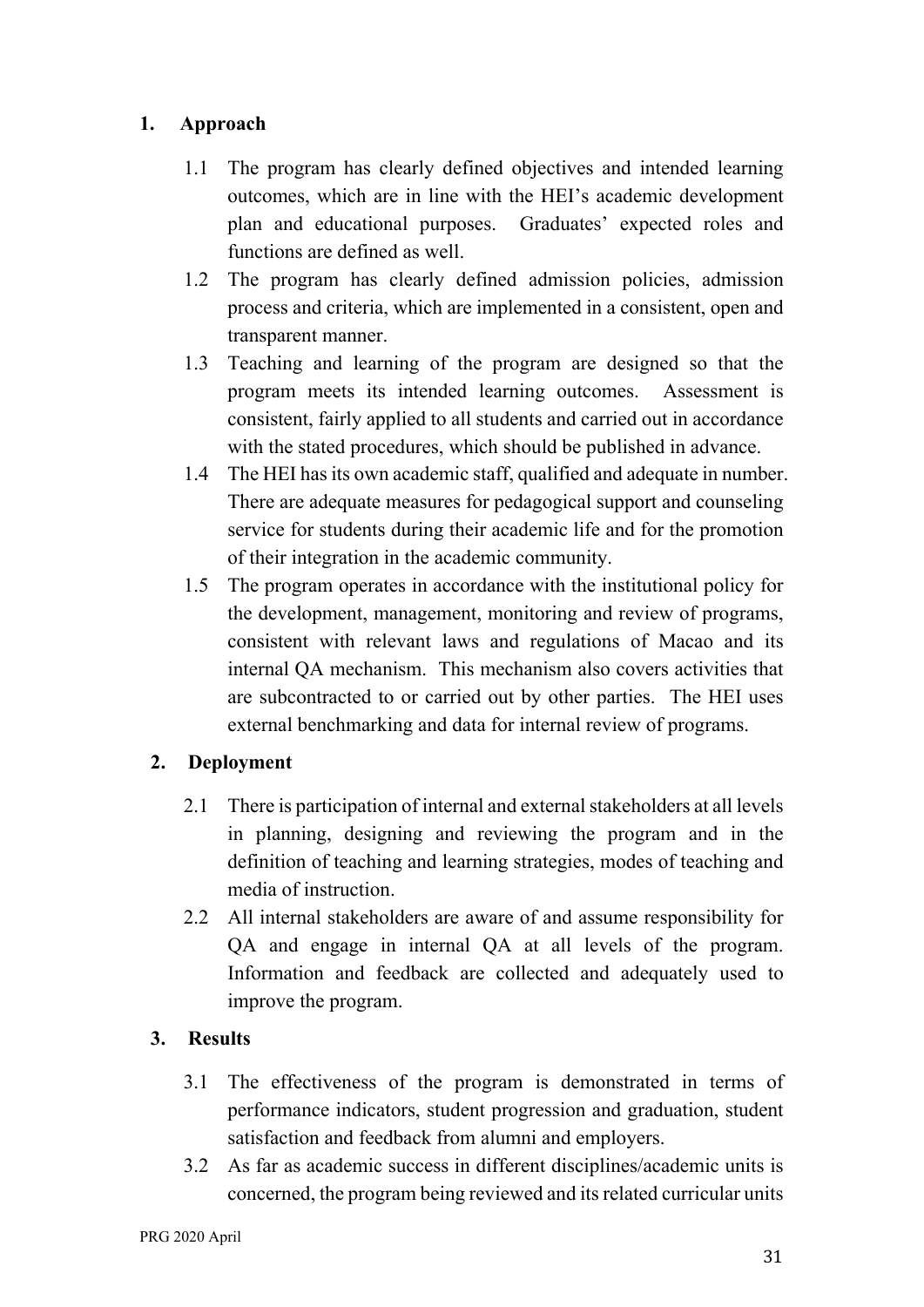are compared favourably with other programs (if applicable).

#### **4. Improvement**

- 4.1 Regular reviews are conducted to verify the results or effectiveness of the program and to keep the program updated.
- 4.2 The review process or internal QA mechanism is open and transparent to encourage understanding, support and participation from all relevant units and stakeholders.
- 4.3 Comprehensive and reliable evidence can be provided as proof of continuous quality enhancement.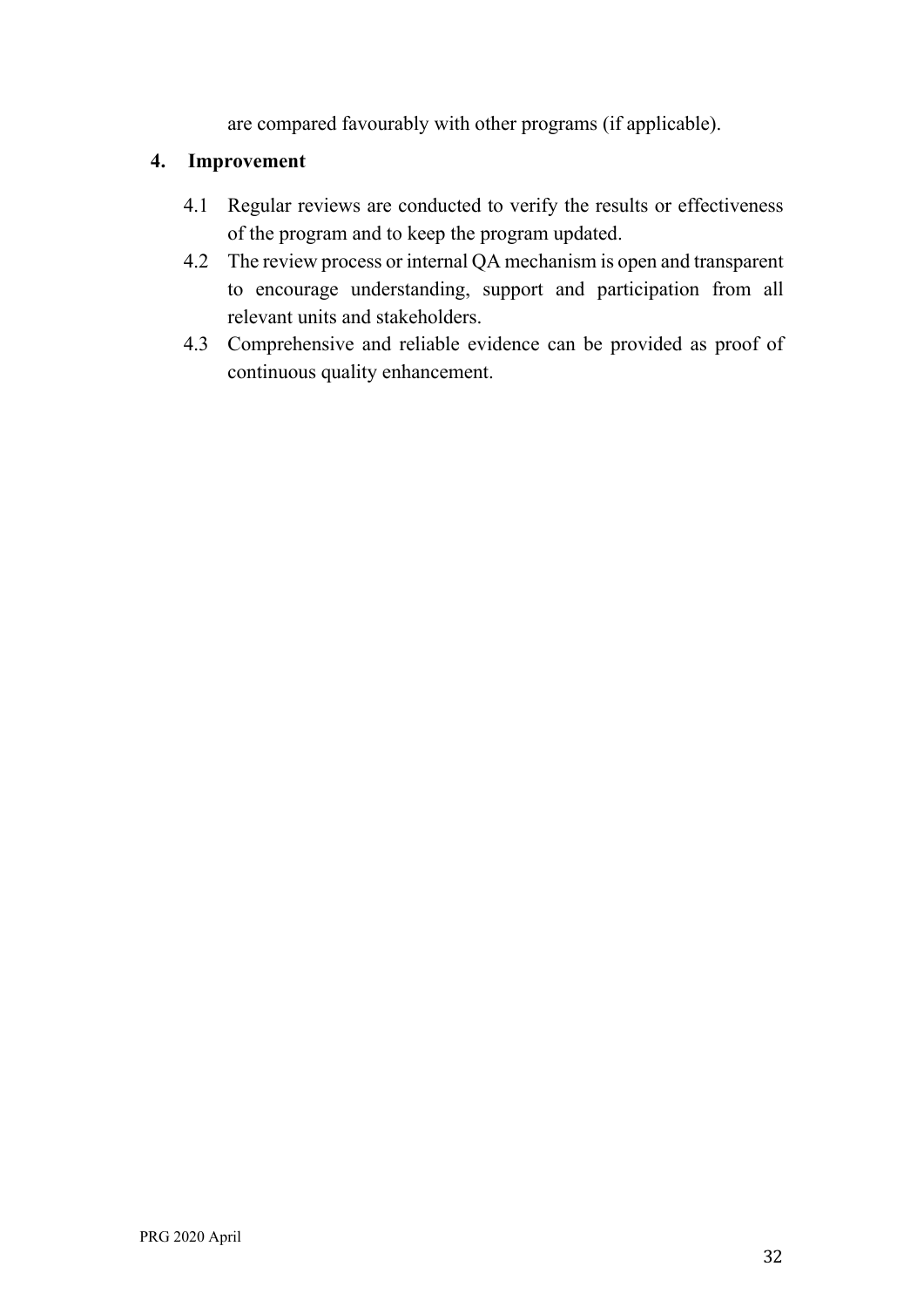## **Points to Note on Preparation of Self-evaluation Documents**

- 1. The self-evaluation document (SED) is the written evidence provided by the HEI to substantiate its claim that the program has been continuously improved through its internal QA mechanism and therefore still meets the relevant standards that granted its accreditation (if applicable). So, the content has to be precise and accurate, and supplemented with facts and data in response to the different PR areas. If deficiencies are identified, improvement actions, monitoring and review of the deficiencies should be elaborated.
- 2. Prepared in a self-evaluative manner, the SED should be a succinct account of the operation and level of the program being reviewed, with improvement actions on the basis of evidence to address deficiencies identified in any of the PR areas to demonstrate the effectiveness of the HEI's internal QA mechanism under consistent principles. Evidence can be attached to the SED in the form of annexes.
- 3. When preparing the SED, the HEI should make reference to the PR areas and respective criteria stated in **Annex 1.1**, providing adequate evidence and information with documentary proof as listed in **Annex 1.2**.
- 4. The SED should be written in the medium of instruction to reflect the teaching and assessment of the program.
- 5. **Annex 3.1** is an outline of the SED for reference.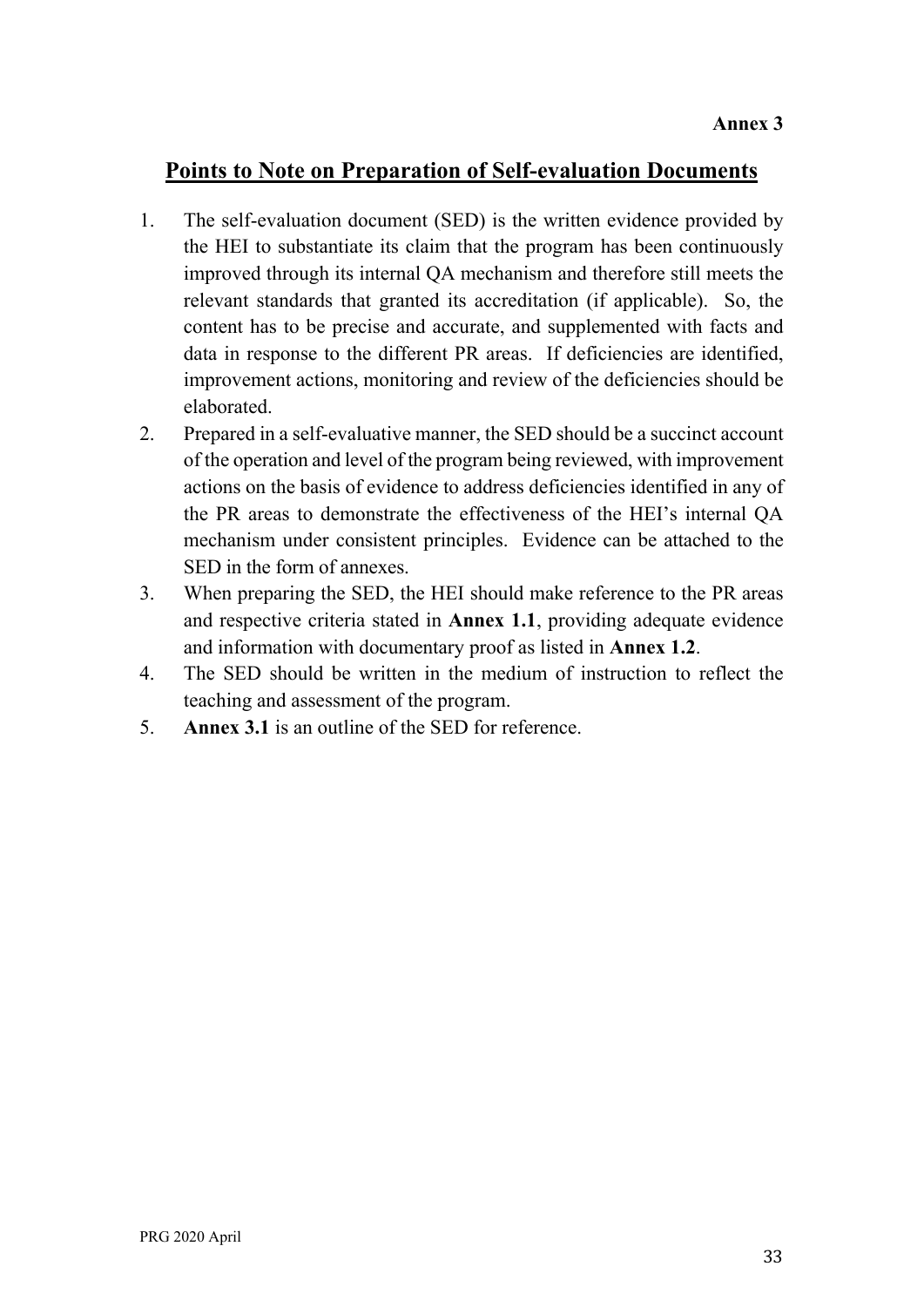#### **For Reference Only**

#### **Annex 3.1**

#### **Outline of Self-evaluation Document**

#### **Cover Page**

- Name of HEI
- **Program Review**
- Name of Program
	- If the PR is conducted in the form of a cluster\*, please list out all the programs involved and prepare a separate SED for each program within the cluster.
- Date for Site Visit (if applicable)
- Name of EQAA
- Issue Date of Document

#### **Content**

- Table of Contents
- List of Abbreviations (if any)

#### **Preamble**

- A brief introduction about the background of Program Accreditation or Program Review that the HEI has ever experienced

#### **Basic Information of Program**

- Name of HEI
- Host Academic Unit
- Name of Program
- Academic Level
- Discipline
- Number of Credits
- Specialization or Major and/or Minor (if applicable)
- Major Mode of Delivery
- Major Medium of Instruction
- Commencing Year
- Maximum Intake
- Campus Address
- Major Teaching Venue (if outside campus)
- Other Information (if any)

\* PR can be conducted in the form of individual programs or a cluster of programs. For the latter case, in order to facilitate the external evaluation panel (Panel) to make PR judgments effectively, it is compulsory to take into consideration the cost-effectiveness of the cluster, the commonalities of the programs within the cluster, and the reasonableness of the number of programs within the cluster.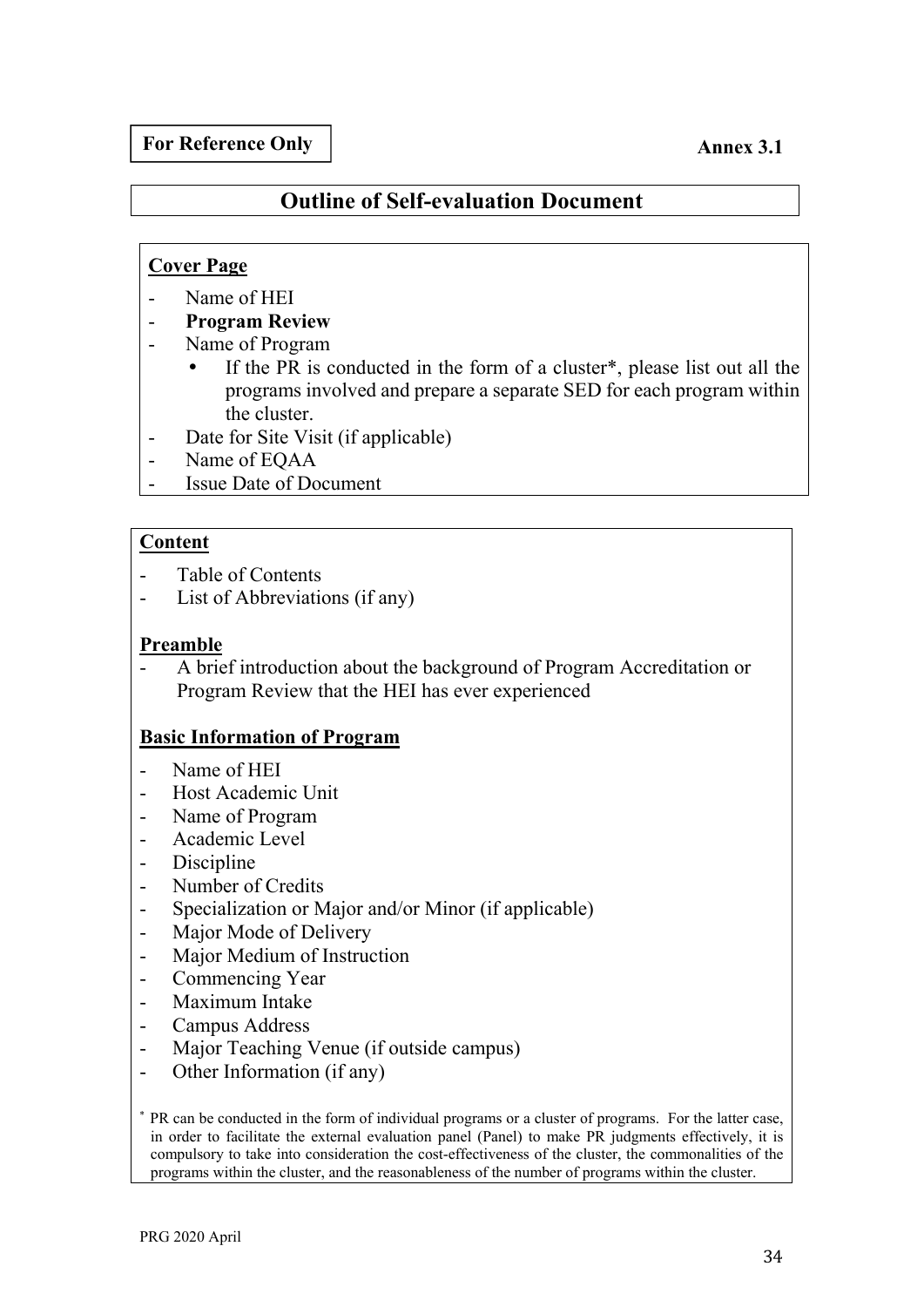#### **Main Text of Document**

 An elaboration of supporting facts and data, presented in the order of the PR areas and corresponding criteria listed in **Annex 1.1** and demonstrating with documentary evidence as shown in **Annex 1.2** that the program meets relevant requirements. Here comes a combination of Annex 1.1 and Annex 1.2 which serves as an example for HEIs **for reference** when working on the SED. In the event of discrepancies, Annex 1.1 and Annex 1.2 shall prevail.

#### **Review Area I – Program**

#### **1. Program Objectives and Intended Learning Outcomes**

- 1.1 The academic unit should clearly state the design rationale and niche of the program, the objectives, intended learning outcomes, and graduate attributes expected for the program.
- 1.2 The academic unit can elaborate on how the program continues to respond to the vision and educational purposes of the HEI, and follows the academic plan, market demand and internal QA mechanism.
- 1.3 Evidence may include survey reports of market demand, documents on consultation, approval and benchmarking, and recent exit survey reports of graduates.
- 1.4 If the program has already attained or intends to apply for professional accreditation/recognition, the academic unit should in detail state the standards for attaining the accreditation/recognition. Relevant documents or reports should be provided as evidence of passing the accreditation/recognition.

#### **2. Admission Requirements and Selection Process**

- 2.1 The academic unit should state clearly the admission requirements, including age, language competency, program-specific skills (if applicable), work experience (if applicable), etc. and selection process. If there are arrangements for special admission, details such as factors for consideration, year of entry, course exemption arrangement, etc. should also be listed.
- 2.2 The academic unit also has to present its projection on student admission, including short-, mid- and long-term projection on the student number, class arrangement, quota for specializations or majors (if applicable), etc. The HEI should also prepare contingency measures for under enrollment to minimize the impact on enrolled students.
- 2.3 Evidence for admission arrangement may include survey reports of market demand, recent statistics on admission, financial reports, relevant policy documents, etc.

#### **3. Program Structure and Content**

3.1 The academic unit should elaborate in detail the program structure and content to demonstrate its coherence, integration and consistency.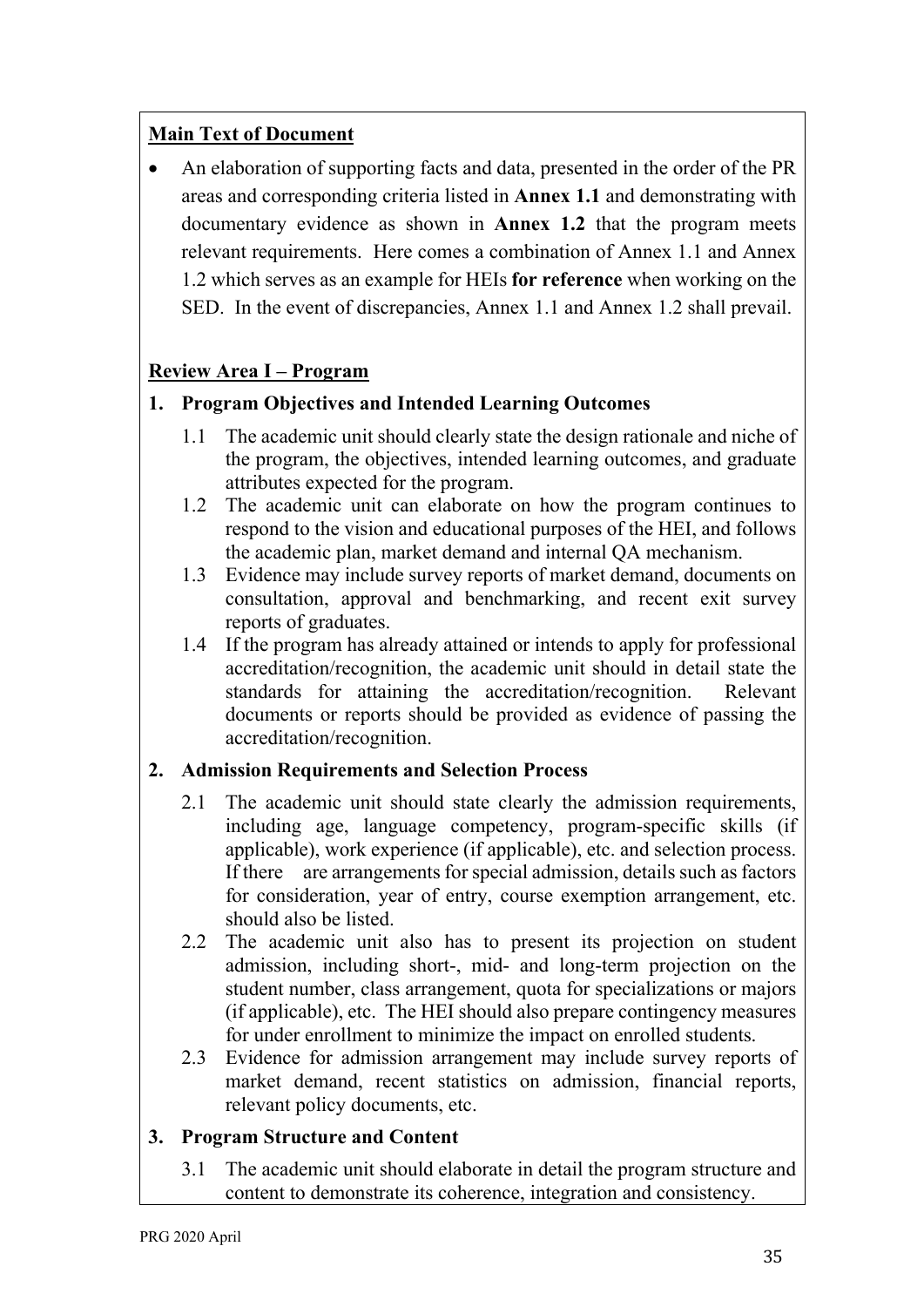- 3.2 If there is a credit system in the HEI, the academic unit should list out the number of credits allocated for each course, and the factors of consideration in the allocation. If there are different components in the program, including specializations, majors, electives, generic courses, etc., the weighting of each component should be listed out.
- 3.3 Evidence may include program handbook, course outlines, practicum requirements, etc.

#### **4. Teaching and Learning**

- 4.1 The academic unit should clearly elaborate the teaching and learning arrangements, including the strategies, medium of instruction, planned activities, required facilities, practicum (if applicable), etc.
- 4.2 Evidence may include a list of related facilities and recent utilization rates, sample teaching materials, sample topics for graduation projects or thesis, related library resources and web resources, a list of partner organizations and related guidelines for practicum (if applicable), etc.

#### **5. Assessment**

- 5.1 The academic unit should elaborate in detail assessment strategies and arrangements to demonstrate that the assessment is fair and effective, and that it is aligned with program objectives and intended learning outcomes, teaching and learning strategies, and that it reflects student competencies. Details of the elaboration should include assessment criteria, graduation requirements, engagement of external examiners (if any).
- 5.2 Evidence may include assessment schemes and weightings of different courses, sample assessment papers of capstone courses or courses of the last year, annual report of Examination Board or Committee, External Examiner reports (if applicable), etc.

#### **Review Area II – Resources and Support**

#### **1. Academic Leadership and Teaching and/or Research Team**

- 1.1 The academic unit should elaborate the structure and process in academic leadership to ensure that the program is receiving proper development, management and monitoring. Details of the elaboration should include roles and responsibilities of relevant committee, the qualifications of responsible staff, and relevant policy documents, etc.
- 1.2 Evidence may include performance indicators, recent review reports of the academic unit and related follow-up reports, membership list and qualifications of the teaching and/or research team, etc.

#### **2. Learning Environment, Resources and Support**

2.1 The academic unit should list out the support services available, including academic counseling, personal support, campus life and career counseling, etc., and an evaluation of the effectiveness of the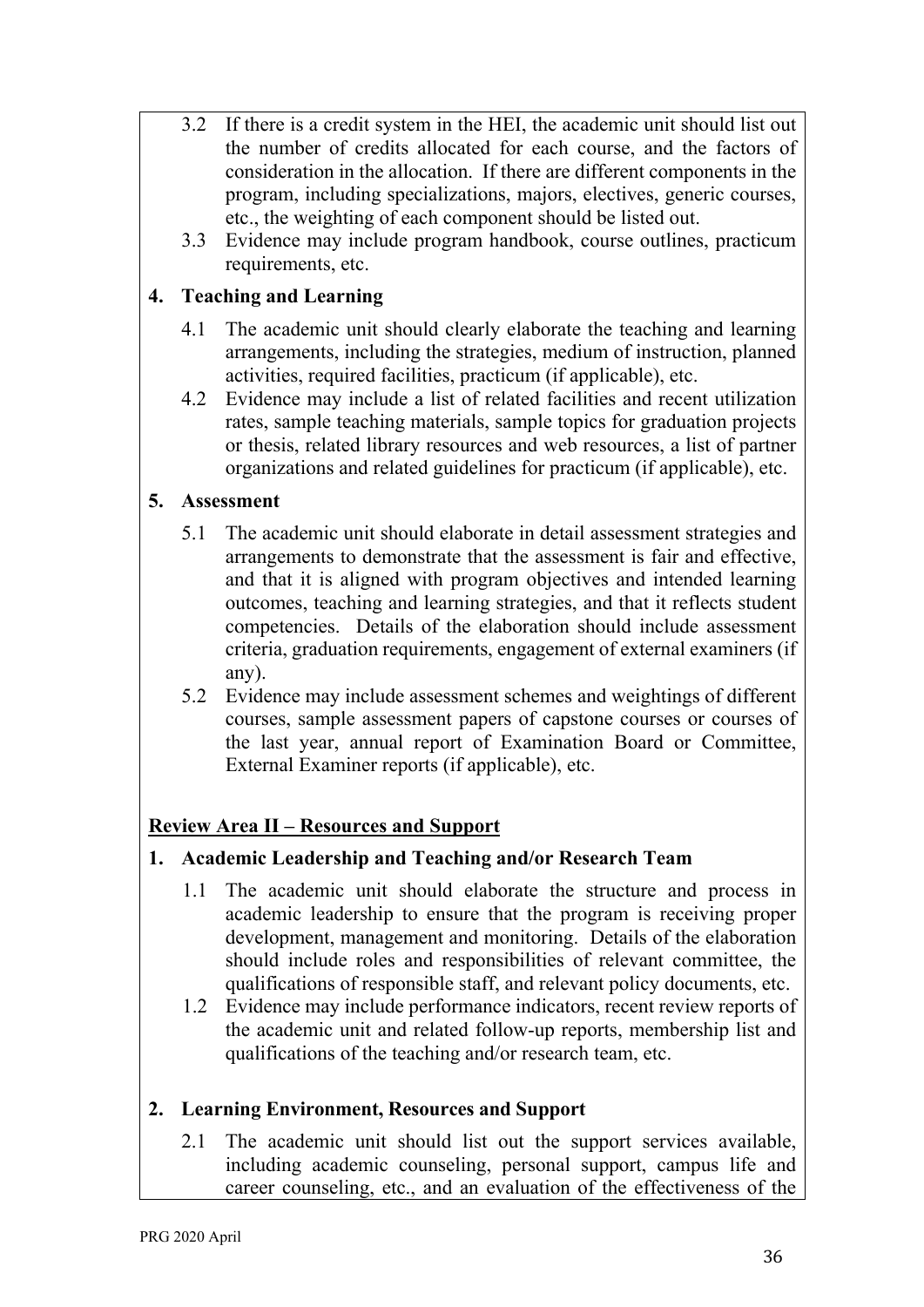services.

- 2.2 The academic unit should demonstrate an effective learning record system that can provide evidence of student learning, and support the academic counseling required.
- 2.3 Evidence may include student handbook, a list of activities, evaluation reports, relevant policy documents, etc.

#### **Review Area III – Internal Quality Assurance of Program**

#### **1. Program Development, Management, Monitoring and Review**

- 1.1 The academic unit should clearly elaborate the mechanism in program development, management, monitoring and review. The academic unit should also demonstrate the effectiveness of the mechanism through the development process of the program.
- 1.2 The academic unit should list out the different feedback collection channels and data collected in order to demonstrate that the program is responding to the needs of society and the industry/profession.
- 1.3 Evidence may include internal QA mechanism handbook, membership list and qualifications of key personnel in internal QA, feedback collection means, survey reports, external benchmarking reports, agreement with or records of partner organizations, etc.

#### **2. Partner Selection, Management, Monitoring and Review (if applicable)**

If partner organizations are engaged in provision of practicum, internship or activity space, the academic unit should state clearly the relevant policies on the engagement, the selection process and the monitoring mechanisms to ensure that the collaboration is effective.

#### **SWOT Analysis and Improvement Plan**

 The HEI may adopt a SWOT analysis of the program (**S**trengths, **W**eaknesses, **O**pportunities and **T**hreats), including the proposed measures to address the identified weaknesses, an improvement plan and a timetable (if necessary).

#### **Annex**

 Annexes are listed according to the order of appearance in the main document.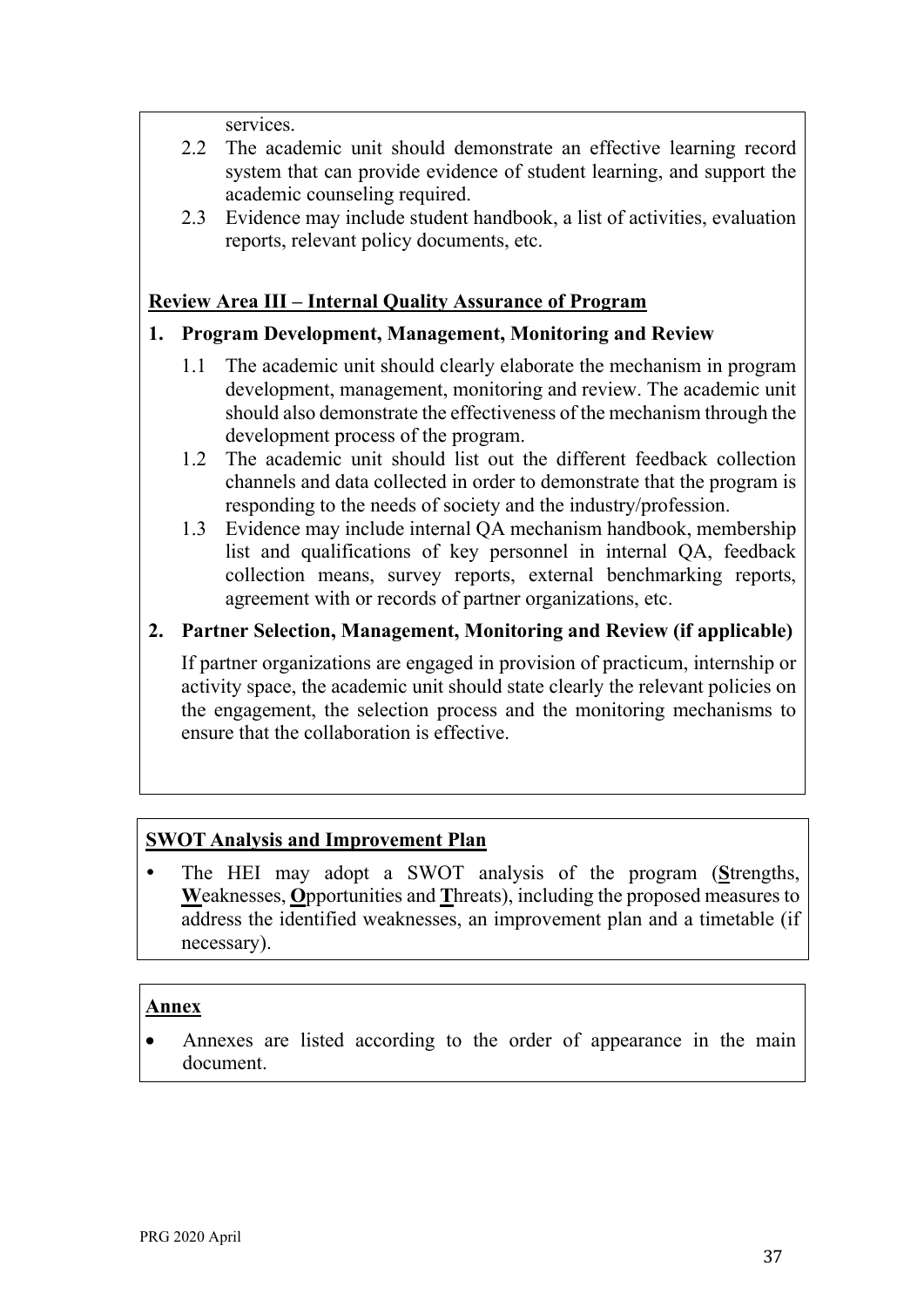## **Guidelines for Observers**

DSES may send observers at its discretion to sit in meetings relevant to the evaluation exercise (including the "Program Review Meeting", meetings/interviews with program leader(s) and/or relevant stakeholders (if any), the "Pre-visit Meeting" held one day prior to the site visit (if there is any site visit)) and the site visit (if any) for the purposes of observing the evaluation process and identifying room for improvement in the flow and arrangements of the evaluation exercise, etc. Observers are subject to the code of conduct set forth in this set of guidelines, and must carry out their duties.

#### **1. Code of Conduct for Observers**

- 1.1 DSES provides the HEI being evaluated and the EQAA with the name list of observers. If the EQAA/the HEI raises a valid evidencebased objection to the presence of the observers on the basis of conflict of interest, the observers concerned shall not sit in the relevant meetings and the site visit (if any).
- 1.2 Observers must abide by the same code of conduct and terms of confidentiality as the panel members.

#### **2. Procedures for Observation**

- 2.1 Before the "Program Review Meeting", the case officer of the EQAA sends observers the requisite documents to be reviewed by the Panel.
- 2.2 Observers are not to participate in the discussion during the meetings with the Panel and the HEI's representatives.
- 2.3 Observers shall not record, video-tape or take photos at any time during meetings relevant to the accreditation exercise (such as the "Program Review Meeting", meetings/interviews with program leader(s) and/or relevant stakeholders (if any), the "Pre-visit Meeting" (if there is any site visit) and during the site visit (if any).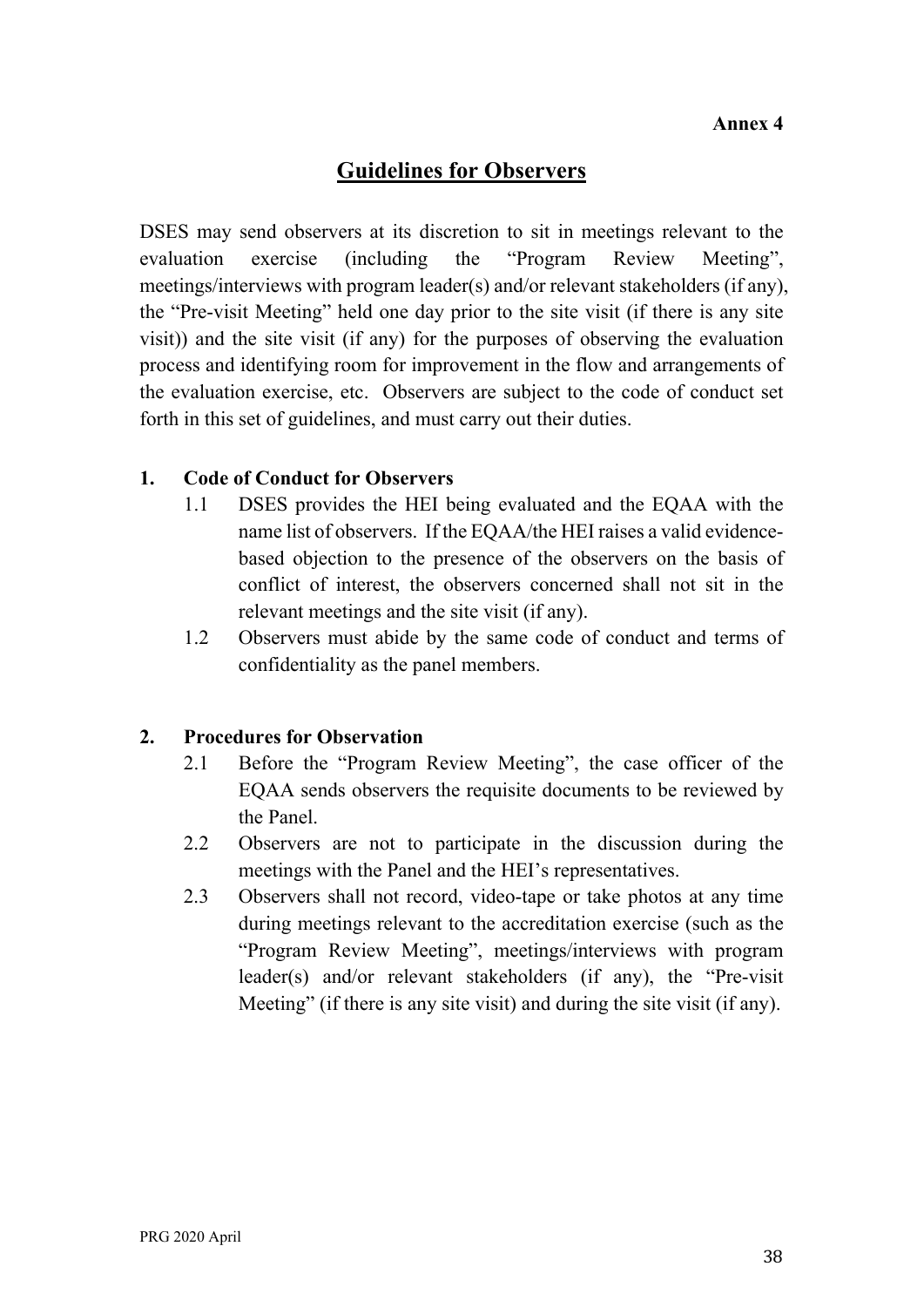**Annex 5**

## **Workflow for Program Review**

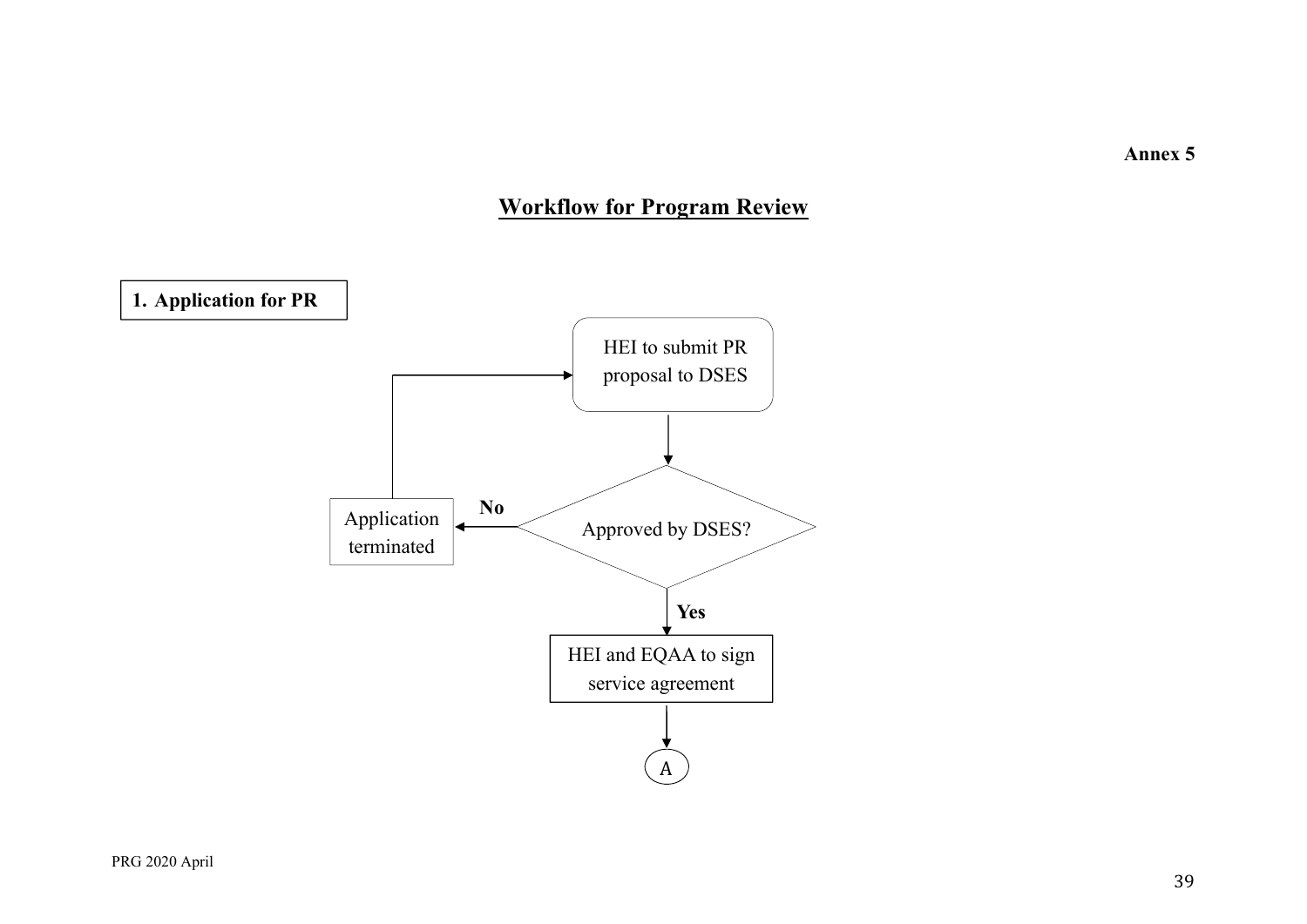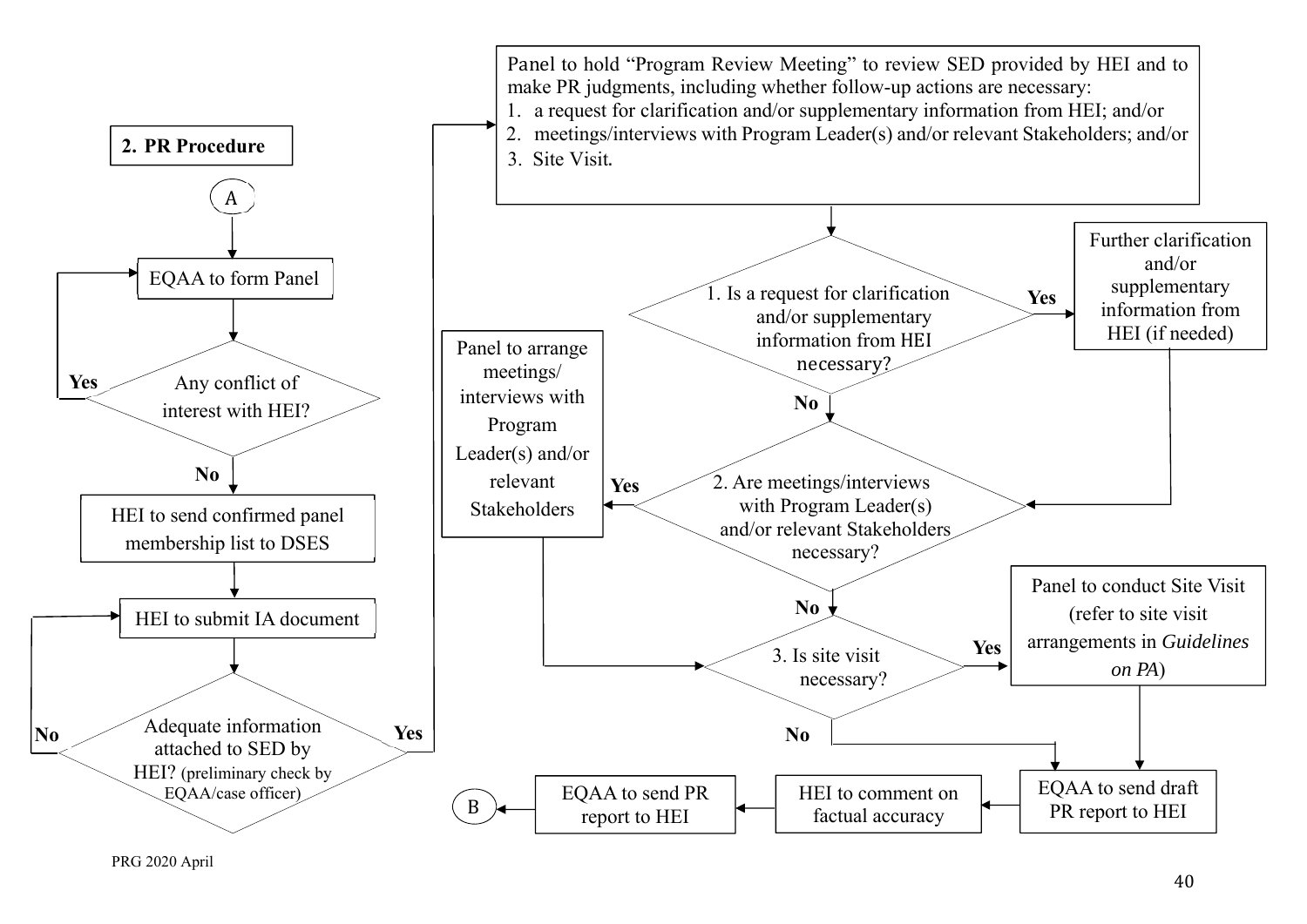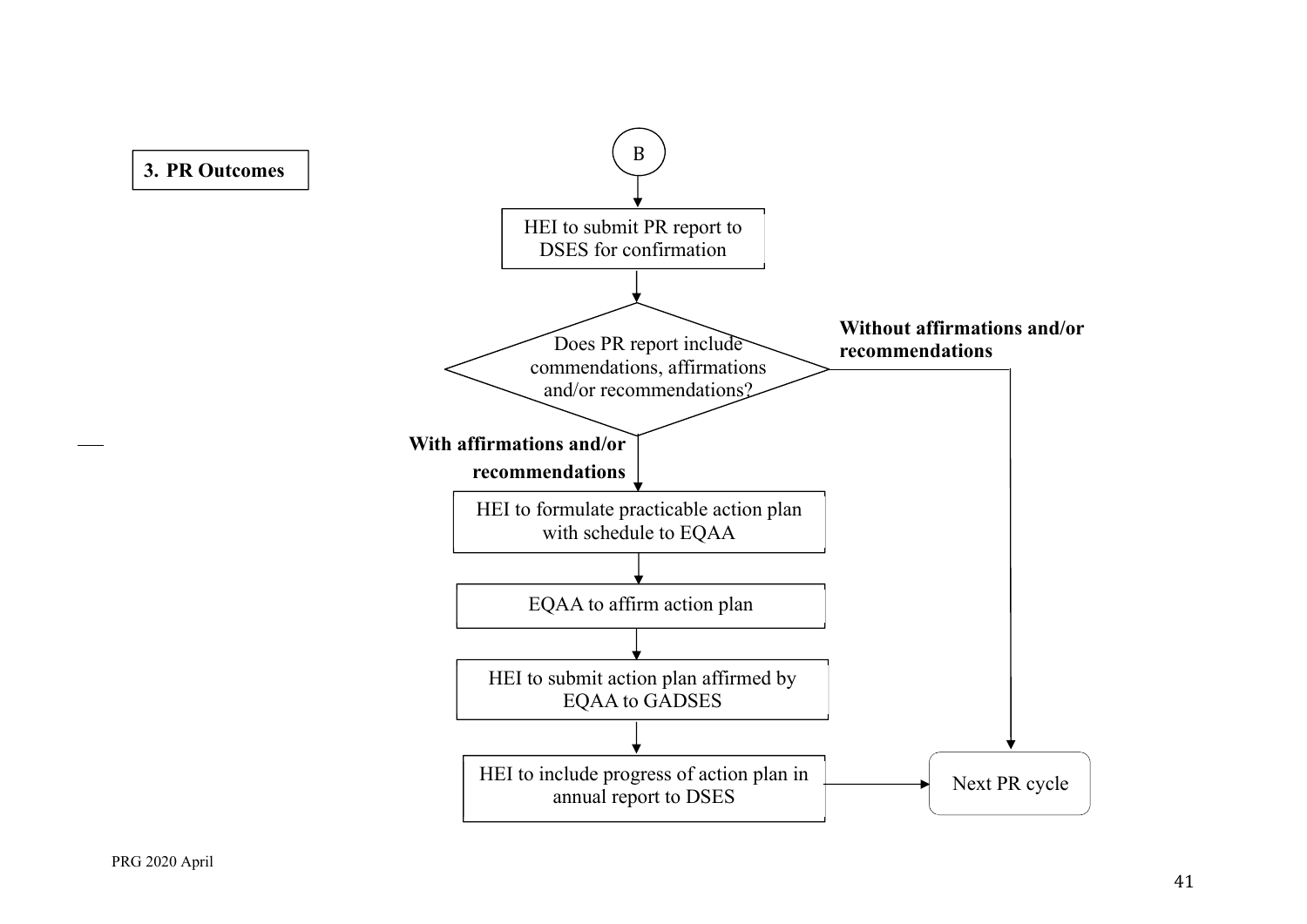## **Glossary**

## (In alphabetical order)

| Academic<br>Counseling and<br>Other Support<br><b>Services</b> | Academic counseling and support includes services on<br>course enrollment, academic advising, personal counseling,<br>career counseling, life skills training, emotional and<br>financial support, and special educational needs. The HEI<br>may also offer other forms of support in accordance with its<br>vision and mission, including but not limited to physical<br>training, aesthetic development, overseas exchange and site<br>visits.                   |
|----------------------------------------------------------------|--------------------------------------------------------------------------------------------------------------------------------------------------------------------------------------------------------------------------------------------------------------------------------------------------------------------------------------------------------------------------------------------------------------------------------------------------------------------|
| Academic Unit                                                  | An academic unit refers to a unit within an HEI, such as<br>Faculty.                                                                                                                                                                                                                                                                                                                                                                                               |
| <b>ADRI</b> Model<br>(Applicable to<br>PR)                     | This ADRI Model applicable to PR is a model that aims to<br>sustain quality enhancement. It is a comprehensive<br>approach of evaluating programs' academic levels and<br>performance. Based on program objectives, this model<br>reviews the following: approach of implementing the stated<br>objectives $(Approach)$ , deployment of the implementation<br>plan (Deployment), results of deployment (Results) and<br>action plan for improvement (Improvement). |
| Case Officer                                                   | A case officer, in his/her capacity as the representative of<br>the EQAA, is responsible for handling an evaluation<br>exercise and acts as the contact point between the HEI being<br>evaluated and the Panel.                                                                                                                                                                                                                                                    |
| Constructive<br>Alignment                                      | Constructive alignment is a principle that ensures that<br>objectives, intended learning outcomes<br>program<br>- of<br>programs, teaching and learning activities and assessment<br>tasks are aligned with one another so as to facilitate students<br>to achieve the intended learning outcomes.                                                                                                                                                                 |
| Discipline                                                     | A discipline refers to the grouping of programs based on the<br>definition of "narrow field" in International Standard<br>Classification of Education (2013) by the United Nations<br>Educational,<br>Scientific<br>and<br>Cultural<br>Organization<br>(UNESCO).                                                                                                                                                                                                   |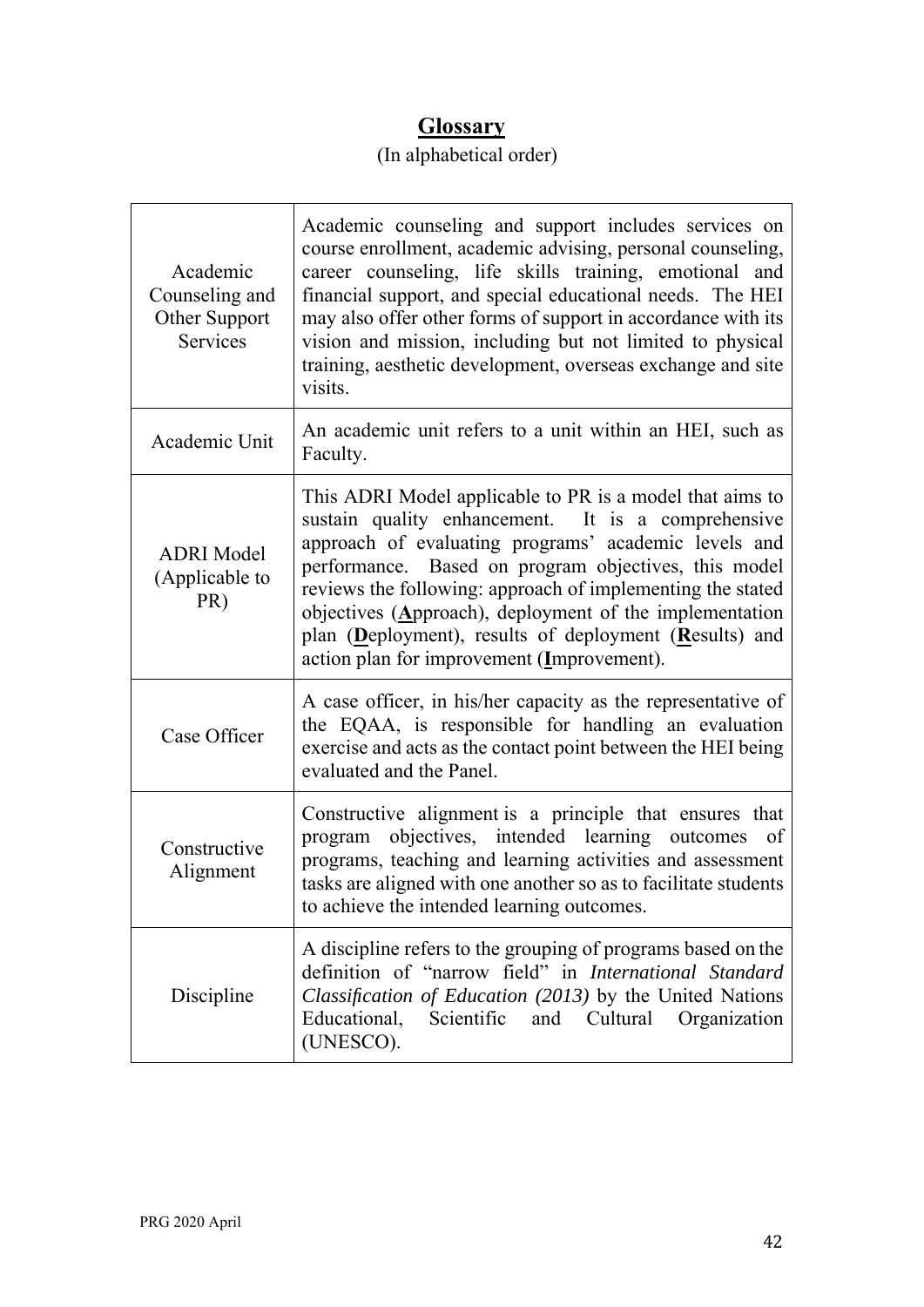| Evidence-based                                        | This is one of the guiding principles of PR, under which<br>judgment is made on the basis of evidence (including the<br>self-evaluation document provided by HEIs, the solid<br>empirical data collected by engaged EQAAs as well as the<br>observations made by the Panel during meetings/interviews<br>with program leader(s) and/or relevant stakeholders (if any)<br>and during the site visit (if any)) to ensure objectivity,<br>fairness and consistency. |
|-------------------------------------------------------|------------------------------------------------------------------------------------------------------------------------------------------------------------------------------------------------------------------------------------------------------------------------------------------------------------------------------------------------------------------------------------------------------------------------------------------------------------------|
| <b>External Review</b><br>Panel (Applicable<br>to PR) | This is the Panel formed by the EQAA under the principle<br>of peer review. This Panel must execute external<br>evaluations in accordance with this set of Guidelines and the<br>Guidelines for EQAAs by making judgments and<br>recommendations on the levels of the program being<br>reviewed.                                                                                                                                                                 |
| <b>External Quality</b><br>Assurance<br>Agency (EQAA) | EQAAs are quality assurance bodies/organizations that<br>evaluation<br>services<br>provide<br>for HEIs.<br>Such<br>bodies/organizations must meet the requirements specified<br>in Chapter 1 of Section A in the Guidelines for EQAAs and<br>be approved by DSES before providing specified evaluation<br>services for relevant HEIs.                                                                                                                            |
| Fit-for-purpose                                       | This is one of the guiding principles of PR, under which<br>engaged EQAAs must determine whether the HEI<br>concerned has adequate institutional systems, resources and<br>operation for its programs to meet the stated program<br>objectives and for the students concerned to achieve the<br>intended learning outcomes.                                                                                                                                      |
| Learning<br>Outcomes                                  | Learning outcomes refer to a detailed description of what a<br>student must be able to do on the completion of a program.<br>When referring to learning outcomes, it is helpful to use<br>verbs that are measurable or that describe an observable<br>Such verbs help avoid misinterpretation by the<br>action.<br>academic unit (and students). The best outcomes will<br>include a description of the conditions and the acceptable<br>performance level.      |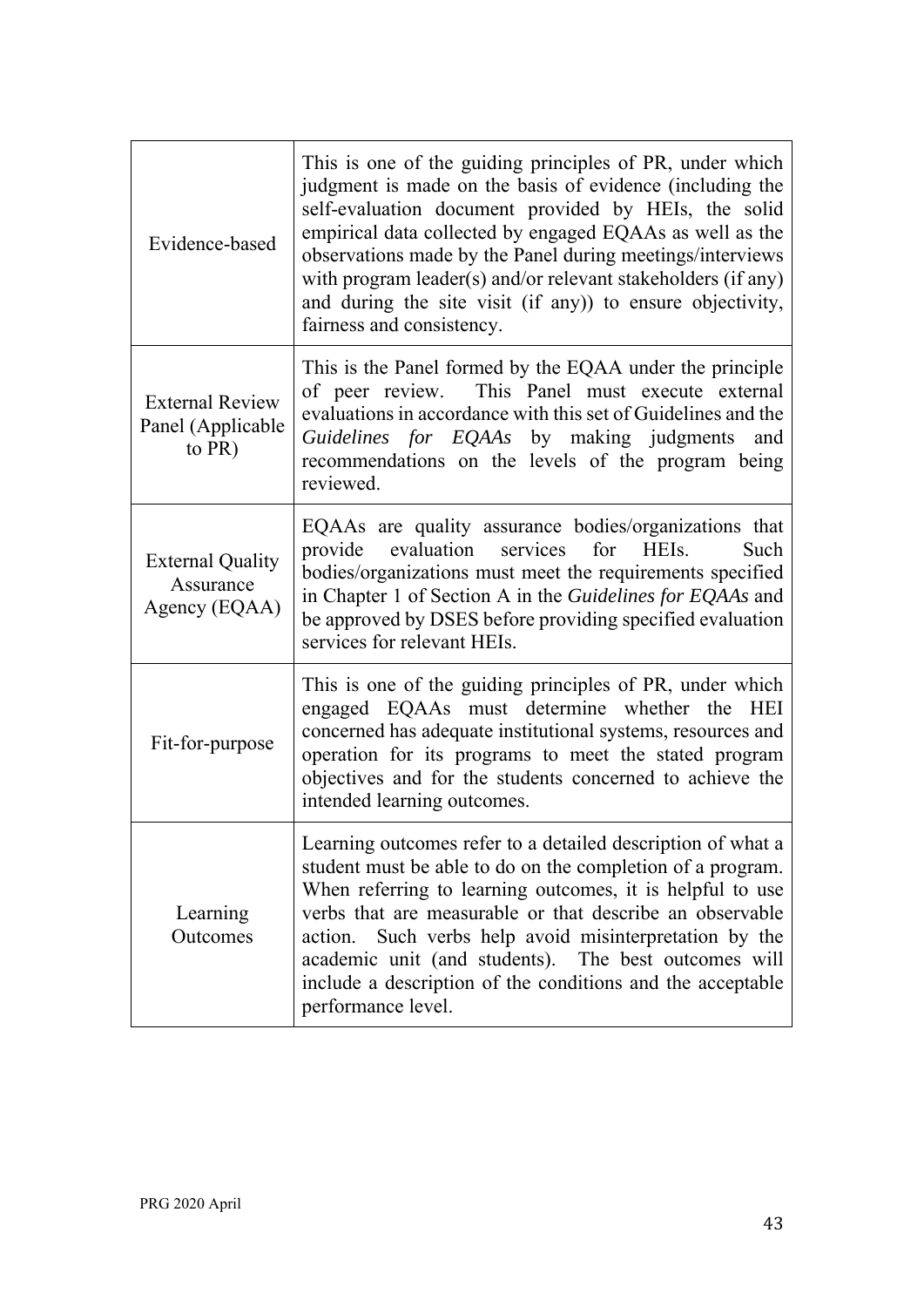| Meetings/<br>Interviews with<br>Program<br>Leader(s) and/or<br>Relevant<br><b>Stakeholders</b> | During the "Program Review Meeting", the Panel, based on<br>the actual situations of the program being reviewed, decides<br>whether it is necessary for them to have meetings or<br>interviews with related program leader(s) and/or relevant<br>stakeholders. If yes, the HEI concerned can arrange the<br>Panel to meet with relevant internal and external<br>stakeholders, including program leader(s), discipline<br>leader(s), staff, students, alumni, employers of alumni, etc.<br>for triangulation. Since panel members may be located in<br>various parts of the world, when making the arrangements<br>of these meetings/interviews, the EQAA and the HEI can<br>take into consideration the most cost-effective means, such<br>as video-conferencing, informal site visits conducted by<br>individual panel members, etc. |
|------------------------------------------------------------------------------------------------|----------------------------------------------------------------------------------------------------------------------------------------------------------------------------------------------------------------------------------------------------------------------------------------------------------------------------------------------------------------------------------------------------------------------------------------------------------------------------------------------------------------------------------------------------------------------------------------------------------------------------------------------------------------------------------------------------------------------------------------------------------------------------------------------------------------------------------------|
| Open and<br>Transparent                                                                        | This is one of the guiding principles of PR, under which<br>evaluation is conducted in an open and transparent manner.<br>Both HEIs and engaged EQAAs must abide by the same set<br>of Guidelines on Program Review, which details the PR<br>areas, requirements, criteria, possible sources of evidence<br>and process, etc. when conducting PR. PR outcomes are to<br>be included in final PR reports.                                                                                                                                                                                                                                                                                                                                                                                                                               |
| Partner<br>Organization                                                                        | A partner organization here refers to an organization that<br>provides practicum, internship or activity space for<br>programs offered by HEIs of Macao. In this set of<br>guidelines, partner organizations are NOT collaborating<br>organizations that provide higher education in Macao.                                                                                                                                                                                                                                                                                                                                                                                                                                                                                                                                            |
| Peer Review<br>(Applicable to<br>PR)                                                           | Peer review is the execution principle of the higher<br>education quality evaluation system of Macao. Under this<br>principle, evaluation must be conducted by peer experts with<br>experience relevant to PR. Peer experts include scholars<br>leading relevant academic development and/or instructors of<br>relevant<br>programs/courses, academic<br>experts<br>who<br>understand the education and cultural contexts of Macao,<br>etc. and professionals of relevant industries.                                                                                                                                                                                                                                                                                                                                                  |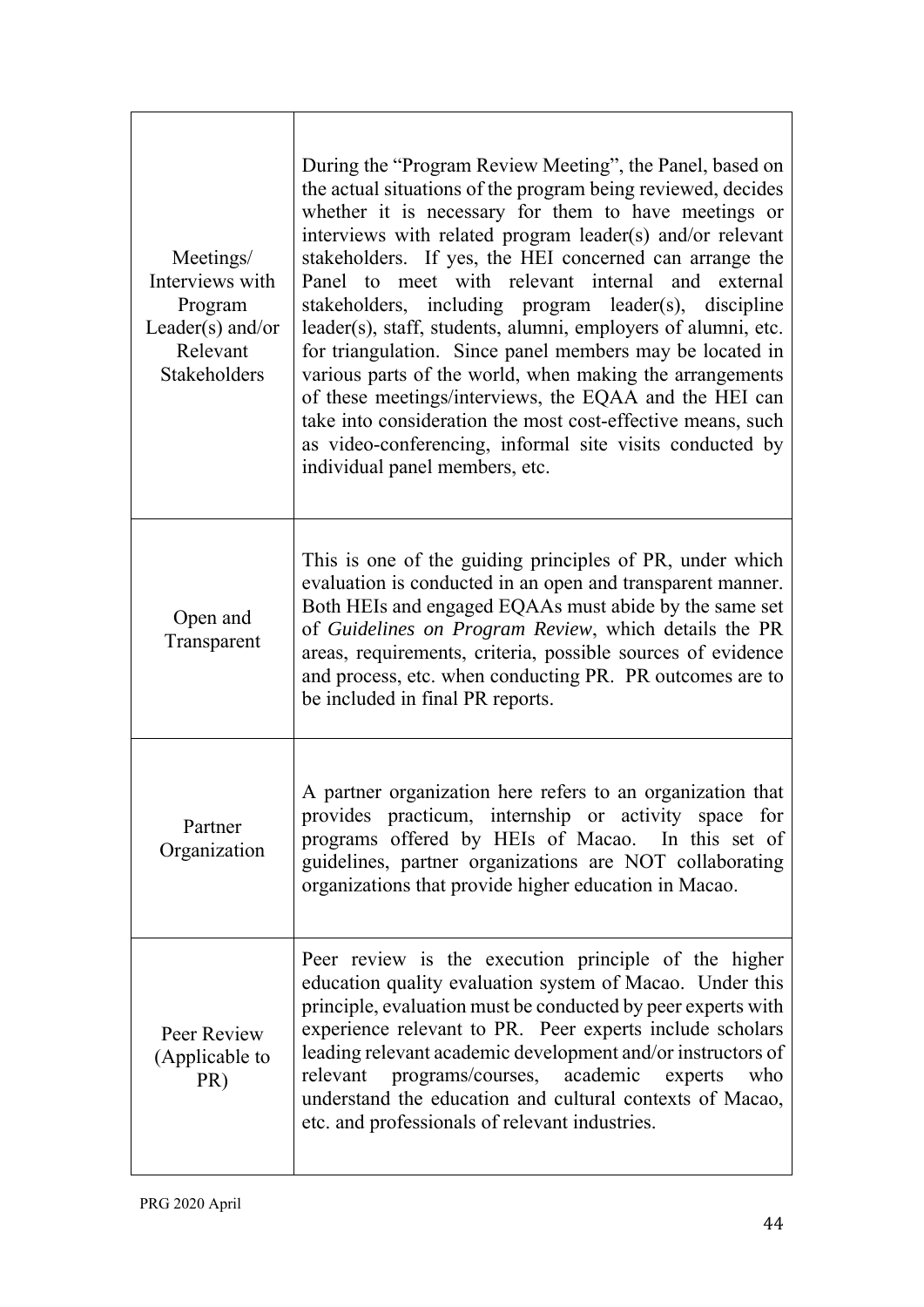| Pre-visit Meeting          | It is the preparatory meeting held by the Panel normally one<br>day prior to the site visit (if any). In the "Pre-visit Meeting",<br>the case officer, as instructed by the Panel, provides the<br>following information: background information of the<br>program being evaluated, analysis data and related<br>documents, etc., and the major questions to be discussed<br>during the site visit. |
|----------------------------|-----------------------------------------------------------------------------------------------------------------------------------------------------------------------------------------------------------------------------------------------------------------------------------------------------------------------------------------------------------------------------------------------------|
| Program                    | A program in this set of guidelines refers to the teaching<br>content, teaching activities and student assessment, etc.<br>arranged according to the program objectives as well as<br>the Program and Curriculum.                                                                                                                                                                                   |
| Program<br>Objectives      | Program objectives describe what an academic unit member<br>will cover in a program. They are generally broader than<br>students' learning outcomes. Examples include a) students<br>will be able to define issues that a manager faces and the<br>importance of management, and b) students will get<br>acquainted with the historical perspective of management<br>science evolution.             |
| Program Review             | Program Review is a type of evaluation under the higher<br>education quality evaluation of Macao that aims to review<br>higher education programs in Macao regularly to ensure the<br>continuous quality enhancement of these programs to meet<br>the prescribed academic levels.                                                                                                                   |
| Program Review<br>Areas    | Program Review areas are the various aspects of program<br>development and operation as categorized into three major<br>areas for specification of the requirements and criteria for<br>PR.                                                                                                                                                                                                         |
| Program Review<br>Outcomes | The<br>Program<br>Review<br>possible<br>outcomes<br>are<br>"commendations", "affirmations" and "recommendations";<br>the PR outcome is detailed in the final PR report.                                                                                                                                                                                                                             |
| Program Review<br>Report   | It is the final report on the program being reviewed sent by<br>the EQAA to the HEI concerned. The PR report covers the<br>observations, judgments<br>EQAA's<br>and<br>respective<br>justifications according to the different PR areas, leading to<br>the concluding PR outcome.                                                                                                                   |